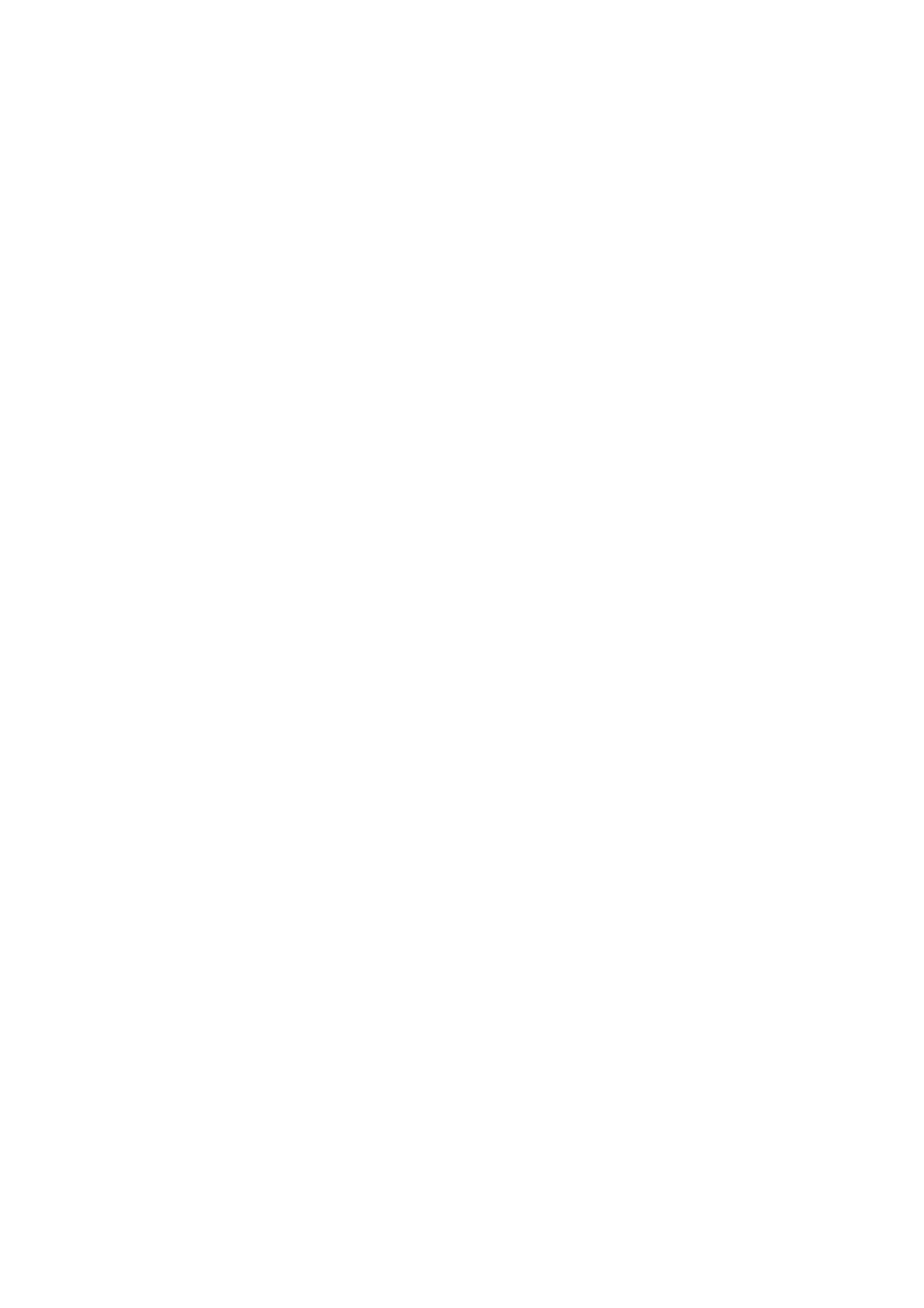## Table of Contents

| 3-1.1.1 The basis for a policy of generalized detention of immigrants |
|-----------------------------------------------------------------------|
| 3-1.1.2 Detention centers for foreigners                              |
|                                                                       |
| 3-1.2.1 Material conditions are precarious but nonetheless perennial  |
| 3-1.2.2 Numerous psychological problems                               |
|                                                                       |
|                                                                       |
|                                                                       |
| 3-2.1.1 The situation before 2001                                     |
| 3-2.1.2 The new context of seeking asylum in Malta                    |
| 3-2.1.3 A look at the Refugee Act XX of 2000                          |
| 3-2.1.4 The procedural framework                                      |
|                                                                       |
| 3-2.2.1 Examining the application                                     |
| 3-2.2.2 Deficiencies of the asylum procedure                          |
|                                                                       |
| 3-2.3.1 Responses to the detention of asylum seekers                  |
| 3-2.3.2 The position of the Maltese authorities                       |
|                                                                       |
| 3-2.4.1 Granting refugee status                                       |
| 3-2.4.2 Denied asylum seekers                                         |
| 3-2.4.3 Leaving the camp                                              |
| 3-2.4.4 The return                                                    |
| 3-2.4.5 The freedom to leave Malta                                    |
|                                                                       |
|                                                                       |
|                                                                       |

| 4-1.4 Recommendations relating to the definition of "humanitarian" protection and other forms of protection 34 |  |
|----------------------------------------------------------------------------------------------------------------|--|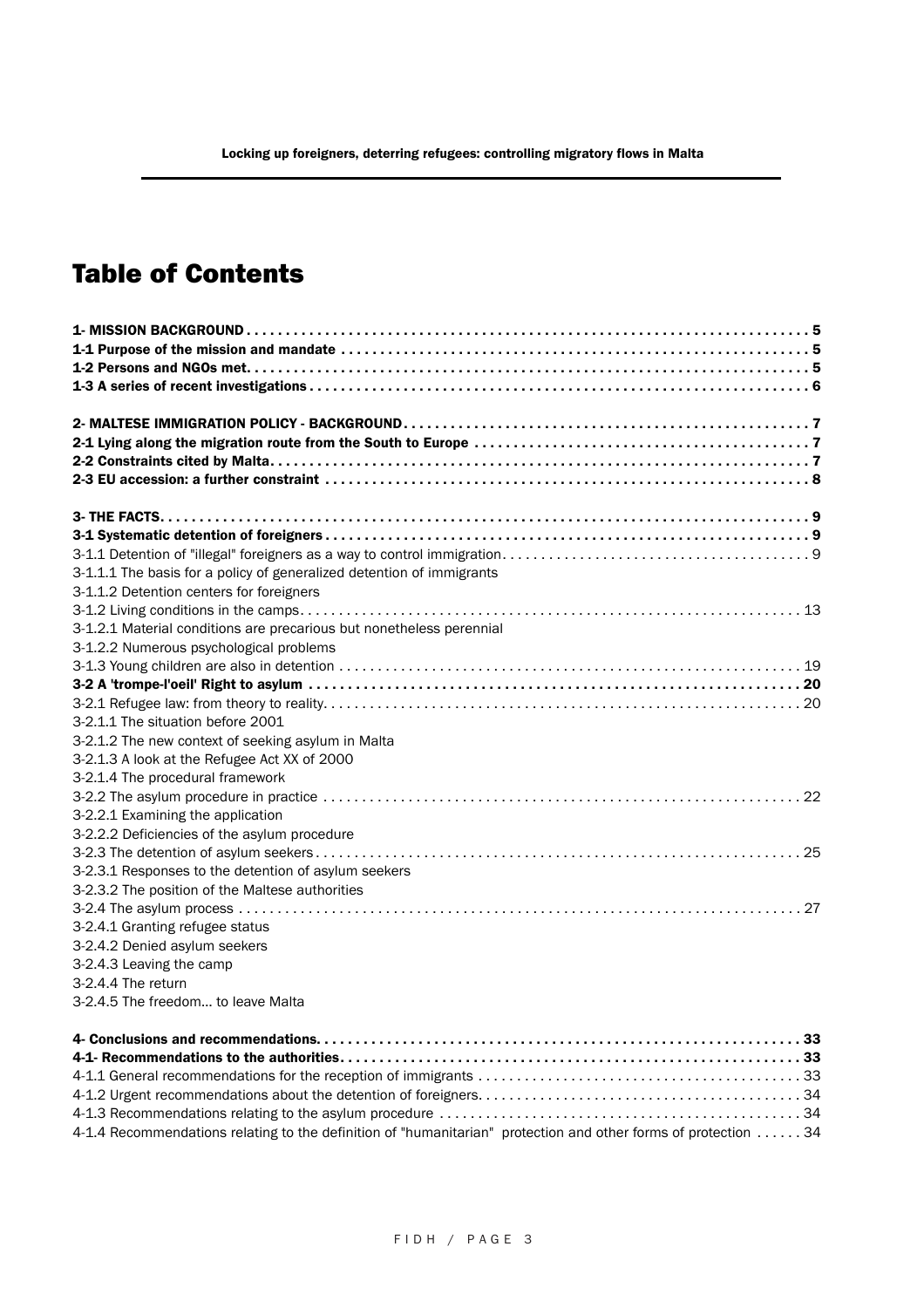| 4-1.5 Recommendations relating to the status granted by the recognition of humanitarian protection,                  |  |
|----------------------------------------------------------------------------------------------------------------------|--|
| and to the integration of refugees and those granted other forms of protection 35                                    |  |
|                                                                                                                      |  |
|                                                                                                                      |  |
| Appendix 2- Note on the principles relating to the detention of Asylum Seekers in international legal instruments 37 |  |
|                                                                                                                      |  |

#### Delegation members

Claire RODIER Legal adviser with the GISTI immigrant information and support group FIDH Chargée de mission Catherine TEULE Secretary General of the French Human Rights League Vice-President of the European Association for the Protection of Human Rights (FIDH-AE)

#### Acknowledgements

This mission was greatly facilitated by the virtually constant support provided to the FIDH delegation by a representative of MAHR. We wish to warmly thank him.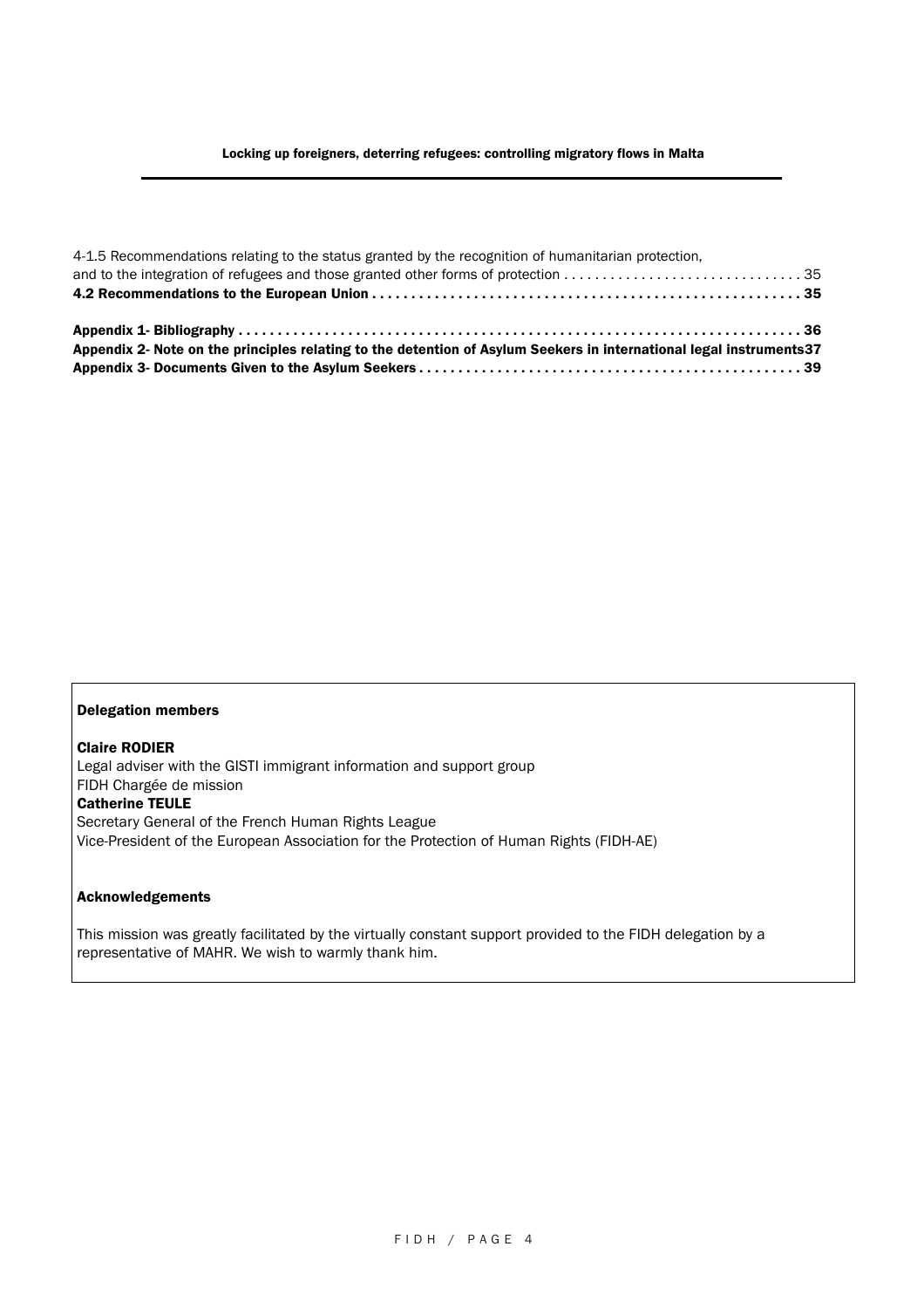## 1- MISSION BACKGROUND

#### 1-1 Purpose of the mission and mandate

During the first quarter of 2003, the attention of FIDH was drawn to the situation of asylum-seekers held in detention in Malta. Subsequently this information was confirmed by a number of sources: Amnesty International reports on the return of Eritrean citizens; a report (dated July 2003) by the Maltese Jesuit Refugee Service (JRS Malta) association; information communicated by the European Migreurop network which brings together NGOs and researchers working on the camps for foreigners in Europe; telephone calls between GISTI and asylum seekers detained in a number of centers describing detention conditions, incidents in the detention camps (hunger strikes, attempted escapes, attempted arson) and their concerns about the processing of their asylum applications; and a report by the MAHR (Malta Association of Human Rights), a member organisation of the FIDH.

The mission took place from 21 to 26 February 2004.

The mandate assigned by FIDH covered an examination of the situation of asylum-seekers and foreigners in Malta and in particular of the conditions in which they are held in administrative detention.

As the fact-finding and meetings progressed, the delegation discovered that the conditions in which immigrants are held in administrative detention are really problematic, but that beyond them the entire Maltese policy of managing immigrant flows - especially of asylum-seekers - is an issue, especially in view of Malta's accession to the European Union on May 1, 2004. This question is not raised in the international reports currently available. The question is also side-stepped in the pre-accession reports presented by the European Commission to the Council1.

It therefore appeared necessary to broaden the scope of this report to cover more than the initial objective. The report is therefore presented in two main parts:

- 1 Systematic detention of "illegal" aliens
- 2 A 'trompe-l'œil' right to asylum

The recommendations of the FIDH delegation are structured

around these two issues, making a distinction between emergency measures and measures that should result from a reform of the law. Given Malta's special geography and the fact that this country serves as a transit point for migrant flows from Africa to Europe, a recommendation is made to the European institutions in addition to those made to the Maltese authorities.

### 1-2 Persons and NGOs met

On February 10, the FIDH Secretariat asked the Maltese authorities to receive the delegation and authorize it to visit the detention centers. These requests were sent to:

- Mr. Tonio BORG, Minister of Justice and Home Affairs
- Mr. Joe BORG, Minister of Foreign Affairs2
- Mr. Charles BUTTIGIEG, Refugee Commissioner
- Mr. Anton TABONE, Speaker of the Maltese Parliament

Meanwhile, the MAHR (Malta Association of Human Rights), an affiliate member of FIDH, had scheduled meetings with Maltese NGOs, the Emigrants' Commission and several lawyers working with foreigners.

By fax dated February 23 - i.e. while the mission was under way - and signed by the Permanent Secretary to the Ministry for Justice and Home Affairs, the FIDH delegation was refused authorization to enter the detention camps. The refusal was based on the fact that such an authorization to visit the centers could be granted only to "*UN or Council of Europe or EU Institutions, Ombudsman / Prison Board of Visitors [and] Maltese NGOs specializing in migration matters*"3.

As for requests for meetings, they received no response from members of the government and the President of the Parliament.

Our delegation therefore met with:

- Mr. Charles BUTTIGIEG, Refugee Commissioner
- Mgr Philip CALLEJA, Emigrants Commission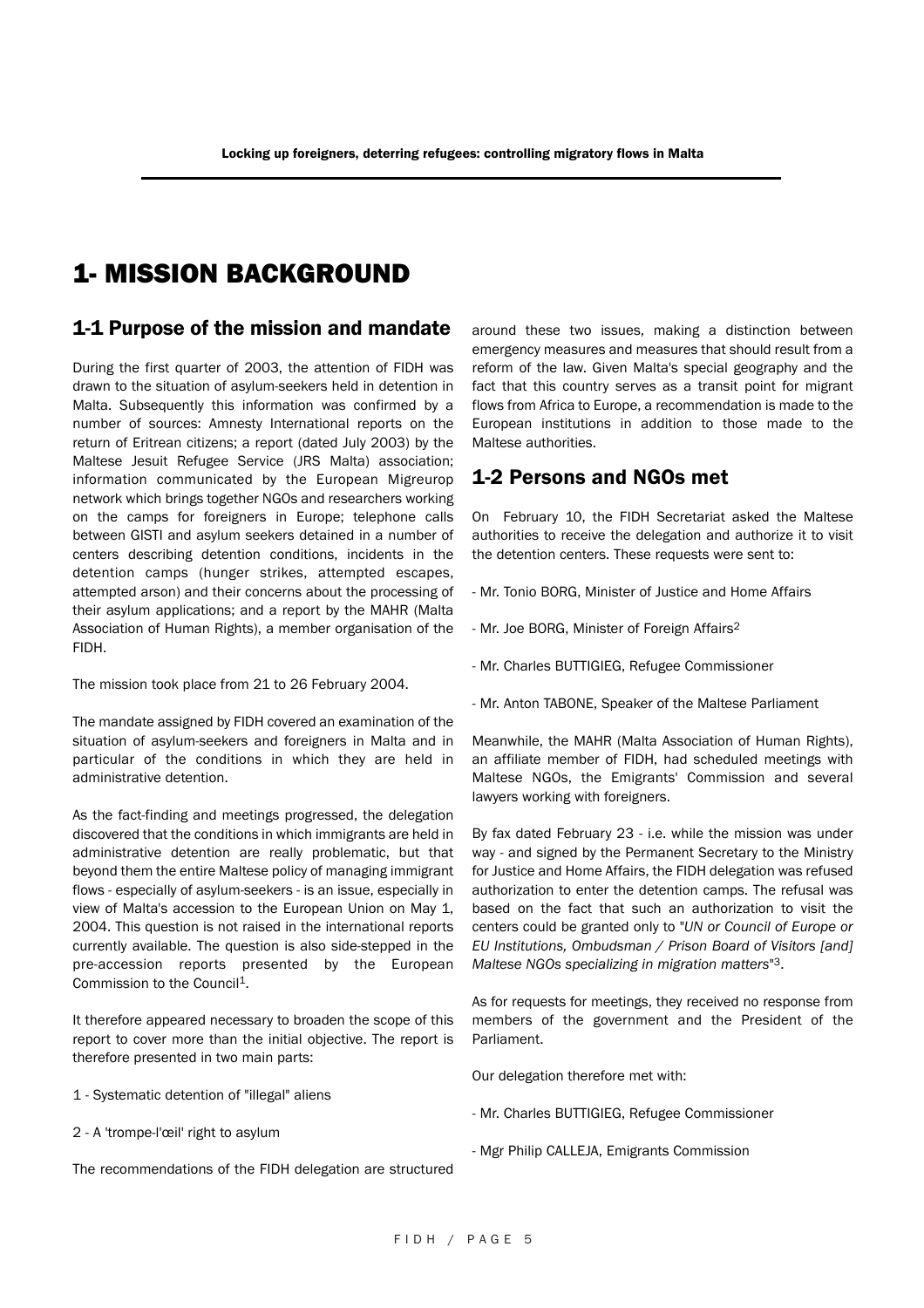- Ms Ruth FARRUGIA, representative of the UNHCR in Malta

- Dr. Katrine CAMILLERI, Fr. Pierre GRECH MARGUERAT, Malta Jesuit Refugee Service (JRS)

- Dr. Frank CASSAR, lawyer

- Dr. X.A., lawyer

- M. David BUSUTTIL, Malta Association of Human Rights (MAHR)

- M. Mowafah TOUTOUNGI, the Iman of the Sliema mosque

- Mr. X. B., a Moslem cleric working with detainees

- Mr. X.C., a Palestinian refugee housed at the open Hal Far center

- Mr. A.B., a detainee held at Hal Far center

- Mr. B.C., a detainee held at Hal Far center

A number of these persons devoted a substantial amount of time to us and made documents and information available to our delegation. We wish to thank them for that.

### 1-3 A series of recent investigations

Between the decision to organize an FIDH mission and the mission itself, investigations were also initiated by two international bodies:

- Mr. Alvaro Gil-Robles, Council of Europe Human Rights Commissioner, visited Malta from 20 to 21 October 2003;

- A delegation from the European Committee for the Prevention of Torture carried out an ad hoc visit from 18 to 22 January 2004; CPT missions had previously taken place in 1990, 1995 and 2001.

Only the report of the Council of Europe Human Rights Commissioner4 had been published at the time of the FIDH mission; a response from the Maltese authorities was awaited prior to publishing the CPT report.

In addition, our delegation was able to obtain the latest (2002 and 2003) reports of the Maltese Ombudsman, Mr. Joseph Sammut, in each of which a section was devoted to the detention of foreigners. In early 2004, at the request of the Labour Party, the Ombudsman also carried out an enquiry on the conditions in which these foreigners were held at the Mount Carmel psychiatric hospital, the conclusions of which were made public on 16 February 2004.

2. As of 1 May Mr. Joe Borg has held the office of Maltese European Commissioner.

3. Fax from the Ministry for Justice and Home Affairs to FIDH dated 23rd February 2004.

4. Council of Europe: *Report by Mr. Alvaro Gil-Robles, Commissioner for Human Rights on his visit to Malta, 20-21 October 2003* ; Strasbourg, 12 February 2004 [CommDH(2004)4].

<sup>1.</sup> See, in particular, the reports of the European Commission to Council dated 5 November 2003 and 24 March 2004.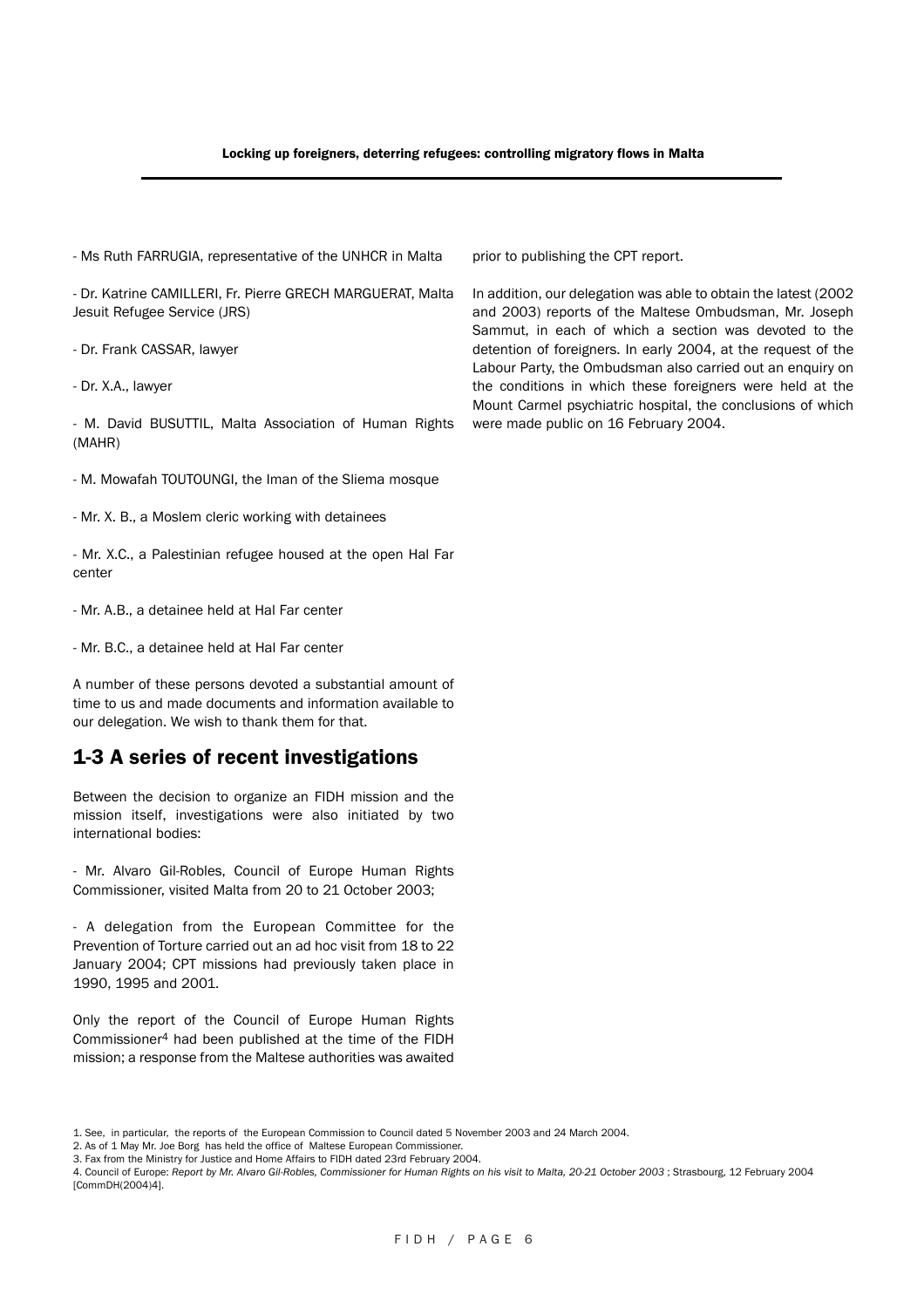## 2- MALTESE IMMIGRATION POLICY - BACKGROUND

#### 2-1 Lying along the migration route from the South to Europe

Malta is one of the 10 countries acceding to the European Union during the latest enlargement. The Mediterranean island is the smallest of the new accession countries (smaller than the British Isle of Wight); it also has the highest population density (395,000 inhabitants, 316 km2 area). These facts were long used by opponents of accession as an argument in their favor: the Maltese feared being diluted in the larger Europe and losing their cultural and social identity, which is highly specific as a result of their insularity.

In addition, Malta lies geographically along the natural migration route from the South (Africa, Middle East) to Europe: it lies 290 km east of Tunisia and north of Libya and only 93 km from southern Sicily - i.e. Italy. This explains the waves of sometimes substantial numbers of foreigners arriving in the country since the end of the 1980s. It should be pointed out that the vast majority of these migrants state that Malta was not their destination and that they had arrived there either fortuitously (vessel capsized in Mediterranean; peoplesmuggler abandoning them on the coast) or deliberately in order to seek a way to reach the European coast.

Statistics regarding the phenomenon are hard to come by. For example, our delegation was unable to obtain any precise information concerning requests for entry at the airport. There were an alleged 2,204 refusals of entry in 2002 but it has been impossible to check this figure. On the other hand, we obtained precise data concerning group arrivals by sea. It lists the date of arrival of the vessel and the name of the port or the coastal area; it also shows the number of persons rescued or intercepted at sea by the Armed Forces.

In 2002, for example, of a total of 1,686 persons arriving by sea, 466 had been intercepted by the Armed Forces. In 2003, of a total of 497 people landing, 80 had been intercepted by the Armed Forces. It should be pointed out that some of the vessels transporting these migrants - generally fishing boats contained more than 200 passengers.

## 2-2 Constraints cited by Malta

In view of these facts, the entire Maltese immigration and asylum policy is predicated on two constraints regularly cited

by the Maltese authorities: inability to receive the foreigners arriving in successive waves, and inability to settle them in Malta.

The spirit and the application of two laws currently in force should be interpreted against that backdrop:

- The Immigration Act of 21 September 1970, amended in 2002, "*to restrict, control and regulate immigration into Malta and to make provision for matters ancillary thereto*"

- The Refugees Act of 1 October 2001, "*to make provisions relating to and establishing procedures with regard to refugees and asylum seekers*"

Respecting to the reception of the migrants, the Maltese authorities claim that the waves of sometimes substantial arrivals create difficulties for a small country with no ad hoc infrastructure. This thereby justifies having no other solution than to systematically place what are termed "illegal" foreigners, including asylum-seekers, in administrative detention. The FIDH delegation observes that this argument is difficult to support nearly three years after the massive arrivals began. The phenomenon is now familiar, and it is known to follow seasonal pattern: unexpected emergencies no longer constitute sufficient justification for the lack of human and material investment that would make it possible to provide migrants with treatment respecting their dignity.

And yet apparently the views of the Maltese government are shared by the various international observers drawing up reports concerning Malta in recent years and by the Ombudsman as well. Although they all would seem to generally judge harshly the conditions of detention in which foreigners are held by Malta, they seem nevertheless to agree with the idea that the country's specific features explain the emergency measures taken with respect to migrants and refugees. At best, they recommend that the government seek alternative solutions to administrative detention for asylum-seekers only.

As for the European authorities called upon to assess the situation in Malta as part of pre-accession reviews, they seem also to accept that the system of detaining "illegal" foreigners as an accomplished, even legitimate, fact and confine themselves to recommending that a legal framework be defined for it5.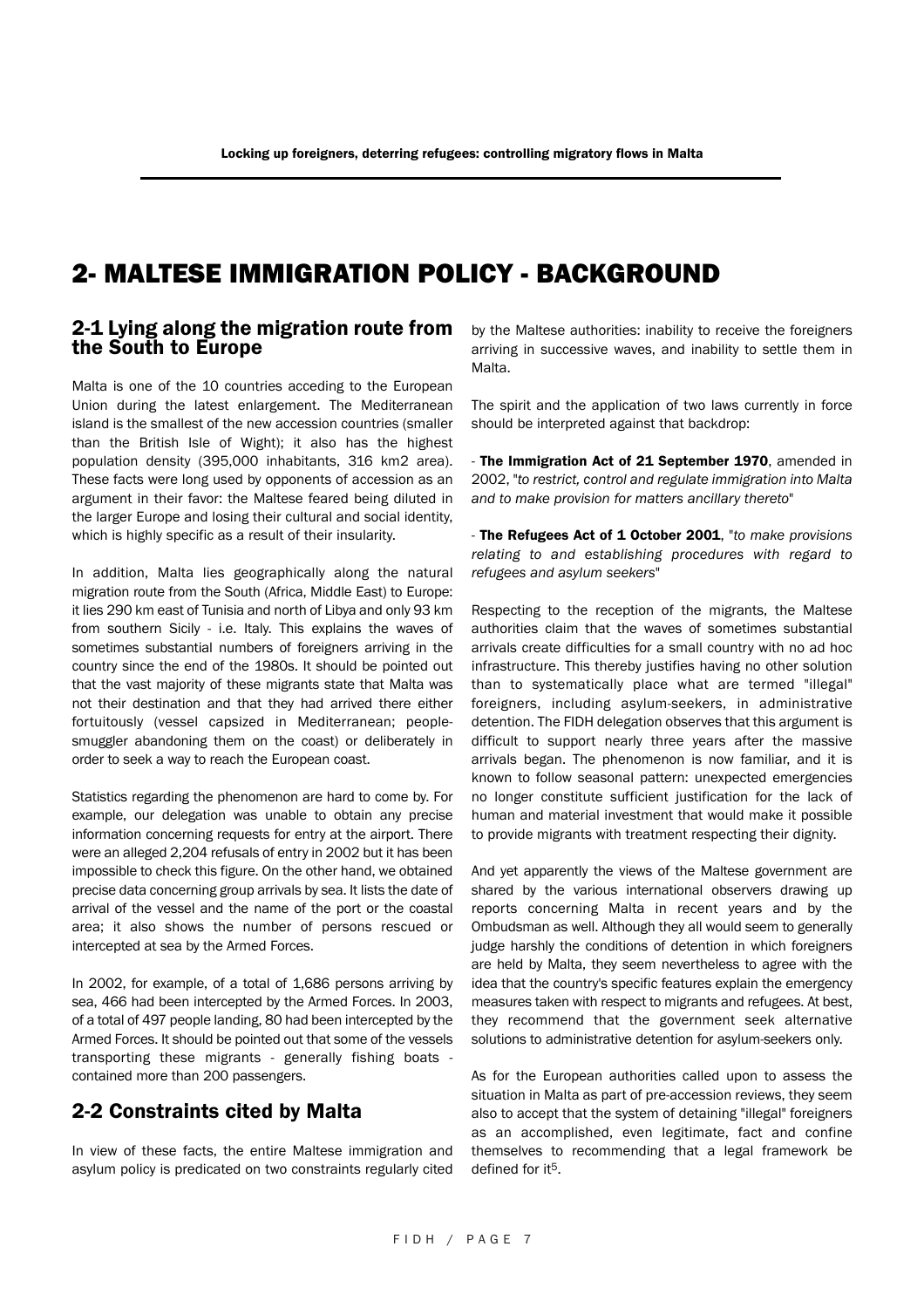On the question of foreigners integration, the limits invoked by Malta are based on the idea that a country with such a high population density and an average income far below the European6 one cannot provide the resources needed to enable a foreign population - which, by volume over the last two years, is equivalent to 50% of the country's births - to have access to the resources to settle, even temporarily, on the island. It also can be added that according to the observation made by ECRI in its second report on Malta (2002)<sup>7</sup>, despite a general spirit of tolerance toward foreigners, reflecting the island's multiculturalism, prejudice - and even some hostility exists against groups of foreigners, especially persons of Arabic origin and black Africans, and this is reflected in housing and job discrimination.

Considering that migrants are not really welcomed in Malta, the Maltese authorities, without saying so outright, have made a major effort to encourage foreigners to leave the country - be they statutory or humanitarian refugees or persons refused asylum but released from detention centers. This is a task entrusted in particular to the Emigrants' Commission.

## 2-3 EU accession: a further constraint

Although the issue is never mentioned in the recent international and European reports, Malta's accession to the European Union is not expected to directly solve the problems raised by the influx of foreigners, but it does create a number of additional obligations for the country.

Regarding the right to asylum, the country will soon be called on to adapt its legislation and its practice to community standards concerning the reception conditions for asylum applicants and procedures for determining refugee status. Of course this legislation is not very binding on member countries and the framework it establishes will not suffice to correct the fundamental problems currently observed in Malta (see below). But Malta should at least be prompted to implement the minimum standards defined with respect to detention of asylum-seekers and procedural deadlines.

The fact remains that accession also includes Malta in the "Dublin system"8. Application of that regulation may seriously conflict with the country's current policy of encouraging people to leave. Even against the backdrop of a shared interest between the refugee - who does not want to remain in Malta - and the Maltese authorities - who do not want to be burdened with him - the rule of country of first entry in the EU is expected to oblige Malta to process requests for asylum from those "transiting" through Malta and to offer recognized refugees the means to live there.

As for those foreigners who have not applied for asylum and who, having transited through Malta, have found a way to "dissolve into" the mass of migrants circulating in Europe, they will ultimately be subject to the Schengen agreement. This means that they will have to be deported from the EU countries in which they are staying and "returned" to the Maltese authorities; it will then be up to these authorities to remove them.

In both cases, Malta would thus be forced to manage a flow of immigrants, which will in all likelihood not abate, and with which it considers it does not have the resources to cope. Given this unavoidable process - barring adoption by the country of a policy of refusing entry to all foreigners at its borders - close involvement of the EU in the procedure for receiving migrants and asylum-seekers in Malta is indispensable.

<sup>5.</sup> *"(…) Malta should (…) extend legislation to cover the issue of detention procedures concerning persons having received 'deportation orders', and persons whose entry* has been refused " in European Commission: Comprehensive monitoring report on Malta's preparations for membership; 5 November 2003.

<sup>6.</sup> Malta's GDP is estimated to be 55% of the average of the 15-member EU.

<sup>7.</sup> ECRI : *Second report on Malta adopted on 14 December 2001 and made public on 23 july 2002 ; CRI(20022)22.*

<sup>8.</sup> The Dublin regulation sets out rules for determining the member state responsible for examining an asylum application lodged in one of the Member States by a thirdcountry national, i.e. the first country through which the foreigner entered community territory.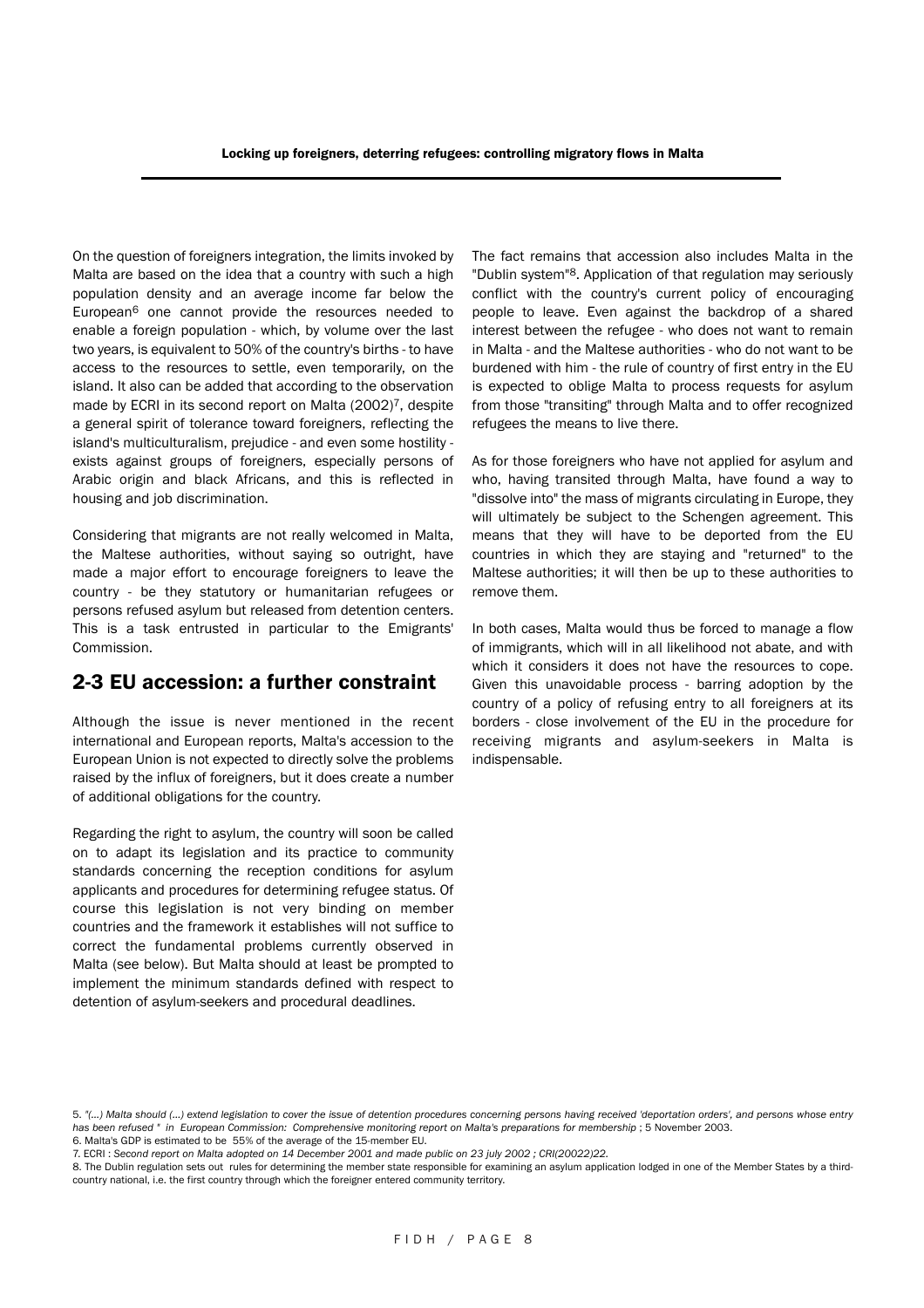## 3- THE FACTS

Over a period of a few months, several reports on detention conditions for foreigners have been made public. But in Malta itself the public is largely unaware of the issue, except when the press reports incidents that occur in the camps because of their dramatic (suicide, hunger strike) or spectacular (escape) human consequences, and the political debate remains muted. The FIDH delegation also observed that only few NGOs are able to take action in this field. This is largely due to their lack of resources, but also to the fact that they have no legal standing unless they are affiliated with International NGOs such as Amnesty or the Red Cross.

The information used to prepare the mission was thus varied and ultimately meager. In addition, it was virtually exclusively focused on the conditions of detention of asylum-seekers and migrants. It was therefore only in the course of the mission, as we received testimony and analysis from international observers and Maltese NGOs - particularly the Jesuit Refugee Service - and from several lawyers and detainees, that we understood the underlying problems relating to the Maltese asylum procedure itself, especially when it is compared to the relevant international instruments.

The observations of our delegation are broken down into two broad issues: the detention of foreigners and the exercise of the right to asylum.

#### 3-1 Systematic detention of foreigners

#### 3-1.1 Detention of "illegal" foreigners as a way to control immigration

As part of the wave of asylum and immigration reform, entry into the country without valid papers was decriminalized in December 2002. On entry, the undocumented foreigner commonly known as a prohibited immigrant - is not subject to any criminal prosecution. On the other hand all undocumented migrants - including asylum-seekers - are systematically placed in closed centers under the administrative detention system.

Beyond the questionable legal basis of this policy of depriving foreigners of their freedom, the conditions in these camps have proven unacceptable from the point of view of respect for human dignity, to such an extent that for a number of years there have been an increasing number of reports condemning them by the Ombudsman, the Council of Europe, the CPT, Amnesty International. The Maltese response, in terms of its position and the steps it has taken, is far from satisfactory and far from meeting the standards in force in the European Union.

#### 3-1.1.1 The basis for a policy of generalized detention of immigrants

The policy of placing foreigners in detention is the result of the implementation of the provisions of the Immigration Act which considers that any person in the country without papers (right to enter, visa, right of movement or transit, residence permit) is a prohibited immigrant and as such must be placed in administrative detention with a view to his removal from Malta.

#### Immigration Act. To restrict , control and regulate immigration into Malta and to make provisions for matters ancillary thereto.

*Any person, other than one having the right of entry, or of entry and residence, or of movement or transit […] may be refused entry, and […] he shall be a prohibited immigrant [section 5(1)]*

*Where leave to land is refused to any person arriving in Malta on aircraft, such person may be placed temporarily on land and detained in some place […] [section 10(1)]*

*Where leave to land is refused to any person arriving in Malta by any other means, such person at his own request may […] be placed temporarily on shore and detained in some place […] [section 10(2)]*

*Any person, while he is detained under sub-article (1) or (2), shall be deemed to be in legal custody and not to have landed. [section 10(3)]*

*If any person is considered by the Principal Immigration Officer to be liable to removal as a prohibited immigrant under any of the provisions of article 5 […] the said Officer may issue a removal order against such person […] [section 14(1)]*

*Upon such order being made, such person against whom such order is made, shall be detained in custody until he is removed from Malta. [section 14(2)]*

#### Asylum seekers treated as illegal aliens

It should be pointed out that this text applies to both so-called prohibited immigrants and asylum-seekers, since the Refugees Act of 2000 does not provide for any specific protections for the latter if they have entered the country "illegally". On the contrary, the law seems to consider this as one of the usual measures that can be applied to them. With no defined legal basis, this placement in detention applies not just to foreigners who have applied for asylum once they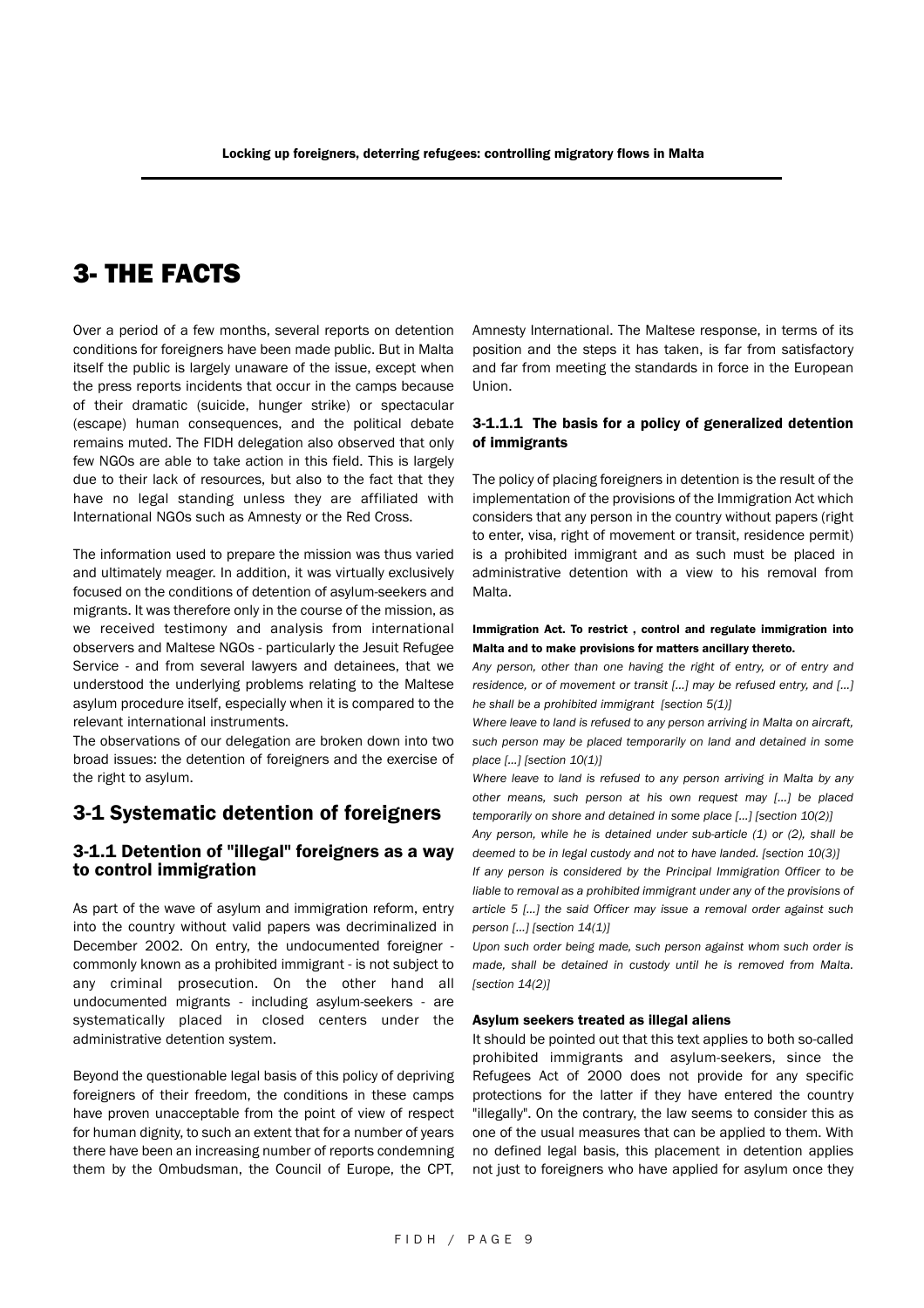have been detected undocumented within the country but, under a practice pre-dating the new legislation, to all asylumseekers who do not request asylum as soon as they arrive (see below).

In addition, and although the legislation on asylum contains a prohibition on expelling or deporting an asylum-seeker until such time as his application has received a final determination, the same detention measures apply to those refused asylum who have appealed the decision of the Refugee Commission.

It seems surprising that this practice of placing so-called "illegal" foreigners in detention even though they have requested asylum has not been identified by the European Union institutions as one of the reforms required for Maltese accession. However depriving asylum-seekers of freedom contravenes the principles governing implementation of the Geneva Convention and the European Convention for the Protection of Human Rights, to which Malta is a party.

During his visit in October 2003, Alvaro Gil-Robles, Human Rights Commissioner at the Council of Europe, stated that: *Regarding asylum seekers, I would like first of all insist that, in principle, they should not be detained when they have not committed any offence, and that States should take the necessary steps to avoid incarceration. […] . The law should allow detention only in exceptional circumstances*"9. This comment is especially warranted in view of the fact that, as he points out, Malta had recently created "open centers" where refugees are placed; this experience could therefore be extended, similarly to the practice of other European States. Failing that, like JRS, one of the few NGOs to work in the camps10, the Commissioner suggests that a "*system of bail or warranty tied to an obligation to report daily to a police station*"11. He asks, in any case, that the legislative texts on immigration and asylum law be amended to provide an alternative to detention and that detention be the exception and strictly circumscribed by law.

#### Maltese justifications for detaining migrants

The Maltese authorities justify their practice by saying that virtually all foreigners arriving in Malta request asylum. Under these circumstances they feel that there is no real distinction between the two types of population; this is tantamount to considering that asylum-seekers are in principal illegal migrants.

Responding to criticism, they add that they have no choice in any case because of the increasing numbers of foreigners arriving on their soil ("*The country is not prepared for such an influx*"12). But the fact is that as each year goes the argument based on emergency and crisis is repeated.

This justification loses some of its force when Tonio Borg, Minister of Home Affairs, also mentions reasons related to security. He feels that leaving migrants at large generates a risk of creating more problems, not only for Malta but also for neighboring countries<sup>13</sup>. In Malta's response to the Human Rights Commissioner, the same argument is given, to the effect that the government "*does not considers that it would be in Malta's national interest to do away with the policy of detention. If [the migrants] […] had been immediately released, they would have caused upheavals on the labour market and major problems regarding their accommodation*"14.

These official explanations suggest that Malta is subject to the same syndrome as a large number of EU countries and is applying the same restrictive policy to both asylum and immigration. The immigrant detention system - which, it must be remembered, has been practiced for over thirty years appears dictated by the goal of controlling the influx of migrants and discouraging those who wish to emigrate to Europe from using Malta as a transit country (*The specific situation […] militates in favour of a firm stand against irregular immigration*"15).

Nevertheless, given the island's geographic location, the reality is that Malta is and will remain a point of passage on the migrant route from Africa and the Middle East to Europe. And even with a readmission agreement reached with Libya or other countries of the Mediterranean rim<sup>16</sup>- there is every reason to expect that the accession of countries to the European Union reinforces their status as transit countries, as is likewise pointed out by A. Gil-Robles report (2004).

#### Scope of immigrant detention

The status of persons detained therefore varies:

undocumented foreigners entering the country who have been refused entry;

foreigners apprehended in the country who either lack a residence permit after illegally entering the country or whose residence permit has expired;

foreigners rescued or intercepted at sea by the military authorities;

foreigners who have applied for asylum or humanitarian or temporary protection following notification of refusal of entry or apprehension in the country;

Asylum-seekers refused asylum by the Refugee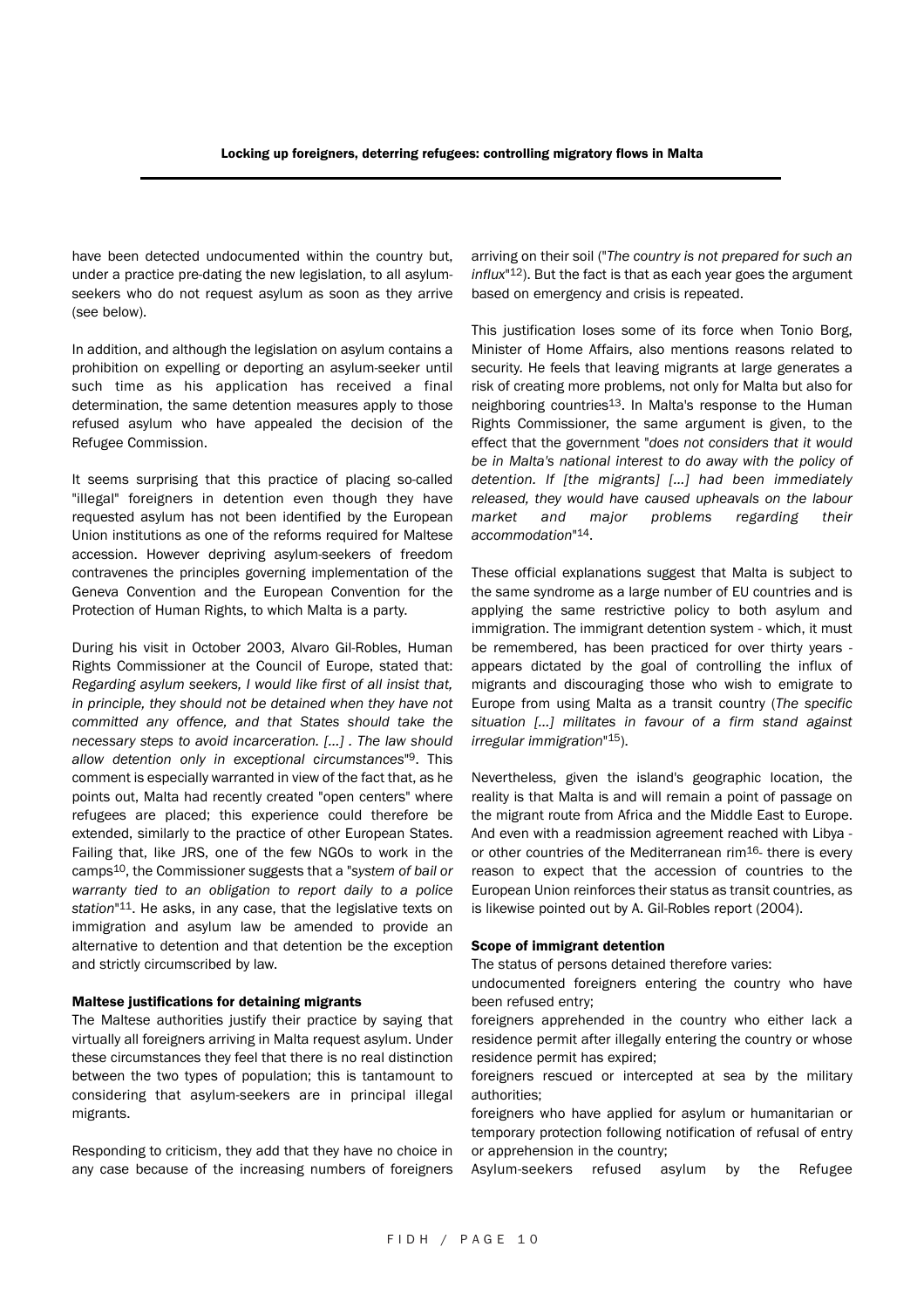Commissioner who are awaiting the outcome of their appeals. This, according to everyone interviewed, is numerically the largest category, reflecting the duration of the appeals process;

asylum-seekers refused asylum on appeal who refuse to leave the country and cannot be deported;

foreigners under deportation order, especially those whose deportation has been suspended pending confirmation of their identity by the authorities of their country of origin;

foreigners volunteering to return but who are unable to pay for their transportation;

asylum seekers having obtained protection (conventional or humanitarian) but for whom no housing is available (see below).

The list of persons detained in these immigrant camps is confidential and no official statistics are available to provide a clear picture of the phenomenon as a whole. According to the Ministry of Home Affairs, in December 2002 the number of foreigners held was 900, in October 2003 it was 550 and at the time of our mission it was 24017.

As we see, the figures fluctuate rapidly and widely as groups of people or deported or their cases processed, and also according to the seasonal pattern of arrivals. The information on the number of so-called illegal immigrants must be compared over time to gain a better overview of the situation; keeping in mind that the majority are held for several months or even several years. In 2002, the number of arrivals by ship is estimated at 1,686, with 700 persons were "removed" the same year. In 2003, the figures are respectively 497 and 300. It should also be pointed out that this data concerns only arrivals by sea and not arrivals recorded at the airport or persons apprehended within the country.

According to the Ombudsman's report dated May 200218, the system was originally designed for approximately one hundred people and beyond that he believes the country faces an emergency situation. It is therefore clear that when applied to a number of arrivals representing 5°/°° of the population (i.e. half the country's annual number of births), as it was the case in the 2002-2003 period, and over a lengthy period of time, detention structures are totally inadequate.

The emergency designation nevertheless cannot apply to a situation that has lasted for over two years. As early as 2002, the Ombudsman, recognizing the absence of immediate solutions, deemed it necessary to set up a genuine long-term plan19. Against that backdrop, it is difficult to interpret the failure of the Maltese authorities to put forward alternative proposals as anything other than the expression of a determination to criminalize foreigners in order to deter them.

#### 3-1.1.2 Detention centers for foreigners

Most of the "camps" set up in Malta are closed detention centers. Information concerning these facilities set up for foreigners is not made public. It can only be checked indirectly by talking to the few people (lawyers, NGOs, religious representatives) who have access to them or have lived there. But even then, the data is to some extent uncertain. Some camps have been, or are being, closed down, while others have been set up to cope with an influx of immigrants.

#### Camp status and organization varies widely

The term "camp" covers a variety of facilities: military barracks, military housing, sometimes even tents at periods of strong influx. Originally they were supposed to be administered by the police and most of the "illegal" immigrants were held in a group at Ta'Kandja, the police headquarters. But in order to cope with the growing number of arrivals, the Maltese authorities gradually opened new centers within military compounds.

There is no legal basis setting out the general conditions of incarceration in these camps and no regulation defining how they are to be operated, particularly with respect to prisoner rights and the limits on the decision-making powers granted to guards.

In the centers coming under military authority, standing orders (dated 14 March 2002) do however set out the daily routine of the detainees (meals, cleaning, recreation, rest) and measures to be taken in case of illness. There is no such regulation in the center under police authority and the detainees as well as outside observers say that there is a marked difference in the practices of police and military guards. The army imposes strict rules but is better prepared to protect people, whereas the police appears to be organized in a more flexible manner but is also less disciplined.

*" Procedures used by the Police Force contrast sharply with the disciplined organisation of the Armed Forces of Malta which was quick to issue detailed standings orders on the duties of Army parsonnel and the methods that AFM members should adopt when dealing with illegal immigrants "*

*" The Police Force is not adequately equipped to organize anh handle arrangements for the detention of illegal migrants "*

*Annual report of the Ombudsman ; 2002 (p. 104-105)*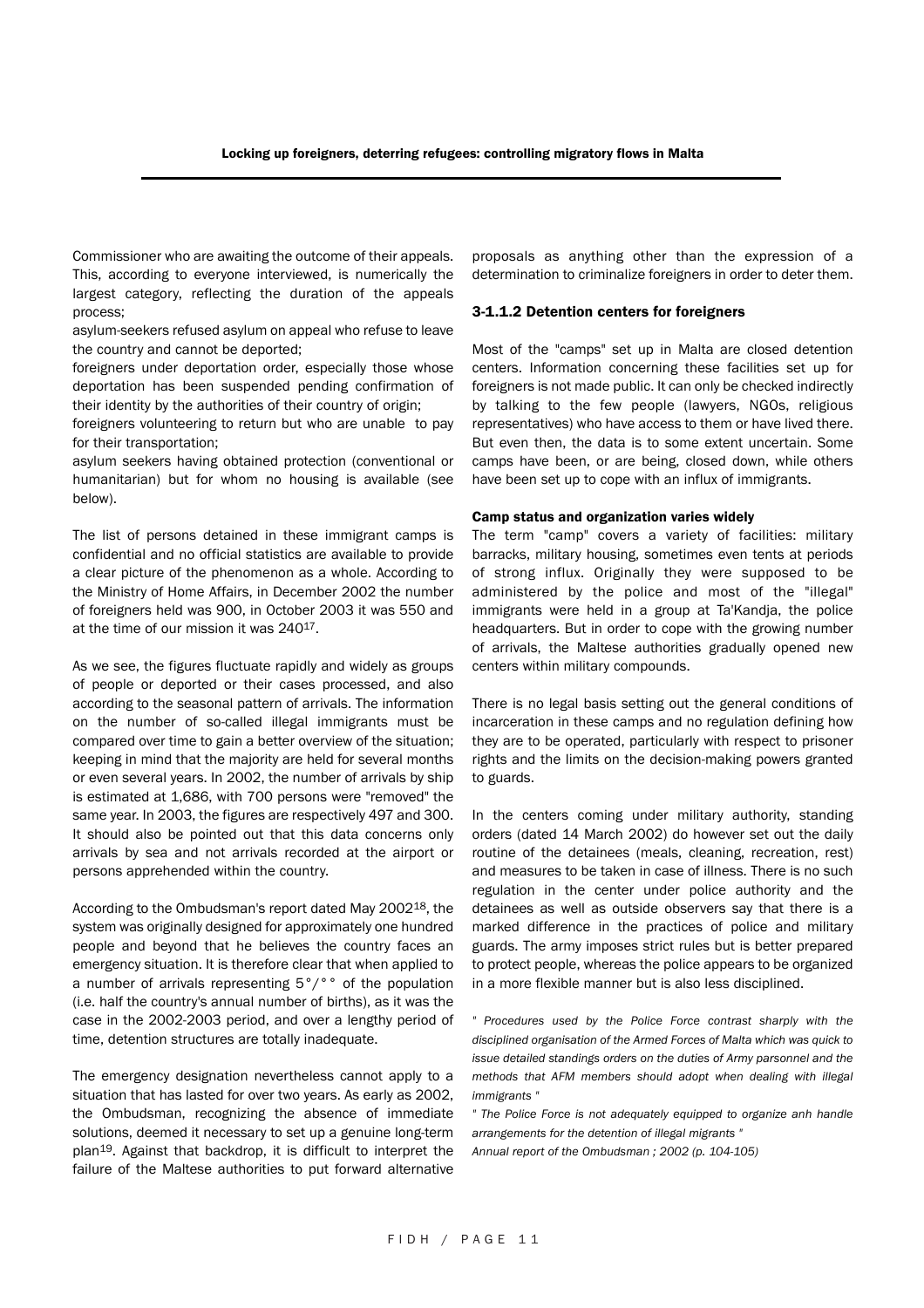Thus, the time allotted to outdoor exercise, the right to receive visitors and to use the telephone, etc. vary from one center to another. Camp organization varies from one camp to another and depending on the oversight authority or director, as well as over time depending on influx. This shows that the management of each center is to some degree subject to arbitrary assessment of the situation by the person assessing it.

It should be pointed out that this absence of common rules and therefore of an ability to carry out inspections - could be a source of serious problems. The fact that acts of violence by guards against detainees are almost never reported (see below) and that, on the contrary, there is a large volume of testimonies - including from detainees - on the fact that some guards are obviously doing their utmost - albeit within the limits of their enforcement duties - to make the detention of foreigners less inhumane can by no means be considered as grounds for exemption from a legal and regulatory basis for administrative detention.

The fact that the "guards" work only part time and are trained for other work would seem to make it especially essential for the organization of the centers to be clearly spelled out. As the Ombudsman underlines, the guards are completely unfamiliar with the law governing foreigners and do not recognize the psychological effects that detention for an undetermined time has on detainees. It would therefore be advisable for them to at least be trained in this function. This is also one of the comments made by the European Commission in its monitoring report (November 2003) with a view to Malta's accession.

#### "Open" centers

In parallel with these detention centers, an open camp to house some one hundred people, including families, was recently created, in June 2003, in the immediate vicinity of Hal Far and another was set up in Lyster, also housing some one hundred refugees .

This is the first destination of foreigners released following acceptance of their request for asylum. They are free to come and go but those who have obtained humanitarian protection have only a short- term (6-month) renewable residency permit and are not allowed to work.

Open centers also house asylum-seekers whose appeals are unduly protracted, or persons refused asylum to whom a "special treatment" has been granted (see below).

This possibility of "supervised" release reflects the fact that

supervision of the movements of foreigners is facilitated by Malta's status as a small island. It shows that alternatives to administrative detention of asylum-seekers do exist.

#### The five camps identified in February 2004

At the time of the mission, based on information collected and two on-site visits, five camps for foreigners were identified:

- Hal Far: construction started in the summer of 200; it began to effectively operate in February 2002, and was intended to replace the Ta'Kandja police complex and to receive the entire population of migrant detainees. It included both a detention center under the authority of the armed forces receiving only unmarried persons (80 people maximum20) and, just outside, an open center.

- Hal Safi: military base under the authority of the armed forces where a few families are placed, in addition to unmarried persons;

- Lyster Barracks: camp under the authority of the armed forces and made up of a barracks and a military housing complex. Originally it was developed to receive families - with the wife sometimes pregnant - and single women. Single men were placed there only later. It has received up to 230 asylumseekers. The conditions of detention in this center were strongly condemned by JRS in particular. It was not in use in February 2004 during our mission.

- Floriana: at Police HQ (300 to 400 people); the press gave wide coverage to the living conditions of detainees following an attempted escape. It was also closed at the time of the mission.

- Ta'Kandja (Siggiewi): placed under the authority of the police. The CPT recommended that this detention center be closed in 2001 ("premises […] caracterised by filth and disrepair. […] miserable situation")21.

In his 2002 report, the Ombudsman also deemed the center unsuited to receive detainees. However in 2004 it seems to be still in use, the Maltese authorities having claimed in their response to the CPT (July 2003), as previously, that they were obliged to cope with an "emergency" caused by large numbers of arriving refugees ("*In view of the unusual and exceptional situation encountered during this year. […] there was no alternative but to utilise […] This would be closed down as* soon as possible")<sup>22</sup>. But in view of the "works" recently carried out on the premises (electricity, plumbing, woodwork renovation, increase in the number of showers, new television set, etc.) the temporary would seem set to last and the closure announced to once again be postponed! The center is on the list of premises inspected by the CPT during its visit of January 2004.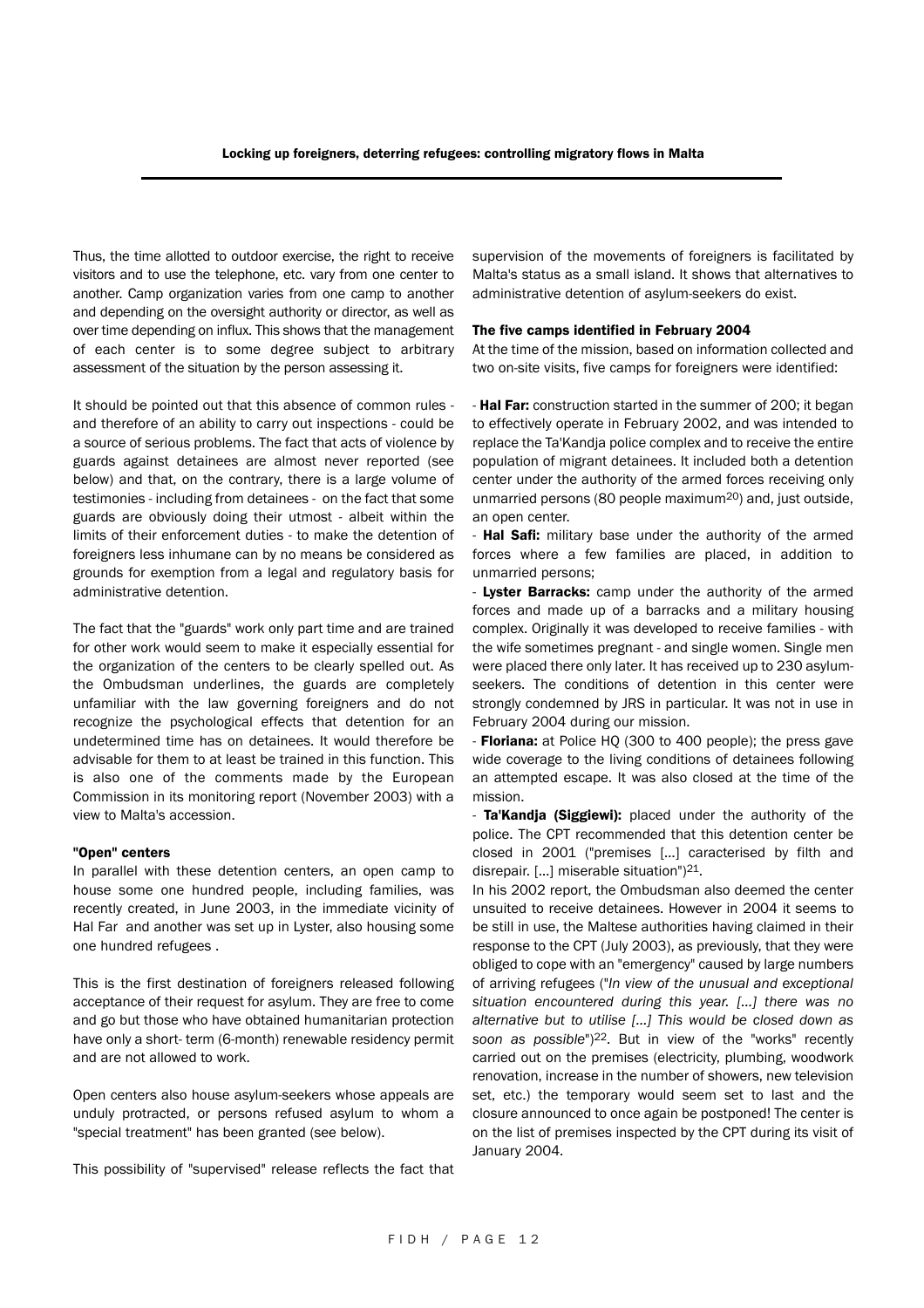In addition to the five detention centers, there are also: - the warehouse at the International airport, where foreigners being deported are held; it is not a place of residence, even though they may have to sleep there;

- Mount Carmel Hospital to which detained foreigners are sent when they show signs of psychiatric disorders,

- a housing center for a few unaccompanied minors at the Vincenzo Bugeja Institute (Dar is-Sliem) operated by the HSBC Cares for Children Fund.

The FIDH Office sent a request to the relevant authorities for authorization to go to the holding camps. The answer<sup>23</sup> was negative, on grounds that visiting rights can be given only to:

- "UN or Council of Europe or EU Institutions ; - Ombudsman/Prison Board of Visitors ;
- Maltese NGO's specialising in migration matters"

As a general rule, few people receive permission to visit the detained foreigners. The 2002 report of the Ombudsman highlights his repeated efforts to support the request of an NGO wishing to enter Ta'Kandja which was being obstructed by the administration. These efforts only succeeded after a year, after the Minister of Home Affairs intervened. In his 2003 report, the Ombudsman reiterates the request that NGOs be allowed to visit the centers.

We nevertheless did succeed in gaining access to the Half Far center where we met two detained migrants. In addition to their testimony, we received the testimony of a Palestinian who recently obtained refugee status and was placed in an open center, as well as that of several NGO representatives, Moslem clerics working with foreigners and several lawyers. These testimonies corroborate the conclusions drawn from the various enquiries recently published and supplements them with respect to a number of points.

#### 3-1.2 Living conditions in the camps

All testimonies converge to denounce the conditions in which foreigners are detained. The criticisms highlight as much material issues as the psychological ones - deemed incompatible with the respect of fundamental rights ("appaling conditions" $24$ ) - and far inferior to those at the recently renovated Corradino prison<sup>25</sup>. The Maltese government acknowledges the problem, but states that the Maltese resources are limited and that it "*does not consider it right to sacrifice other projects having higher national priority to construct a new detention centre for immigrants.*"26 This statement echoes that of Tonio Borg, the Interior Minister, who asked: "How is a small country with limited resources be expected to invest such amounts in new detention centers?"27

#### 3-1.2.1 Material conditions are precarious but nonetheless perennial

Originally, immigrants were withheld at the police facilities, in Ta'Kandja. In order to face the increasing flow of foreigners arriving in Malta in so-called illegal situation, detention centers had to be multiplied. But none of these centers had been built for the long-term detention of hundreds of people, single men and women, unaccompanied minors, pregnant women, and families with children. The detainees' security cannot really be guaranteed, sanitary conditions are deplorable, promiscuity ubiquitous, even though the detainees do not really complain as their concerns are focused almost obsessively on the uncertainties of their future.

#### The buildings are ill-adapted to long-term detention

As Maltese officials expressed their will to improve the immigrants' cause, the Hal Far barracks were especially renovated. These barracks were supposed to replace the Ta'Kandja center and serve all the asylum seekers and illegal immigrants. However, these barracks can only accommodate between 60-80 people, and are therefore undoubtedly insufficient, where detention conditions are not better than in the other camps. Consequently, "short-term" solutions are constantly being implemented, by requisition of buildings commonly known to be inadequate to accommodate long-term detainees.

#### Hal Far

"*The conditions met in the Hal Far centre […]are for the most part similar with respect to overpopulation, the lack of activities offered to migrants and inadequate sanitation. It was obvious that here again detainees are packed into a centre lacking adequate accommodation and recreational facilities for such large numbers. […] It would appear that the conditions I was able to observe myself extend to all the places where migrants are detained.* 

*[…]The overall situation is all more shocking if compared it to entirely acceptable conditions to be found in the Corradino prison.*"28

In Hal Safi " *migrants live either in barracks, formerly used by soldiers, or in a former military garage made of corrugated iron. […]As the authorities met with conceded, this shelter is 'a microwave in summer and a fridge in winter'* "29. In Hal Far, the buildings are made out of bricks, but badly insolated, therefore torrid in the summer and freezing in the winter. And, when migrants were too numerous, tents were provided by the facilities.

#### Overpopulation and promiscuity

All investigation reports, even the least critical, state a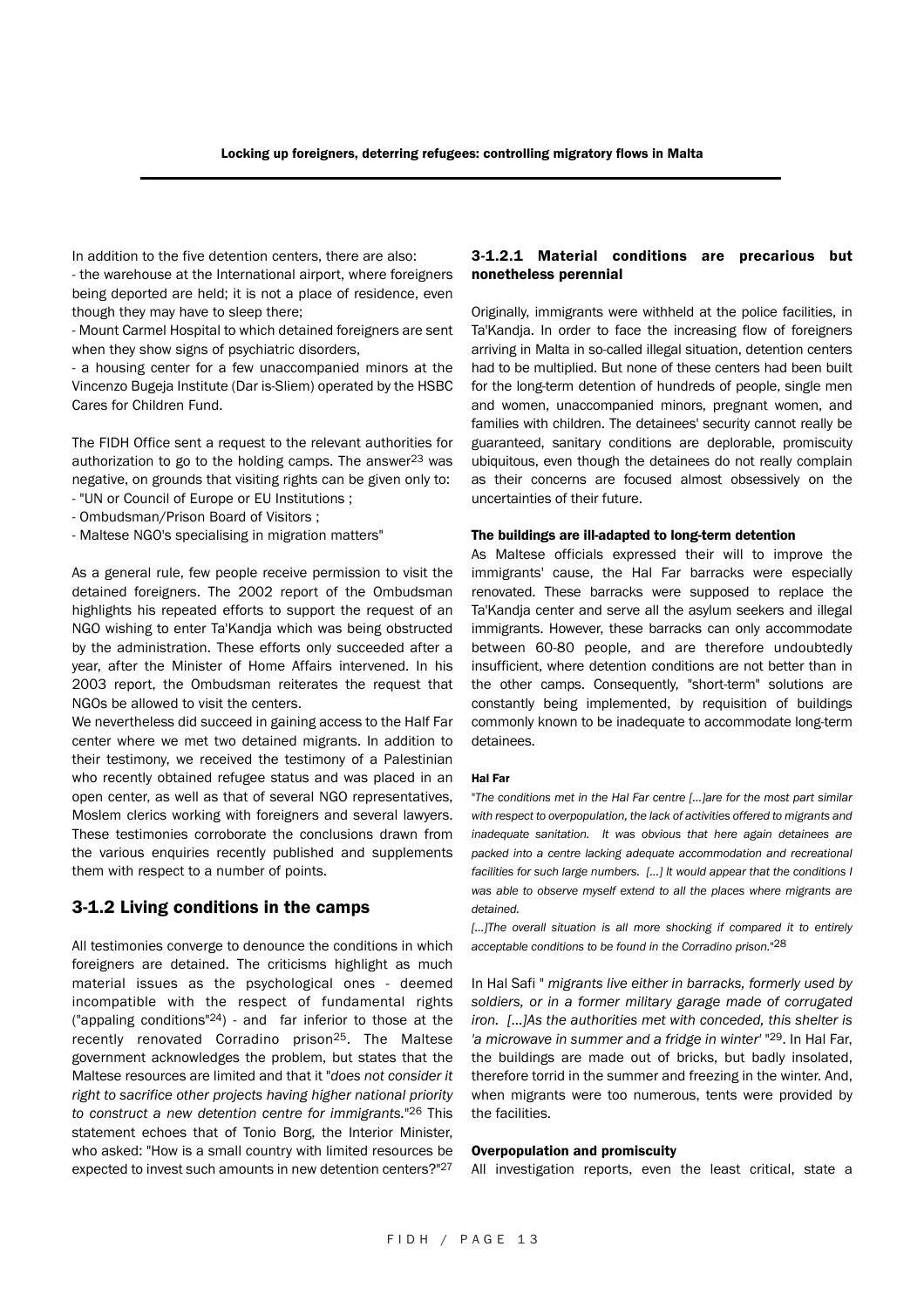concerning population density and the obvious maladjustment of the structures to long-term detention.

Bedrooms are crowded with beds, including bunk beds [*with some eleven beds in each room, there is overcrowding (Hal Safi); rooms … are crowded with beds (…) dining room halls where the number of chairs and tables is inadequate. (Lyster)30; beds so close together that there is little standing room left between them, and absolutely no privacy (Floriana]31]*. In Ta'Kandja, the Ombudsman observed in 2002 that the number of beds had been increased by reallocating service rooms (hall, kitchen, pantry). In January 2004, G. Giulia reported that 60 men had been divided between two large rooms (" *Beds where barely 36 cm apart with no privacy whatsoever* "32)

Generally, detainees do not have access to storage space for their personal belongings. At Lyster Barrack and Safi, where entire families are accommodated, hanging bed sheets replace missing walls.

#### Hal Safi, October 2003 (more than 200 detainees)<sup>33</sup>

"*Migrants live either in barracks, formerly used by soldiers, or in a former military garage made of corrugated iron. Between 10 and 15 migrants live in each room of the barracks, obliging migrants' families to build flimsy structures with sheets in order to obtain a minimum of privacy. […] The persons detained in the other part of the base benefit from a larger living space live, all 60, in an iron hangar. […] Moreover, it seems that the situation has been even worse in the past, with its population reaching up to 320 persons in November 2002, forcing a number of migrants to live in tents over the winter.*"

At Hal Safi, Alvaro Gil-Robles reported that the camp management had attempted to group migrants according to national, linguistic or religious criteria. In many other camps however, limited space does not allow such coordination. Therefore the general hubbub of a dense crowd living in confined space is amplified by the linguistic cacophony and frequent altercations, as many detainees find that nationals of some countries are better treated than themselves (for example. Erythreans<sup>34</sup> compared to Iraqis or Sudanese. according to a detainee and a lawyer.)

Hal Safi, October 2003: " *The base was divided in different "sections" in which a separation is made, if possible, on the basis of the migrants' origin and familial status."35*

*Floriana, July 2003 (121 detainees) "Detainees from different cultures, religions and ethnicity are thrown together at all times, with little or no consideration given to ethnic or religious differences and the tensions that may arise.*"36

In these conditions, all detainees complain that it is impossible to find any kind of private space, and during our visit at Hal Far, we have experienced that noise is uninterrupted and excessively high: the migrants call one another, shout, argue; the television is on day in and day out, just as in the other camps. The atmosphere is obviously tense and the guards fear that every minor incident could result in the upheaval of the detainees ("*there is no assurance that these premises are ready to cater for any emergency situation that may arise from time to time*."37)

The success of escape attempts in November 2002 (27 Erythreans) followed by more escapes in July 2003 (Floriana, July 19, 54 detainees; Ta'Kandja, July 27: 23 people) is always on the mind of the guards and the camp management.

#### Lack of activities

The only occupations of the detainees are the cleaning duties and other chores related to their laundry and preparing of the meals. " *They often complain that their life is a succession of days spent sleeping, eating or staring - and, inevitably, worrying about their future* " as JRS reports38.

This evident physical and intellectual lack of activity could be qualified of "rest" as does the Ombusdman39, but it is more realistic to say that the detainees spend their time hanging out and brooding, surrounded by the noise of the television. And in these military camps, for security reasons, they can only walk around outside at the time of supervised recess. In the centers managed by the police, the rooms/dorms are usually opened during the day and the migrants are free to walk around inside the camp. But even there, outside areas are very restricted and insufficient to allow for real physical activity for such large populations.

The Ombudsman himself can only acknowledge that "*these recreational areas have an atmosphere that is generally reminiscent of prison*" ; (" *the yards […] are small and reminiscent of prison yards* ")40. At Hal Far, where the barracks have been especially fitted out, the 80 detainees only have access to half a basketball court circled with barbed wire, and a small court where they are only allowed to walk in circles. The same observation can be made about Safi. At Floriana, it is the same thing: a very small barbe-wired court, which gets overheated during the summer: " *it is impossible for the detainees to stay in the yard for long periods.* "41. Only Ta'Kandja offers slightly better conditions, where the outdoor space is a larger one.

Boredom is therefore generalized and is not without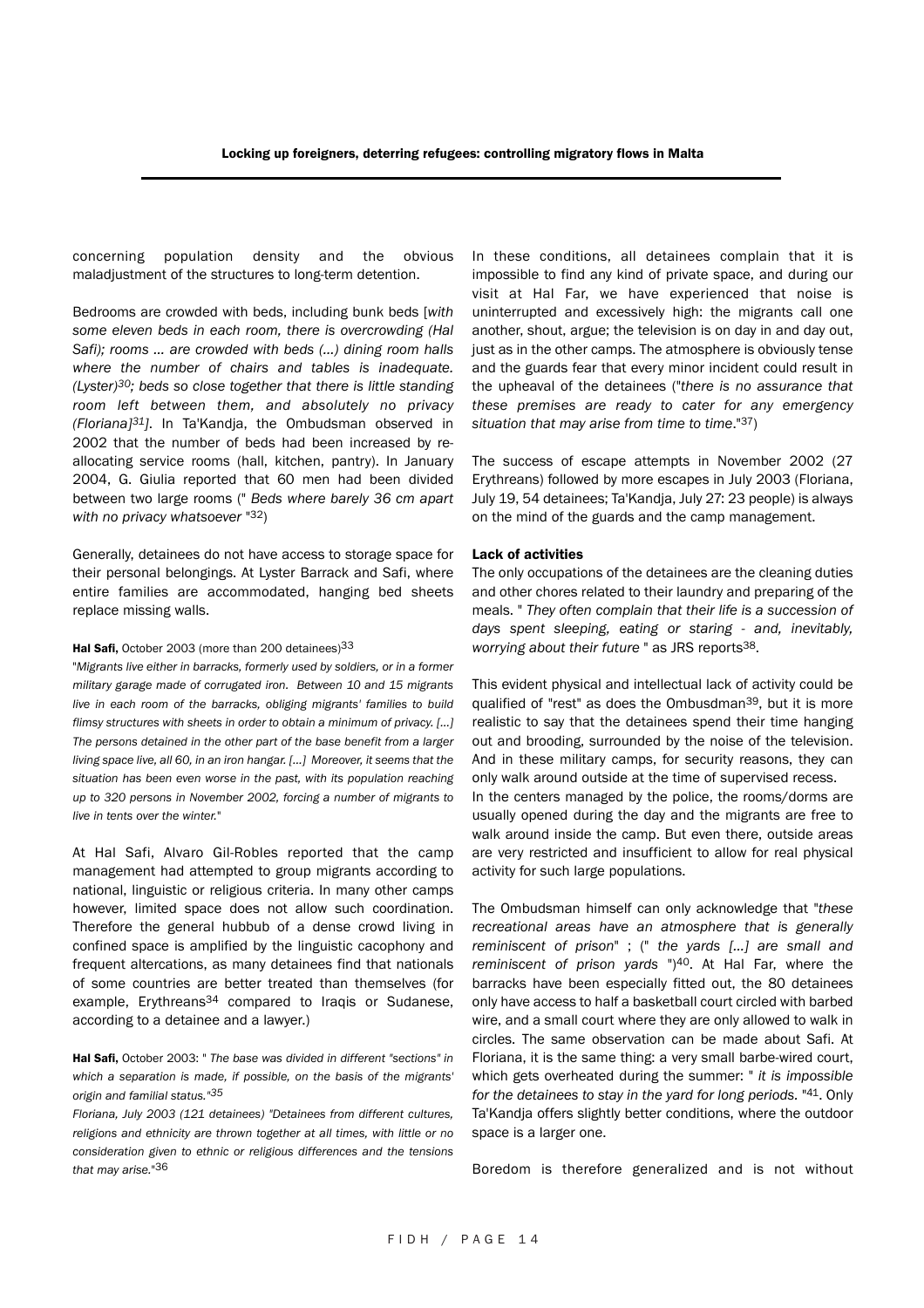consequences, especially psychosomatic problems and observed depressions (see below).

Since there are no social workers, who would allow the migrants to express their personal issues and feel a little less isolated, the only support they receive comes from NGOs, such as Migrants' Commission of the Catholic Church, Jesuit Refugee Service, Malta Red Cross Society, Islamic Welfare Fund. Unfortunately, this support depends upon volunteer work, which often suffers drawbacks, as exemplified by the Red Cross, which had to cease its activities there because of insufficient funding. The only regular entertainment resides in the prayer times organized by the same NGOs.

#### Sanitary conditions below international standards

Investigation reports show that camp management teams are aware that it is necessary to provide minimal hygiene conditions ("*Food, clothing and standards of cleanliness are considered to be satisfactory*"42) These conditions nevertheless remain largely below international standards, here again because of overcrowding of the camps, and also for lack of adequate resources.

Each detainee is supposed to receive soap, but often it is in insufficient quantity. In camps managed by the police, they can sometimes solicit the guards to purchase these items outside of the camps. NGOs also organize distributions, notably of clothing, and especially for children.

The buildings are kept clean, at least as much as is possible in overcrowded housing; the detainees themselves are in charge of their maintenance. They are also responsible for taking care of their laundry. However, when the Ombudsman visited the camps in April 2002, he reported that either there are no washing machines in the center (Lyster Barracks, Ta'Kandja), which is an obvious problem for families with children, or that the existing machine had been out of order since the opening of the center (Safi). At Floriana, the laundry is washed out in the courtyard in plastic containers and hangs to dry on barbed wire.

Therefore, depending on the periods and on the camps, hygiene is usually insufficient. The frequency to shower access for example is very limited because there are not enough sanitary equipment. It is the same for the toilets, which are hard to keep clean under such intensive utilization.

Floriana, July 2003 (121 detainees)43 : "*six toilets, which are often dirty because the detainees, who carry out their own cleaning, say they are not supplies with enough disinfectant with which to clean them. […] There* *are three showers, partitioned by plastic bags normally used as rubbish recipients, which serve as shower curtain, and two water pipes." Hal Safi, October 2003: "deterioration of the sanitary installations, which are totally ill adapted to the number of people using them*."44

In addition, while the detainees are fed three meals a day, several observers have noticed signs of malnutrition. This can be explained first by the lack of means of the administration, which generally prepares the meals on the premises, bringing little variety, especially of fruit and vegetables. This can also be related to the geographical origins of the migrants: they have a hard time getting acquainted to this western food, which often does not allow for the respect of religious dietary laws. Consequently, they have insufficient and unbalanced diets.

#### Comparison with the conditions of detention at the Corradino prison

The foreigners' statements and NGOs reports about the miserable conditions of detentions of migrants are especially heinous when compared to those at the Corradino prison.

This prison had been severely criticized in a report by the CPT in 2001 and had since then been renovated. The detainees have been progressively transferred to another wing where each of them has an individual cell. " *The inmates would appear to be perfectly well treated. Equal praise is due for the new building designed to accommodate juveniles, who receive all the necessary attention.*"45 The only reservation formulated by the Commissioner for Human Rights concerns the detainees, who - as the sexual delinquents - require particular attention from the guards and are isolated from the rest of the detainees "*in damp cells denied daylight.*"

To sum up, migrants, who are considered illegal but in no way suspect of criminal activities, are not treated as well as the incarcerated criminals. There is a clear discriminatory practice that must be pointed at and that the argument of emergency cannot possibly justify, especially since the Maltese government has been informed of such a situation for years.

#### Difficulty to access medical care

Promiscuity and overpopulation is a permanent risk of epidemic and contagion; all reports concord on this point ("*Those affected by contagious diseases are not adequately separated from the other migrants, increasing the risk of spread.*"46). But these is no medical base camp or onsite nurse, and the Red Cross, which used to send workers once or twice a week has interrupted its work. The access to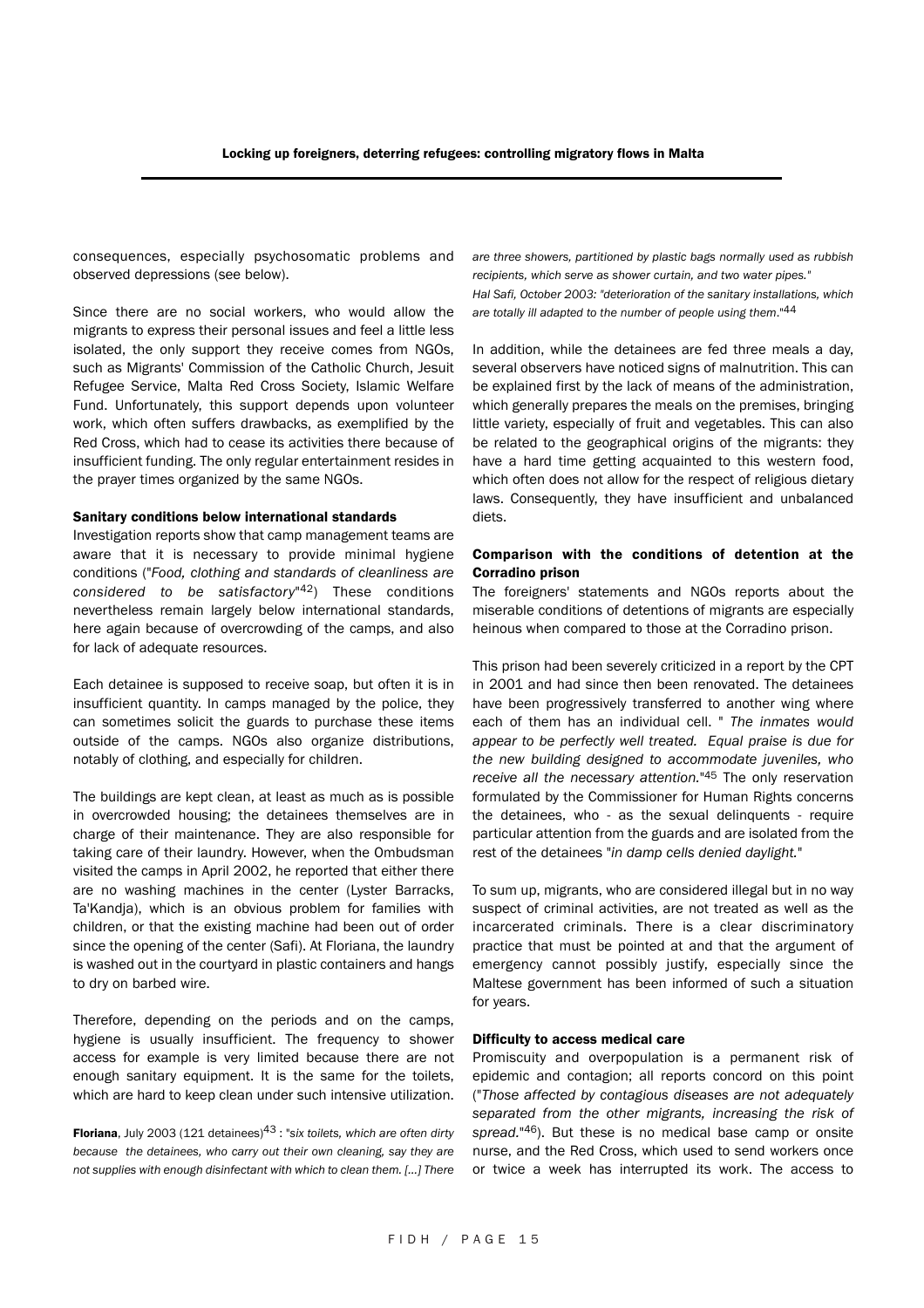medical care is therefore a real concern for all the detainees. And in such conditions, detainees have to do daily with mange, lice, worms and the flu.

In cases of declared pathologies, the situation is hardly better: the migrants, as their lawyers and the NGO workers, report that the access to hospital care is difficult and that requests often have to be reiterated several times before being eventually granted. In fact, since exiting from the camp involves security issues for the camps' administrations, they are only permitted under tight surveillance, which reveals expensive. Therefore, the administration usually waits to have enough demands to justify such a logistical expenditure.

When prescriptions are written by doctors after medical consultations, they are administered by the camps guards.47 They purchase the drugs and organize their distribution without any proper or formal training as medical assistants. They do not control that drugs be taken at the right time and regularly, whereas for certain infections to be contained, the instructions must be followed drastically. Most of the migrants cannot read Maltese or English, and therefore cannot understand the posology and administration directions. To sum up, says JRS, by twisting the principle granting every adult the freedom to undergo or not a treatment, it is the rule of "*laissez-faire*" that prevails, another metaphor for negligence.

Some lawyers expressed concerns for the health of their clients, and the Ombudsman contested this procedure, but they were told that those who provide the prescriptions at the pharmacy must have an adequate diploma, while at the detention center, the situation is similar to that of an outpatient: they are responsible for taking their medications.

JRS points out at the health of some of the detainees, which is incompatible with detention conditions where they do not receive proper daily care, nor proper diet, or proper isolation. Despite the numerous medical attempts to release these prisoners for "humanitarian" reasons, the camp administrators more often than not ignores such pleas and the detainees' exiting of the camp for medical reasons are rather infrequent.

E.R. (Hal Far) presented several medical certificates. The management has not answered its plea for release.

M.B. (Hal Far) suffers from serious respiratory problems, attested by two distinct medical certificates. Three months after having submitted his plea for release to the administration, he has yet to be answered.

#### Little or no contact outside of the camp

Theoretically, the detainees are allowed to have visitors. But depending on the camps, depending on the periods, the

camp administration grants the necessary organizations more or less easily. Sometimes, when the guards give them permission, the detainees get to exchange a few words with people outside the camps, through the barbwires, during their " recess ".

NGOs themselves at certain times have had to ask the Ombudsman to contact the Home Affairs Minister so that they could bypass these administrative hurtles. In his latest report (2003), he insisted that the control measures must be simplified and that these authorizations be finally concentrated within the field of action of one specific administration, without having to consult individually with all those in charge with the camps. In some cases the visitation rights granted are limited to the access to the communal parts of the center, excluding the possibility to enter in the rooms or dormitories where they could have private conversations with the immigrants.

For many immigrants, especially for those who do not speak English or Maltese, the phone is often the only means of communication available to speak to friends or family members. Similarly, each camp is supposed to be equipped with a payphone available freely to the detainees. But the application of this principle depends largely upon the discretionary power of the guards whose understanding can vary arbitrarily.

#### Access to the phone

Hal Far : the detainees can give and receive phone calls, but they must purchase the phone card

Ta' Kandja : detainees have the right to a phone card per month, but no payphone is accessible

Safi : detainees are not authorized to give phone calls

Floriana : the detainees are allowed to give phone calls, but not to receive them, and must purchase the card.

When detainees cannot use the phone - because it is prohibited or inaccessible - the director of the Emigrants Commission is responsible for transmitting their messages to their families or friends. But the detainees trust that process little, notably because of the linguistic differences, they can never be sure that their messages are transmitted accordingly.

#### Excessive security measures and prejudicial to human dignity

Overpopulation and inactivity of the detained immigrants are conducive to a climate of permanent tension in the centers. Verbal squabbles between regional groups can escalate at any time. Every witnesses admit that the conditions of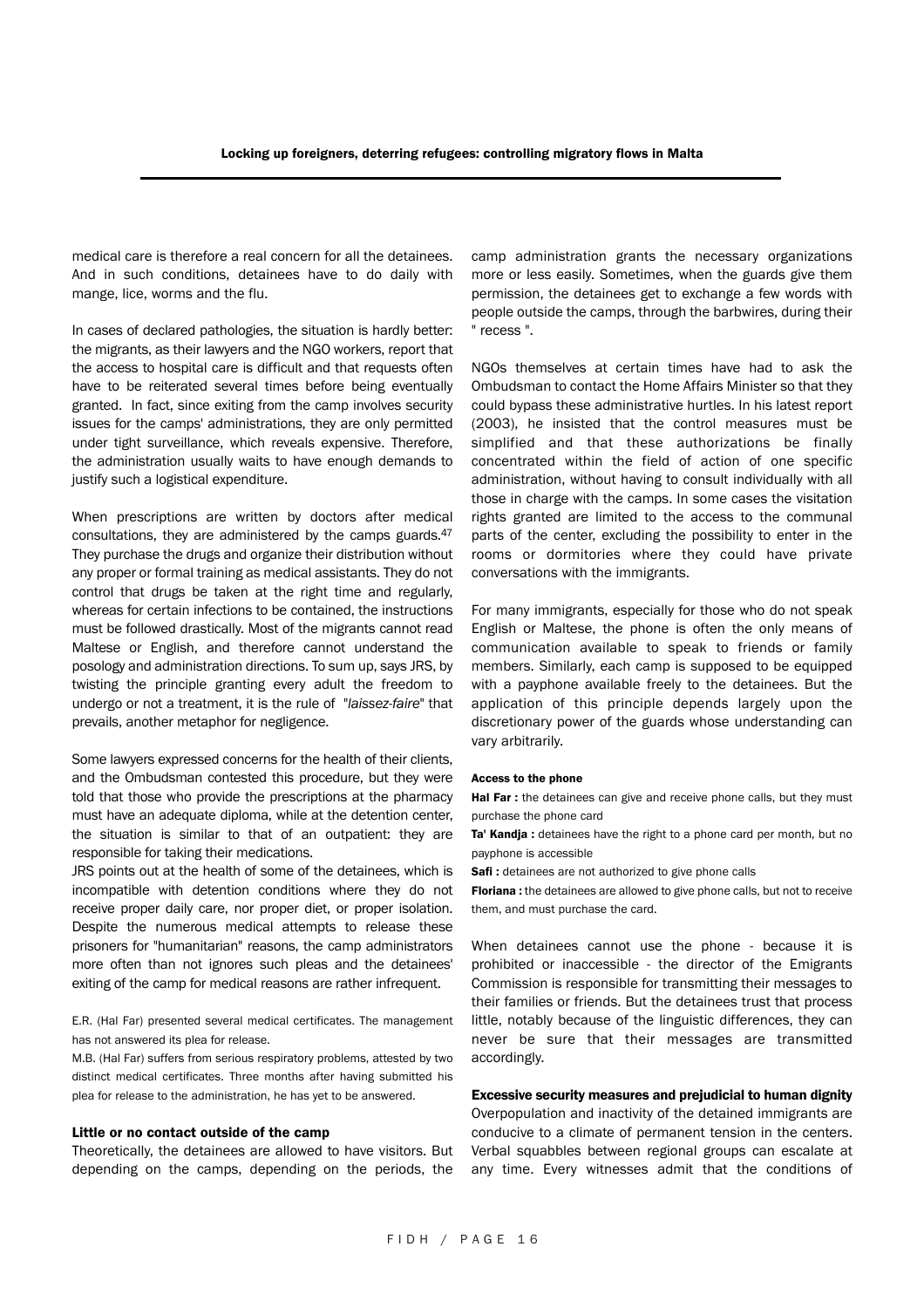detention require constant vigilance from the guards, afraid of mutiny and escape attempts. All the more so because in this detention system after all organized continually in haste, the number of guards affected to each center does not seem to increase proportionally to the number of incoming detainees. Nevertheless, allegations of violence committed by the guards are very infrequent. The detainees or former detainees even show some sort of gratefulness for the efforts that some of them made to make their detention more humane (" […]*this migrants are treated very well by the personnel in charge "48; […] they had words of praise for military personnel as well as for the Maltese authorities*"49.

Certainly F.A., a Sierra Leonese detained at Floriana, reports being beaten by the police because he had granted a phone interview to the journalist at The Times of Malta who was preparing an article on the living conditions of the immigrants detained at the center (july 2003). But he insists even more on the fact that afterwards, he was never given any more of these phone cards that he needed to call outside of the camp. Be that as it may, because of security concerns, the administration of the camps is often times brought to implement measures that can only be deemed humiliating by the detainees and that have been pointed at by the Ombudsman as well as the Commissioner for Human Rights of the Council of Europe.

First of all, detainees at Ta'Kandja must take off their shoelaces.

Secondly, it is generalized practice for the immigrants - once they obtain an authorization for a doctor's appointment at the hospital - to be handcuffed systematically by the guards in charge of their transfer, whether they are military or police personnel. According to A. Gil-Robles, they pretend to be following orders (such as those in the by-laws of the military commandment of March 2002). " *The migrants understandably consider that this practice of handcuffing, to which I will return, is humiliating* "50 and some of them refuse to be taken to the hospital for dear of being seen in this condition. This practice is a significantly recurring grievance that those we had been able to reach on the phone had expressed strongly.

The Ombudsman, who recently witnessed such practices, denounced them: " *This is a despicable and degrading act towards a person who has not been accused of committing a crime* "51. But according to a response that the Maltese government addressed to the Commissioner for Human Rights, the authorities do not plan to go back over that: " While it is difficult for the police to stop using handcuffs, ways will be sought to make the practice more acceptable."52

Finally, the detainees are never called by their names but by the number that is attributed to them when they arrive at the camp53. This is how the roll calls are made at least twice a day.

#### 3-1.2.2 Numerous psychological problems

Imagine 100 to 200 people in an enclosed and insalubrious place, without any contact with the outside, without any activities, without information on their future for several months… It is not surprising that some of them have strong depression, try to commit suicide or to escape.

#### The origins of the psychological problems

All witnesses agree to say that, after several months, the immigrants break down : " *One detainee describes himself as having been reduced to the conditions of an animal in cage. 'They throw the food and close the cage'* "54. The wait for a result of the appeal procedure to the status of refugee is particularly exhausting, as it is very lengthy, with no information and no set date55. The slightest piece of information from outside provokes speculations and every event can cause dramatic proportions. This was the case when it was announced that the Erythreans were to be released last December. After the surprise, the Sudanese who had been waiting for 2 ½ years, felt revolted and despaired. At Hal Far, the Ombudsman reports that when the denial of the status request for 36 people was announced, it gave rise to a violent riot largely related by the press (*they where very understandably very exited and anxious to know what was going to happen to them after this refusal*)56.

This permanent state of anxiety is translated into many types of psychosomatic pains that the detainees often complain about and for which they ask to see doctors regularly. But JRS find particularly an increase in the number of prescriptions for tranquillizers and antidepressants, as well as for the number of admissions to the psychiatric hospital of Mount Carmel. Numerous detainees, including children, declare to have attempted to commit suicide, with the chronic risk on the rest of the detainee population. Some of them do not hesitate and undergo hunger strikes for a chance to be heard " *There are clearly the result of the extreme frustration born of long months, with no end to their incarceration in sight* "57.

#### Suicide

A.G., Algerian, 31 years old. He had arrived in April 2001, and his asylum request was rejected in January 2002. After being part of a rebellion, he was condemned to 20 months of imprisonment. Since June 2003, after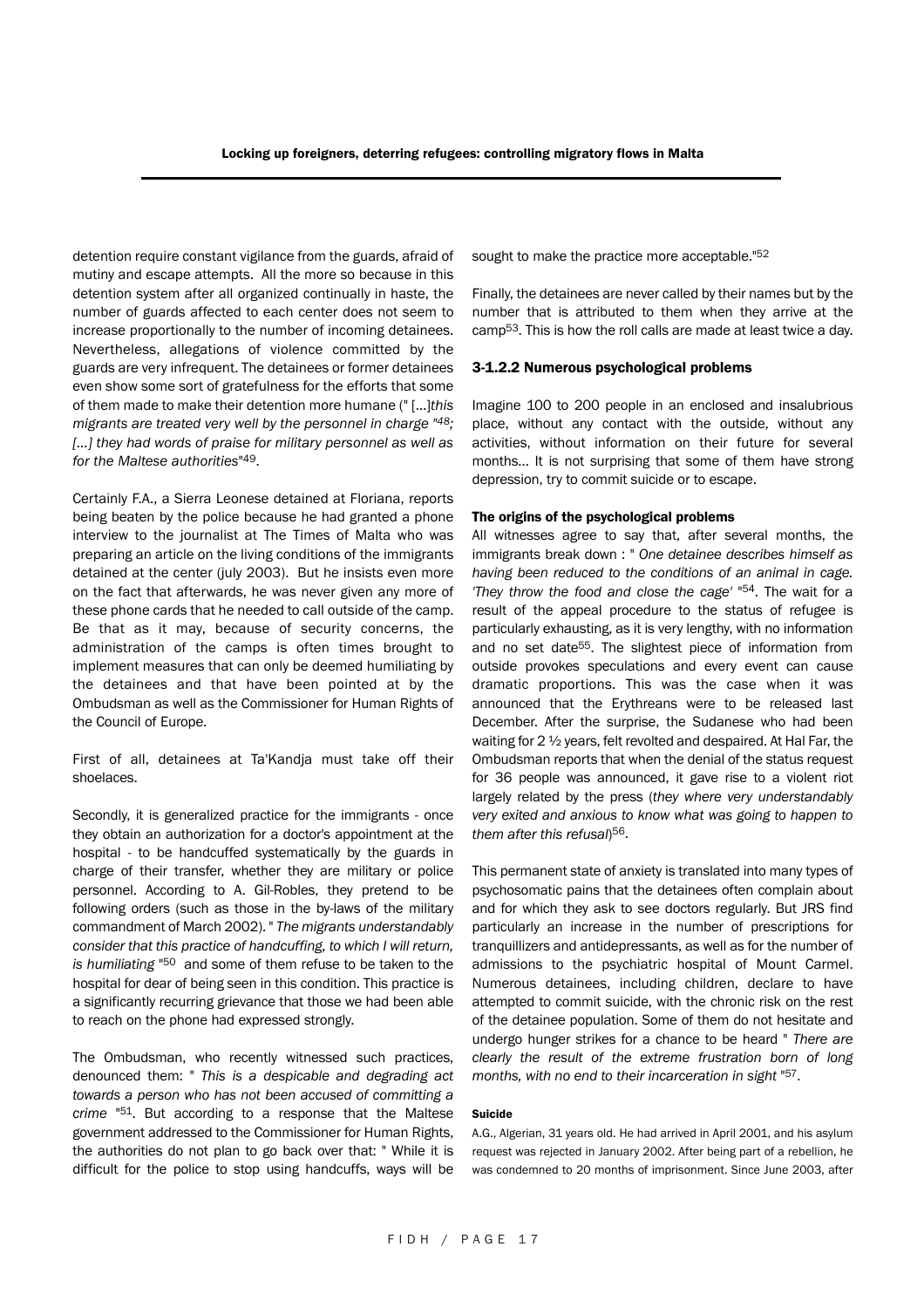the term of his sentence, he was placed at Hal Far, while waiting for his papers to be sent back by the Maltese authorities. After attempting to suicide several times, he was sent to Mount Carmel, and then sent back to the detention center after the doctors had diagnosed that he was not suffering from any mental problems. The day after his release, he slit his wrists with another detainee. They were both hospitalized but once recovered, A.G. was sent back to the Floriana police depot where he hang himself with his wrists bandages, on November 3, 2003.

#### Hunger strike

Safi, April 2004, new hunger strike. The detainees had arrived in 2002 and were denied their asylum request because they could not prove their Liberian nationality. They asked to go before a judge and declared they would rather be sent to prison than to remain at the detention center.

Hal Far, March 2004, the detainees had only ceased their hunger strike because they were promised that the Home Affairs Minister would visit them at the camp.

Ta'Kandja, December 2003, Eritreans detained for 15 months started a hunger strike to protest the lack of information on their files

Safi, October 2003, 80 Eritreans and Ethiopians interrupted the hunger strike that they had started 10 days earlier, as they could not get the obtain from the Maltese authorities to improve their conditions of detention or to release them. They were transferred to an opened center on December 23rd.

Ta'Kandja, February 2004, 30 detainees started a hunger strike to protest the length of their detention. On January 1st, 14 other detainees had put an end to a strike started for the same reasons.

In certain cases, the doctors deem the patients' psychological state so serious that they attempt to convince the administration to liberate them to avoid further drama. Most of the time, in vain.

Medical certificate (Delivered to a Palestinian denied asylum and that consulted the hospital several times because of suicidal inclinations)

*M. M. has been detained as an illegal immigrant in Malta for about a year and half. His application for refugee status was rejected including on appeal. He is basically an intelligent, courteous and cooperative man who, only complains when his dignity in not adequately respected. He has only threatened harm to himself and never to my knowledge to other, in spite of the essentially unsatisfactory and uncertain nature of his general situation. In view of the deep and continual distress suffering from, which may also be aggravating his feeling eyesight, I am convinced he deserves to be granted provisional freedom during the day on a modified bail basis. In my opinion this humanitorian alternative to continued detention is overdue and should be accorded with urgency.* (Dr. X. 12/2/04)

A study carried out by the Royal Australian and New Zealand College of Physicians for 18 months shows however that in the detention centers the suicide rate is 10 times superior to that of general population and that mental health problems are increasing exponentially with detention time. This phenomenon, sometimes called " collective depression syndrome ", can lead to much worse problems than those observed in the camps in Malta, for the foreigners detained and for the guards in charge of their surveillance.

Finally, there is another group that the different reports never refer to. However, since the moment of their arrival, they would need psycho-medical care; it is the group of foreigners who had fled their country because of sufferings and events they had experienced there. Indifference is all they are welcomed with, and shows how the reasons for their asylum applications are often ignored, as if they were simple administrative reasons to enter Malta. The rate of humanitarian or conventional protection nevertheless approaches 50% and this very figure should bring further attention to the reality of their situation.

Only JRS recalls regularly that these detainees (*vulnerable persons such as unaccompanied minors, unaccompanied elderly persons, torture or trauma victims, persons with a mental or physical disability*) are fragile, traumatized, that they have been subjected to torture and physical violence and that they do not belong in camps<sup>58</sup>. All these refugees should be assured minimum and specific care and medical and social follow-up as soon as they reach the camps. But they remain within general population.

#### Difficulty to access mental care

It can be estimated that - given the conditions of detention and psychological distress - the rate of hospitalized detained for psychiatric problems is surprisingly moderate. However, the serious problems are nonetheless real. At the time of the mission, 9 immigrants were cared for at Mount Carmel (out of 240 detainees, according to the figures of the Home Affairs Ministry) and had reached 14 in the previous months.

Given the testimonies, these figures are probably far below real needs. The foreigners face great difficulty to have their requests heard and obtain to be taken to Mount Carmel for consultation. Indeed, the administration of the camps seems to only initiate hospitalization in cases deemed very urgent, namely in cases of suicide attempts or when the agitation state of a patient could create further trouble in the center. On the other hand, many psychiatrists at the hospital seem to think that hospitalization is not necessary or that does not need to be extended, and regularly send the detainees back to their detentions centers.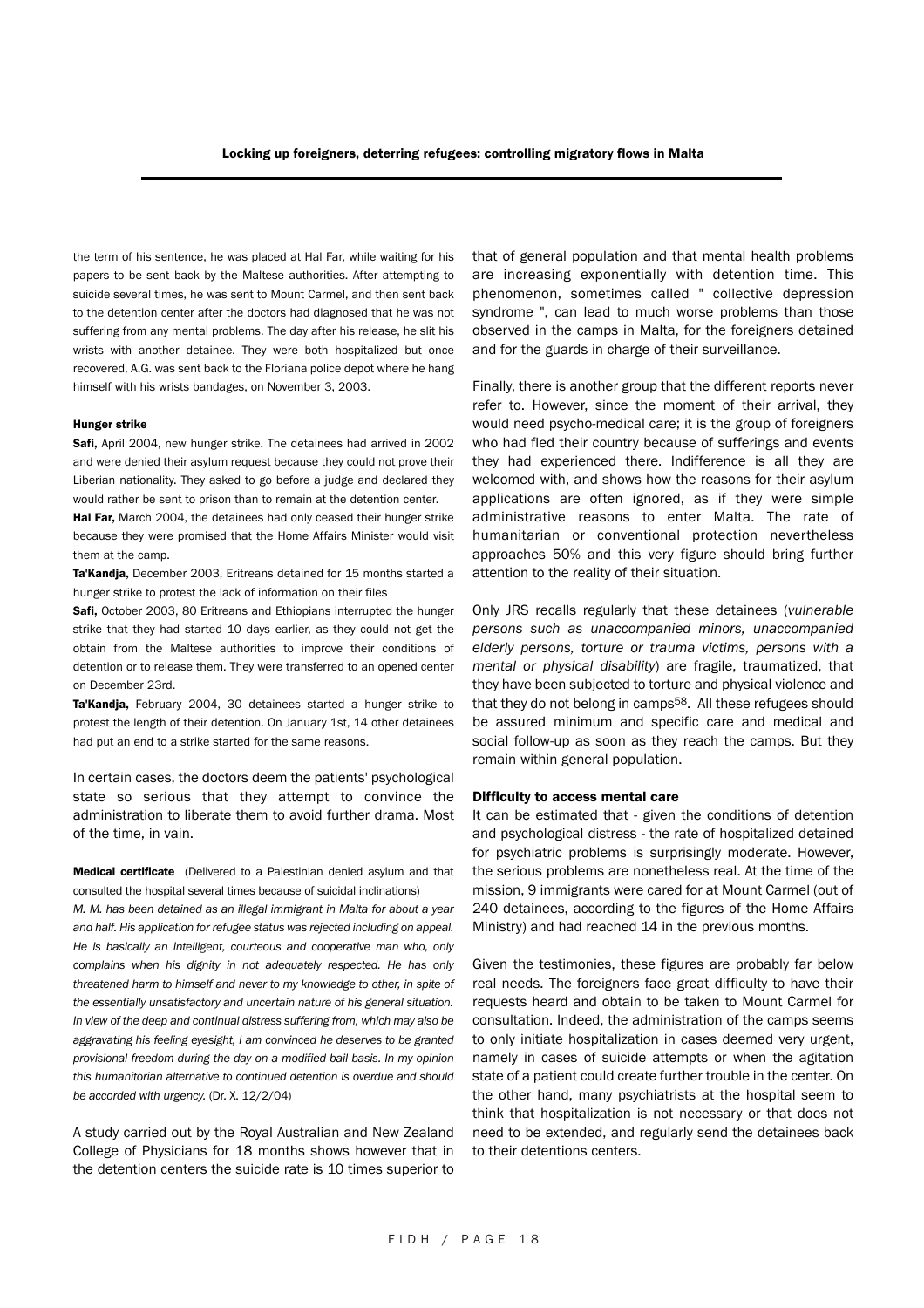According to the Ombudsman, the immigrants usually have a rather positive opinion on the way they are treated at the hospital. The buildings, comfort and hygiene are largely superior to that of the camps. These foreigners are obviously treated in isolation, within their room-cells in the basement and constantly under police surveillance. For them, there is no possibility of contact with the other patients, no walks in the garden or use of the physical therapy room.

In short, they arrived at the hospital handcuffed and stayed there in conditions hardly different from those of the camps. However, as the Ombudsman and A. Gil-Robles emphasized, they are not criminals ! And except for some isolated cases, "*these people [do] not suffer from chronic mental health problems*"59 but are simply depressed and anxious because of the uncertainty of their future.

It is true that using handcuffs to bring the detainees to their consultation seems also to emanate from the hospital staff. They also demand, as the Ombudsman noticed, that the immigrants be strictly guarded in their room 24 hours a day by 5 police officers " *just in case something happened* "60. In fact, as one of JRS members puts it: " *we have also lodged in people's minds that these people are criminals* "61, and that the medical staff also fear to meet 'criminals' especially since it is rare that they understand their language.

#### 3-1.3 Young children are also in detention

Administrative detention is not solely for adults. There are many young children, sometimes unaccompanied, often with their families, and it is particularly worrying that these children are placed in the same accommodation as adults of both sexes.62

In reality, as for other 'vulnerable' groups, there are no specific provisions for children. Looking at reports on this issue, the Maltese authorities cannot ignore the fact that the material and moral conditions which characterise the detention centres, combined with the length of their stay, seriously damage their mental and physical health and constitute a breach of their fundamental rights. It is true that the country has only recently created a legislative mechanism to protect children (the Children's Act only came into force on 5th December 2003), but the United Nations Convention on the Right of the Child (ICCR) stipulates that the primary consideration for any action undertaken by a member state must be the best interests and the protection of the child (article 3). This could not include placing the child in detention. As a member of this Convention, Malta must do everything in its power to enforce it absolutely.

Of all the children, those who are unaccompanied require special attention from the public authorities and should be placed under their protection, instead of in detention. Official statistics show that there are very few such children, and that this should therefore not be opposed on economic or social grounds. It seems that the Maltese authorities have made efforts, and that the ad hoc structures will be able to accommodate some of the children that are under the protection of the Minister for Social Policy until the age of 18 - e.g. in the Vincenzo Bugeja Institute, where the HSBC Cares for Children Fund gives social and education al support. A 'housing' project for minors also appears to be under discussion by the government and JRS. This is of little consolation for the tens of other children who have had their freedom taken away.

#### August 2003

17 unaccompanied children housed in the Vincenzo Bugejal Institute. Most of these under 'humanitarian' protection.

They had previously spent between 6 and 15 months in a detention centre.

When minors are in detention, it is difficult for them to get an education. Since June 2003 there have been plans to introduce schooling but this takes time, and can only happen once ad hoc medical certificates have been obtained and enrolment has taken place at the local school. Even after these conditions have been satisfied, there is still the problem of organizing daily transport to school for the children. This is a complicated task for the camp managers. Amnesty International points out that some children wait more than six months before they can leave the camp63. JRS adds that the children's ability to fit back into education after leaving the camp is badly affected by the fact that they are spend long periods of time unoccupied. Having spent too much time doing nothing, they find themselves completely disorientated when they get out of the camp and incapable of managing their time. Schooling inside the camp would be a simple alternative but would deny the child the daily release from the camp. Evidently there is a project envisaged by the Foundation for Educational Services along those lines, but by February 2004, it still hadn't been implemented.

#### Conclusion

The systematic detention of asylum seekers combined with the excessive duration of processing appeals filed by rejected applicants obviously contributes to the overpopulation of the detention centres and to an increase in the problems highlighted in this report. The Maltese authorities can point out, undoubtedly in good faith, the difficulty in making the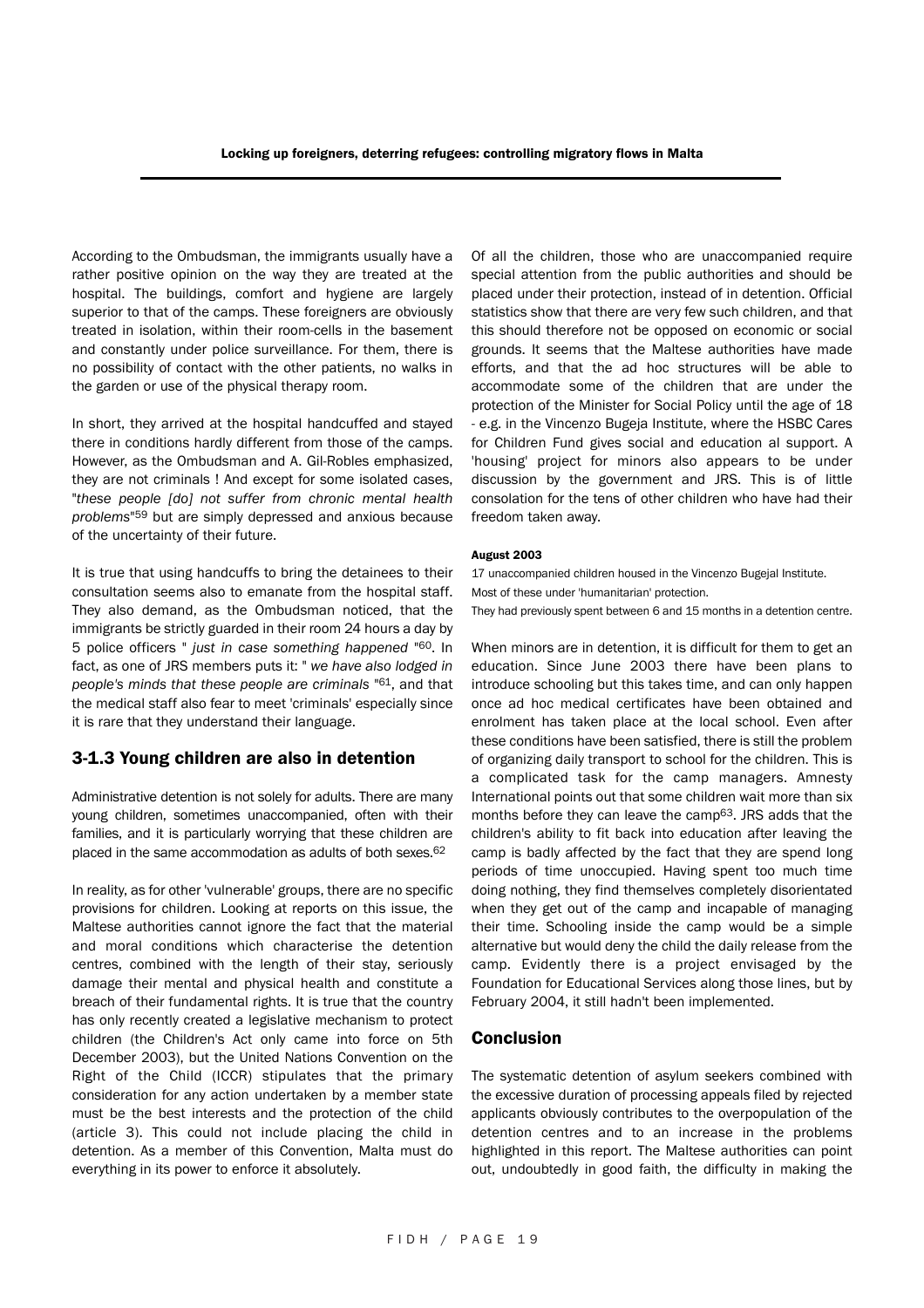necessary improvements to these detention conditions owing to the sharp rise in the number of detainees and in the cost that this would represent.

In no case can detention be justified for asylum seekers (see below). Consequently, Malta is in contravention of the principles set forth by the Geneva Convention.

Concerning so-called illegal migrants, the Special Reporter to the 59th session of the United Nations<sup>64</sup> observed that infractions of immigration laws and regulations must not be considered criminal offences under national legislation. Their detention can only in fact appear to be a disproportionate measure - as these people have committed no crime other than to come ashore in Maltese ports, sometimes completely unintentionally. By not seeking an alternative solution to this policy of detention, the State of Malta expresses a repressive attitude toward immigrants.

Furthermore, whenever this detention takes place in facilities that are not designed for this use and a state of emergency or surprise can no longer be invoked, whenever the surveillance of detainees is assigned to police or military personnel who are certainly devoted but not trained for this, whenever these foreigners are left physically, morally and psychologically abandoned because no medical or social service provides them with the necessary support, whenever minors are placed in the same conditions…beyond the question of negligence, this treatment must be qualified as a repeated breach of fundamental rights and a violation of people's dignity and integrity.

In joining the European Union, Malta agreed to comply with the principle of respecting fundamental rights, which were a building block of this regional grouping. European refugee law and the reception accorded refugees are admittedly far from satisfactory - the FIDH and its member organisations have pointed this out many times in recent years. But the law does set minimal standards. It is not clear how Malta can exempt itself from adopting them.

## 3-2 A 'trompe-l'oeil' Right to asylum

#### 3-2.1 Refugee law: from theory to reality

A signatory of the Geneva Convention of 1951 and the New York protocol since 1971, Malta did not act until 2001 to remove the limitation on its application to people fearing persecution following events taking place in Europe. On the same day, the first refugee law, which was approved in July 2000, took effect, transposing the obligations stemming from the Geneva Convention.

#### 3-2.1.1 The situation before 2001

Before 2002, when the refugee law took effect, non-European asylum seekers were granted a temporary residence permit if, after their application had been reviewed by the HCR65 - in reality the Emigrants Commission<sup>66</sup> acted for the HCR - they were placed under the mandate of this organization. This procedure provided the possibility to appeal a negative decision. Their residence permit authorized them to remain on Maltese territory until they were settled in another country. The average estimated time for a decision to be taken was two to three months.

The Maltese authorities offered medical care and access to free education to persons placed under the HCR's mandate, persons enjoying temporary protection and asylum seekers. None of these categories was authorized to work. The HCR provided financial assistance to people placed under its mandate for up to two years. This assistance could be supplemented by aid from the Emigrants Commission.

Rejected asylum applicants were supposed to leave Malta as soon as possible. If they did not, they were subject to detention until their deportation .

In the absence of a specific refugee law, asylum seekers who showed up at the border without an entry or transit visa for Malta were treated as undocumented foreigners and could be held in detention until the HCR made a decision on them. The same fate was reserved for people requesting asylum after having been arrested while they were undocumented, and for foreigners whose deportation had been ordered and who were awaiting departure. We will see that this "tradition" of holding asylum seekers in detention is a well-anchored practice in Malta.

#### 3-2.1.2 The new context of seeking asylum in Malta

In November 2001, massive numbers of migrants began to arrive in Malta by boat. These arrivals were constant and grew in size until the end of 2002. While until 2001 the average number of asylum seekers was 150-200 per year, between November 2001 and December 2002 1,743 people entered the country illegally by sea in 2002 alone (versus 350 in 2001) - 1,686 of whom aboard twenty-one different boats -. Most of these people applied for asylum with the Maltese authorities. Whether or not they applied for asylum, they were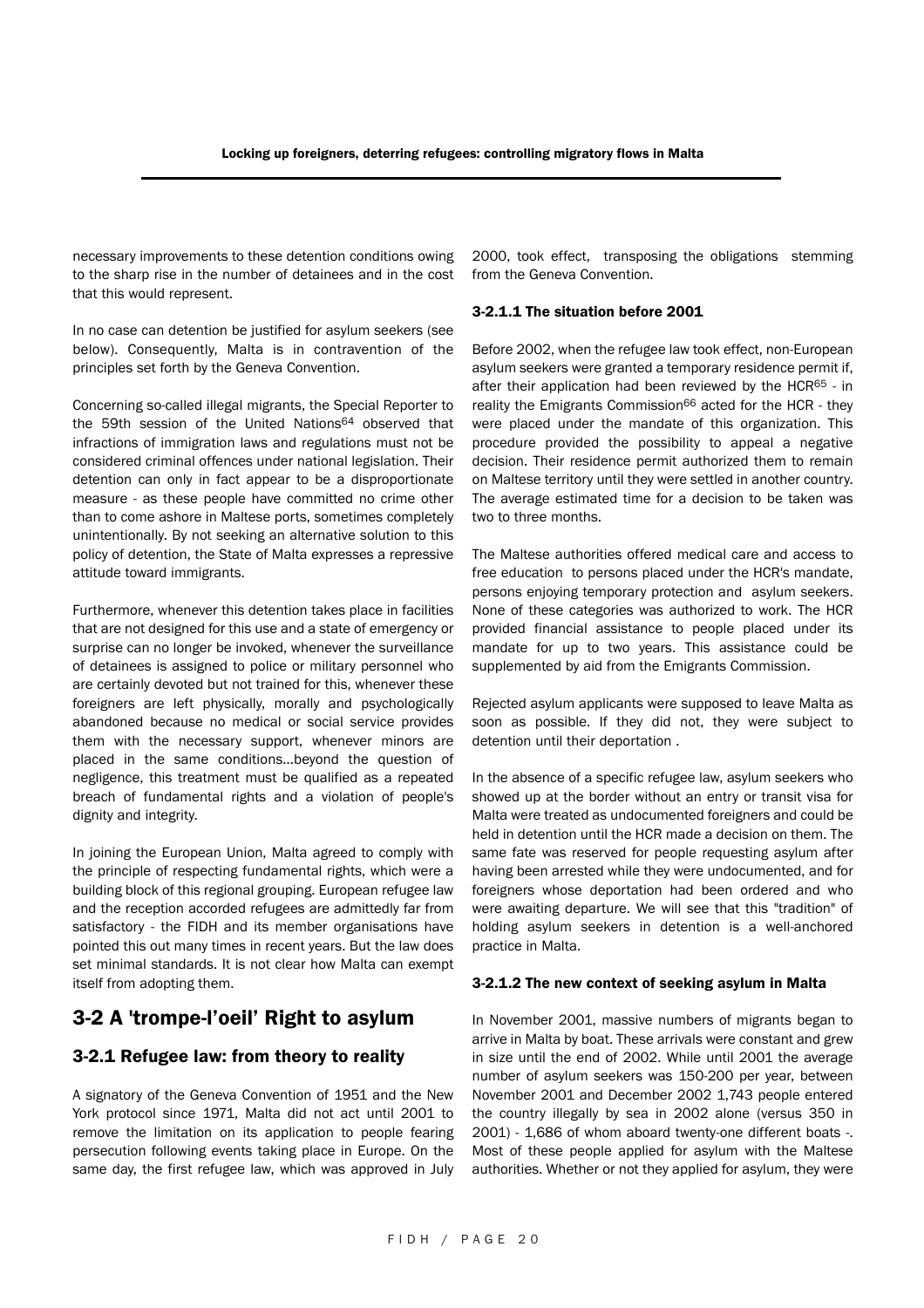nearly always placed in detention camps that gradually came to serve only this purpose, pursuant to the law on immigration that calls for the administrative detention of foreigners who have illegally crossed the border (see above). Taking into account those released, those granted humanitarian or refugee status and those sent back, Malta sometimes held up to 600 foreigners at the same time. Since October 2001, the applications have been reviewed in accordance with the refugee law passed in 2000.

#### 3-2.1.3 A look at the Refugee Act XX of 2000

#### The competent authorities

Pursuant to the Refugee Act of 25 July 2000, which took effect in October 2001, the Refugee Commission now processes all asylum applications, which is the competent authority at the national level. It comprises the Commissioner, who is assisted by three to six people. The decisions of the Refugee Commission can be appealed to the Refugee Appeals Board by the applicants when they have been rejected or by the government when the Commissioner's decision is positive. The Refugee Appeals Board is made up of three people.

#### Two statuses

Two types of protection are provided by the law :

- **refugee status**, according to the meaning contained in the Geneva Convention67. This status provides for the issuance of a residence permit , unless the refugee is imprisoned for legal proceedings or conviction, as well as a travel document allowing him or her to enter and leave Malta without a visa. The holder receives social assistance and has the right to work.

- **humanitarian status**, for people who do not meet the criteria of the Geneva Convention but who need protection (Refugee Act, art. 8(7): "*the Commissioner may recommend to the Minister that, despite the fact that a person does not satisfy the requirements to be recognized as a refugee, such person should be granted humanitarian protection in Malta*). Humanitarian status, which provides for a renewable sixmonth or one-year residence permit, entitles its holder to remain in Malta for as long as he cannot return to his country and cannot be accepted in a third country (Refugee Act, Part I, general provisions). But it does not provide any other right (social, right to work).

The Refugee Act allows an asylum application to be rejected if it is considered to be "manifestly unfounded". It also integrates the notion of "safe countries" and "safe third countries", allowing the accelerated processing of asylum applications and the ability to return an asylum seeker to his country of origin or of residence, or to a country through which he crossed before reaching Malta68.

#### *A bill modifying the Refugee Act XX of 2000 was proposed by the government in January 2004*. It addresses four points:

- the conditions governing appointments and the power given to the Prime Minister to increase the size of the Refugee Commission and the Refugee Appeals Board;

- the limitation to two weeks of the deadline for an asylum application to be filed following the arrival of the applicant on Maltese territory;

- the ability for people who are ordered to be deported and detainees waiting for their asylum application to be reviewed to contest in court the legality of this detention if the duration is unreasonable or if it is unlikely that they could be deported within a reasonable period of time.

- the inadmissibility of asylum applications presented by nationals or legal residents of a country that is considered "safe".

#### 3-2.1.4 The procedural framework

Any foreigner seeking asylum in Malta, regardless of whether or not he is documented, must submit an application to the Refugee Commission, which will call him in for an interview within one week. If the request is presented at the border following arrival from abroad, an immigration officer, who will inform him of his right to submit his request to the Refugee Commissioner, must interview him immediately. The interview is held confidentially, with the assistance of an interpreter if necessary. The applicant can also call on an HCR representative. This representative has free access to the applicant and can attend the interview by the Commissioner. The Refugee Commissioner considers the application and formulates a written and justified decision that he sends to the Minister of the Interior. He can recommend recognition of refugee or humanitarian status (see above), or rejection of the application. If the Commissioner's decision recommends acceptance of the asylum request, the minister shall either pronounce the applicant's eligibility for the status or appeal this decision.

If the Refugee Commissioner rejects the asylum request, the applicant is informed of his right to appeal to the Refugee Appeals Board with legal assistance for these proceedings, and to consult an HCR representative.

While the request is being reviewed, an asylum seeker, in accordance with the principle of non-refoulement provided by the Geneva Convention (Art. 33), cannot be deported from the country. Throughout the proceedings, he has access to education and training, and to medical care. But he cannot carry out a professional activity without authorization, must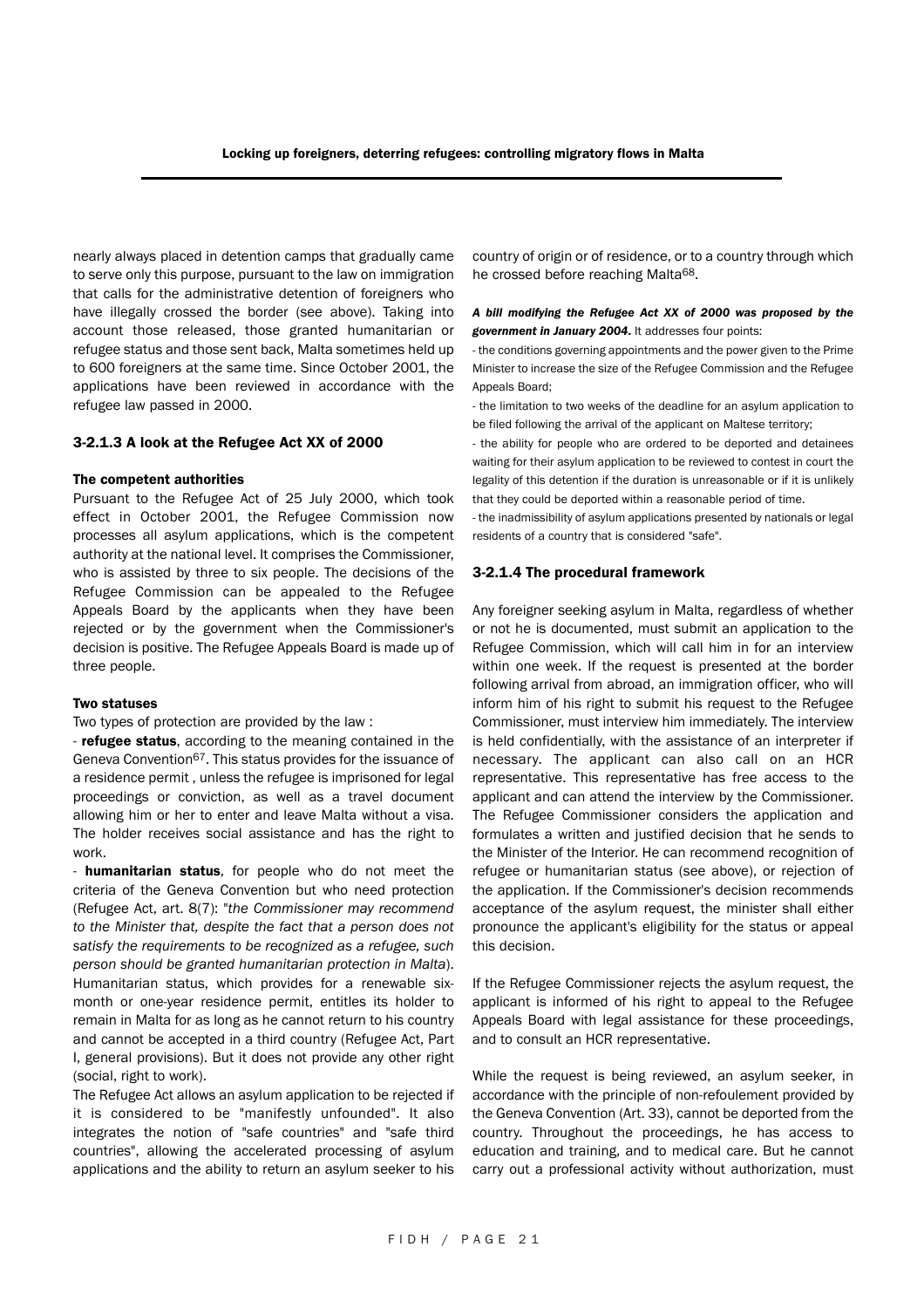reside wherever he is assigned and regularly appear at the immigration offices. Because the rule applied in Malta is the nearly systematic detention of asylum seekers, we will see that this residence-assignment system is almost never used in reality.

#### 3-2.2 The asylum procedure in practice

When unauthorized immigrants arrive in Malta (these last few years, more often than not by boat), they are immediately placed in a closed centre (reception centre). Even though unauthorized residence ceased to be a criminal offence following a law made in 2002, an administrative decision may be made to detain foreigners who have no official residence permit. Such placing is almost systematic for all immigrants without residence permits, whether they are asylum-seekers or not. When immigrants declare that they wish to apply for asylum, the Refugee Commission has the task of examining their application. The Commissioner is mainly responsible for examining asylum requests in Malta. As he says himself, the composition of the rest of the Commission is variable. Assistants, who have to be trained, tend to leave as soon as they find a permanent job.69

#### 3-2.2.1 Examining the application

Civil servants who work in the centres (soldier or policemen, depending on the case) give an information leaflet to persons requesting asylum, in principle as soon as they arrive. The leaflet indicates that all information in their asylum applications will remain confidential; and that they have the right to request the help of a barrister and to contact the representative of the High Commissioner for Refugees (HCR). The information leaflet exists in at least eight languages (the Refugee Commissioner handed us copies (see appendix 3)). Asylum-seekers are also given a questionnaire (*Preliminary Questionnaire*), which is passed on to the Refugee Commission once completed. Submission of the questionnaire is not however obligatory. It is intended to help people with their applications.

These formal information methods seem to be very ineffectual. During telephone conversations before the assignment, asylum-seekers to whom we spoke were unable to explain the status of the documents they had completed. Several people questioned were unsure if their asylum requests had been registered, and all of them were unaware if and when they were likely to be auditioned.

In general the Commission representatives go to the different places foreigners are held to collect their applications and carry out interviews. Occasionally, applicants are transferred to the Commission to be interviewed there. All interviews are recorded from beginning to end. According to the Refugee Commissioner, they may last several hours. It is nearly always necessary to have an interpreter present. The Commissioner sometimes calls on a second interpreter if something needs to be clarified. It is apparently difficult to find interpreters of certain languages, which has the effect of prolonging the procedure. At times the representative of the High Commissioner for Refugees comes to the interview. The interview with the applicant is not the Commissioner's only source of information. In certain cases, the latter may leave the applicant time to assemble necessary additional elements or documents intended to back up his/her application. After consideration of the application, the Commission gives the government its opinion. The latter then makes a decision and notifies the applicant formally. In fact, the government always follows the Commission's opinions. Decisions are passed on to applicants by the civil servants in the camp in closed envelopes.

#### *Time limits*

As we have seen, the time limit for an audition is eight days according to the law; but, in fact, it is much longer. It also varies according to whether the camps are filling up quickly or not, and this depends on the influx of immigrants. At the time of the assignment (end of February 2004), the average time between asylum applications and interviews with the Commission representative was three months. At other periods, the wait has been between eight and ten months70. The time limits for being informed of decisions are also variable. In principle, decisions are communicated to applicants in the order in which applications are dealt with. But when a boat arrives full of people of the same nationality who are more or less in the same situation, those concerned generally wait until applications of all the boat's occupants have been examined before communicating the decisions all at the same time.

#### *Appeals*

If an application is rejected, the decision is accompanied by a note (which exists in several languages (see appendix 3)). The note indicates that they may appeal within two weeks of receipt of the decision, that they still have the right to consult the High Commissioner for Refugees and/or to call on a barrister, and that they may obtain legal aid.

The Refugee Appeal Council, responsible for examining appeals, uses the files to carry out its work. In practice, applicants are never auditioned at this stage of the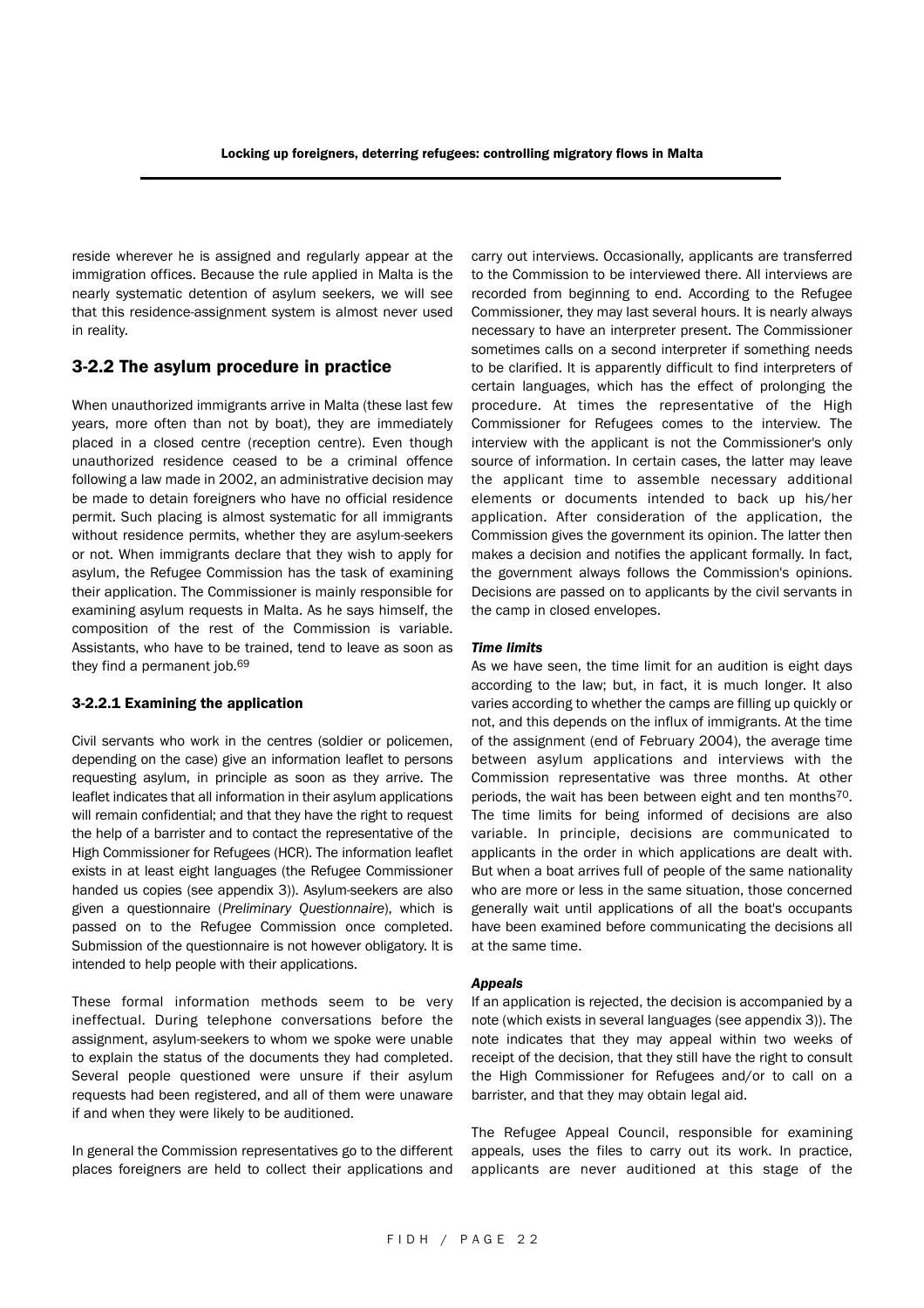procedure. When the assignment took place, not a single appeal lodged with the Council had ever led to a decision by the first court being cancelled. No motives are given for rejection decisions, which are very succinct and often limited to just one line, apart from the letter ending.71

The Refugee Appeal Council's systematic rejection of appeals was interpreted differently by the different people met by the FIDH mission. For some, it was a tribute to the Refugee Commissioner's work, or could be explained by the great number of protection requests being accepted by the first court. One of the people to whom we spoke criticized the immense power it gave to the Refugee Commissioner. For example, in the case of a person's nationality being contested, insofar as we cannot consider that there is the possibility of appeal, if the Commissioner decides that X, who says he/she is Palestinian, is not Palestinian, then this decision suffices for X to be considered a criminal, and to justify his/her detention for an unlimited period. This is because the applicant's asylum request is rejected, but he/she cannot be deported as it is not known which country to send him/her back to.

#### *Legal Assistance*

According to the law, asylum-seekers may call on a representative of the High Commissioner for Refugees (HCR) and a barrister at any time during the procedure. At the appeal stage, they may obtain legal aid. On the one hand, the formal possibility of being assisted is already very insufficient in relation to the number of requests, and on the other hand, it does not reflect the actual situation. Indeed:

- A single person represents the HCR in Malta, and she also has other activities. If we suppose that applicants are sufficiently informed of their right to call on the HCR - which is highly improbable - we consider it impossible for that person to respond to every single applicant's request.

- access to a lawyer during the first stage of the procedure, except for those who are lucky enough to be assisted by voluntary lawyers, is merely hypothetical for most asylumseekers, who are unable to pay the lawyer's fees. Indeed, legal aid is only provided for by law at the appeal stage. Several activist lawyers go regularly to the different camps. Others who have clients in the camps give occasional information to other detainees. But this activity is in the hands of volunteers and is therefore fragile and disorganized. For all that, the lawyers questioned about the matter estimated that less than six lawyers were involved in such activity. Lawyer's training is also called into question. Very few of them are competent in immigration and asylum issues. The weak economic power of potential clients in no way leads us to expect this specialty to be developed among jurists, with the exception of activists. The only person who intervenes on a regular basis is the female lawyer working with Jesuit Refugee Service (JRS), that provides effective assistance and monitoring for asylumseekers. But taking into account the number of persons concerned, and the distance between centres holding asylum-seekers, the help that this lawyer is able to provide is inevitably insufficient. According to the camps' layout and their management methods, the JRS association may provide collective information, by assembling several people (for example in the Lyster Barracks camp), or else hold individual interviews (as is possible at the Ta Kandia camp). However, the lawyer is strictly forbidden to circulate written information.

- The legal aid provided for by law during the appeal stage is in actual practice virtually non-existent. The system works very badly, firstly because it is not explained to asylumseekers in the camps. No information on the subject is given out. It is necessary to request legal aid in writing and then wait for a barrister to be designated. Applicants often have to wait several months, and there seems to be no legal time limit. Sometimes the applicant has to write several times before receiving a reply. Often the requests come to nothing, and applicants are thus deprived of a right provided for by Maltese law. When a lawyer is designated, his name is not systematically passed on to the applicant, and nothing obliges the lawyer to go to his/her client's camp. Indeed, according to the law on legal aid, it is the client who has to go to the lawyer's office. The effectiveness of the right to legal aid is thus dependent on the designated lawyer's goodwill72.

Mr R. (Sudanese), detained since September 2002, who appeared alone before the Refugee Commissioner, appealed to the Refugee Appeal Council without assistance, though he had formally written to request legal aid. His appeal was rejected. According to the voluntary lawyer who met him after the rejection, Mr R had documents that he had never been able to show during the course of the proceedings, and which clearly indicated that he risked political persecution if he were sent back to his country of origin.

Mr B. (Mauritanian), detained since September 2002, had his application for asylum rejected by the first court on 19 December 2002. He appealed on 22 December 2002. In June 2003 he wrote to the legal aid office to request the assistance of a lawyer. He still had no news of this request at the beginning of 2003. Asked what had become of the dossier, the Refugee Appeal Council replied that it had still not be examined because the lawyer who had been designated in the meantime to deal with Mr B's case (but without Mr B being informed) had not come forward. The JRS association acted as an intermediary to put Mr B in contact with his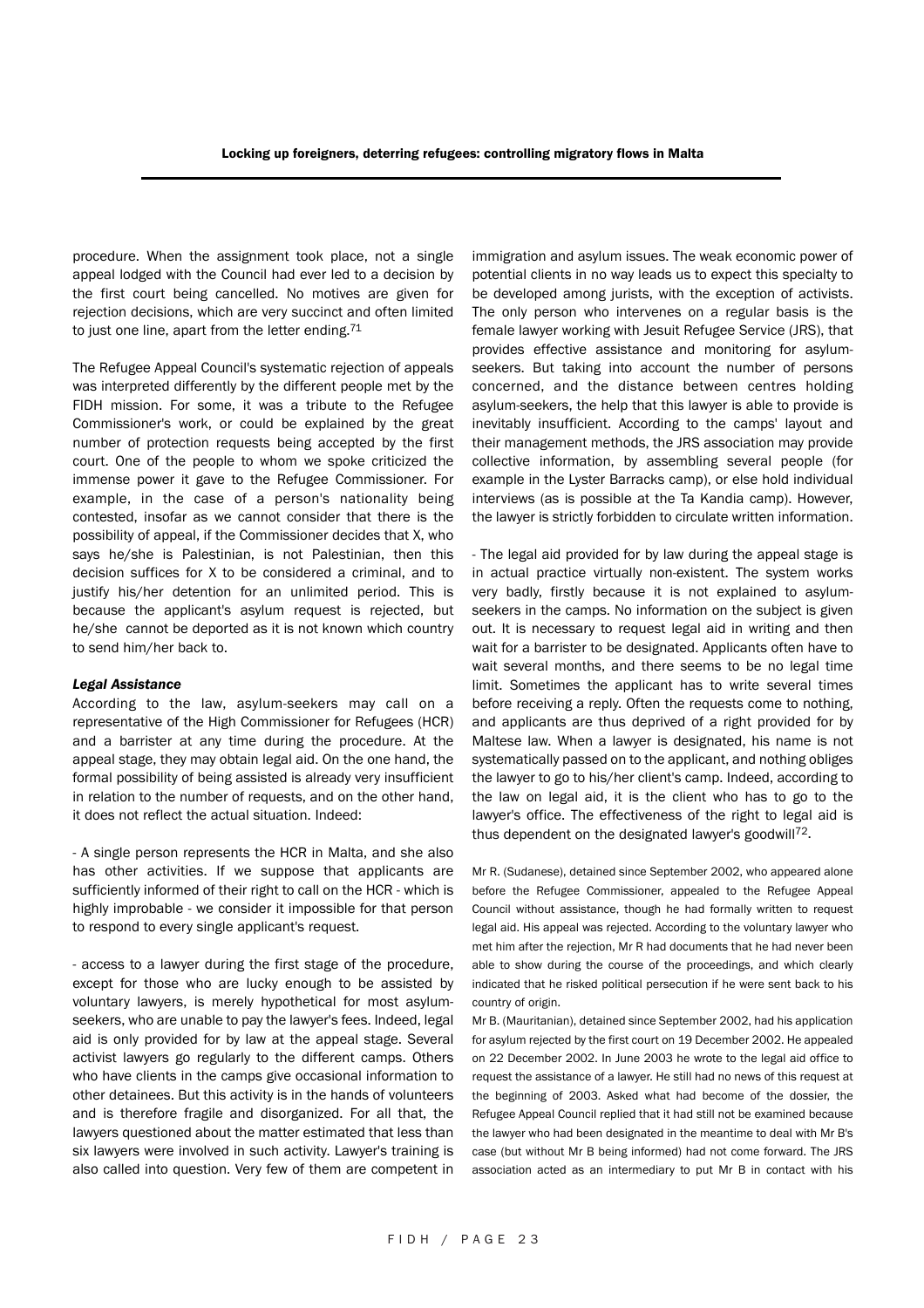lawyer. Mr B was supposed to maintain regular contact with the latter. This was difficult at the camp where he was being held for several reasons. Firstly, the only telephone available was not easily accessible and it was very expensive to use it, and secondly Mr B was Frenchspeaking and spoke English very badly.

NB : Mr B was released on humanitarian grounds in April 2004, after being held for 18 months.

#### Asylum-seekers left without any advice

To these obstacles must be added the fact already mentioned that most lawyers have not followed specific training, and also that the rules governing the detention of migrants and asylumseekers in Malta make no provision for visits by social workers or any other persons able to provide practical or legal information on the rules on immigration and asylum in Malta. Asylumseekers receive very little information on the procedures they could initiate or on their ongoing procedures. Added to the very long times they have to wait at all stages of the procedure, the absence of information helps to create a recurrent feeling of abandonment, insecurity and distress, which we perceived ourselves when we interviewed people in the camps.

#### The Refugee Commission: not enough staff

In the general opinion of the observers, the work carried out by the Refugee Commission was of very high quality. Neither the pressure created by the number of applicants, nor the excessive waiting times for people in the camps, seemed to alter the attention and precision with which the Commissioner and his assistants considered asylum applications. On the other hand, most observers agreed that there was far too few staff at the Refugee Commission. The Commissioner himself, when asked about possible solutions to improve the situation of asylum-seekers, replied that at his level, the solution would be to be able to respond more quickly to applications so as to avoid people being detained.

In his mission report, the Commissioner for Human Rights at the Council of Europe, Alvaro Gil-Roblès, considered it necessary " *the Maltese authorities ought, therefore, to provide the competent organs on asylum matters - i.e. Refugees Commissioner and Refugee Appeals Board - with an adequate and permanent staff to speed up the decisionmaking process without prejudice to the quality of the hearing and analysis of applications.*"73

It was probably in reply to this recommendation that the bill presented by the government in January 2004 (see above) gave the Prime Minister the possibility of appointing assistant Commissioners and creating several divisions within the Refugee Appeal Council to examine appeals. In May 2004, however, the situation was still the same.

#### 3-2.2.2 Deficiencies of the asylum procedure

The fact that the examination of applications for asylum by the first court is of high quality does not compensate for the deficiencies at every other stage of the procedure. We will list those deficiencies here, in increasing order of seriousness:

#### *Lack of information*

Neither on their arrival nor at any stage during the procedure are applicants duly informed of the state of their applications or of their rights under the law on asylum. Such information is neither provided by the civil servants responsible for managing the centres; nor by documents distributed on an ad hoc basis; nor by social workers.

#### *No interpreter*

Though provision is made for an interpreter to be present during the interview with the Refugee Commissioner, this help is non-existent during the period preceding the interview, which may be very prejudicial for some foreigners who do not speak or understand a commonly spoken language, notably during their detention.

#### *Excessive waiting times*

In most cases the excessive waiting times are hard to accept when asylum-seekers are able to circulate freely in the country in which they have submitted their applications. When they are kept in detention, which is generally the case in Malta, the times they have to wait while their applications are examined before receiving a reply from the authorities are extremely unreasonable (more than a year in many cases).

#### *Lack of legal assistance*

Asylum-seekers are deprived of basic information about their rights and the relevant procedures (see above). What is more, they can only have access to a barrister in the first court at their own expenses, and this makes assistance impossible for many of them. Though in theory the law makes provision for legal aid after rejection of the asylum application by the first court, it is not given in most cases (see legal aid above).

#### *Ineffectiveness of appeals*

Since the law of 2000 on asylum came into effect, not a single appeal presented to the Refugee Appeal Council against a decision to reject an asylum application has led to that decision being cancelled. The systematic failure of appeals, combined with the fact that applicants are never auditioned during the appeal procedure, and also the fact that no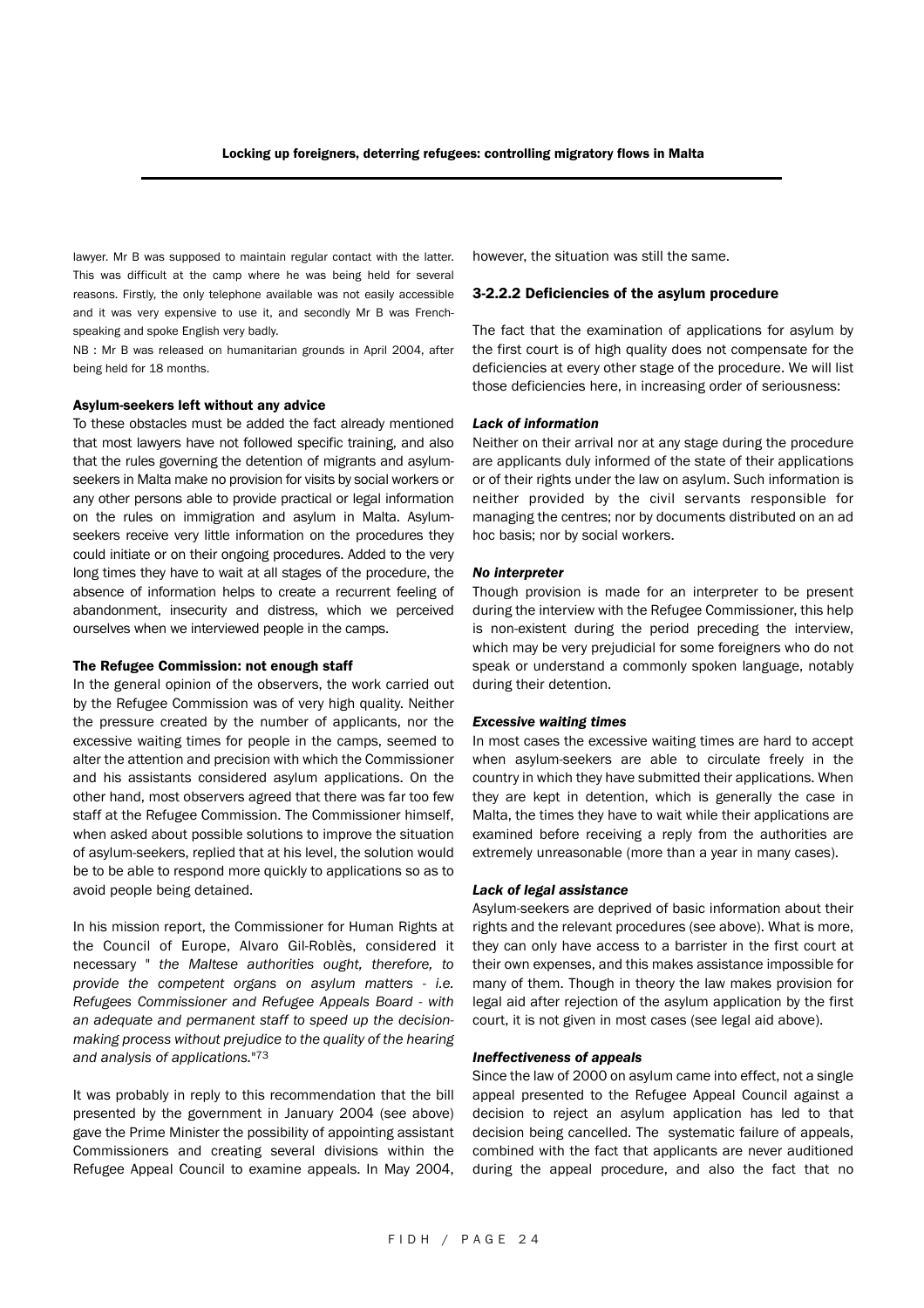reasons are ever given for the decisions to reject appeals, makes the appeal procedure completely ineffective and turns it into a simple formality having no effect on the decision taken by the Refugee Commissioner.

But the systematic detention of asylum-seekers is without doubt the main problem with the asylum procedure in Malta.

#### 3-2.3 The detention of asylum seekers

We have stated several times that the detention of asylum seekers is the norm in Malta. While the practice is not explicitly inscribed in law, it is not forbidden. The law states in article 10(2)b: an asylum seeker " *shall unless he is in custody, reside and remain in the places which may be indicated by the Minister.*" In practice asylum seekers who hold a valid visa and who present a demand for asylum(this is the case for the majority), are effectively treated as illegal immigrants and they are therefore subjected to detention applied in accordance to the law, and regardless of their age (the detention applies also to minors), sex, particular condition or vulnerable category (pregnant women and women with new born children).

This contravenes the principles of the Geneva Convention Relating to the Status of Refugees (art. 31 ) whereby Contracting States shall not impose penalties, on account of their illegal entry or presence, on refugees and shall not apply to the movements of such refugees restrictions other than those which are necessary. For a considerable time, Malta maintained a reservation concerning the application of article 31 of the Geneva Convention, due to its lack of compatibility with specific problems of that country. However, this reservation was lifted in February 2002.

Detention applies not only to asylum seekers and those awaiting an appeal, but also to those who have been rejected and are awaiting repatriation, and sometimes those who have been granted asylum and are awaiting suitable housing.

Above, it is the practice of asylum seekers detention combined with its duration which makes this principle intolerable. Because it is not laid down in the law, detention is thus not limited in time.

It lasts as long as the processing of asylum claim and sometimes even longer if the level of available housing for refugees is insufficient.

#### 3-2.3.1 Responses to the detention of asylum seekers

The Maltese policy of systematic detention of asylum seekers

gave rise to numerous international and national reactions. We mention here only the most recent ones.

- The UNHCR has informed the Maltese authorities of its concerns regarding the prolonged detention of asylum seekers on several occasions. In November 2003, the spokesperson of the Rome delegation recalled that, in principle, asylum seekers in Malta should only be detained in exceptional circumstances. For example: to check their documents. Even so, this should be limited to when asylum seekers have either false documents or none and is suitable only if they refuse to cooperate. During the investigation of the asylum claim, detention must not go beyond a preliminary interview and must never last until the moment when a decision has been made about the claim. The detention of asylum seekers is only justified if the claimant is a criminal or if national security and public order are menaced. The UNHCR underlines that the sanction envisioned against migrants who have illegally crossed the border cannot be applied to asylum seekers because they could neither have entered the country legally nor meet the formal qualifications for entry<sup>74</sup>.

- Amnesty International, in a report published in April 2004, said to be concerned by the policy of the unlimited detention of asylum seekers. The association reveals that detention can last for one or two years and involves all categories of asylum seekers, even the most vulnerable. It has restated its previous demand that the Maltese authorities take the necessary measures, conforming to international standards, to ensure that asylum seekers are not detained except when legal motives justify such treatment with the condition that there is no alternative and that it is only for a short period<sup>75</sup>.

- In a report published in January 2004, after a visit to Malta three months before, Alvaro Gils-Robles, Commissioner for Human Rights for the Council of Europe, reconfirmed that "*in principle, [asylum seekers ] should not be detained when they have not committed any offence, and that States should take the necessary steps to avoid incarceration76*"

- The Maltese political class has said relatively little on the subject. However, we remark the interventions of two representatives of the opposition parties. Mr Gavin Gulia, leader of the Labour party, has rebelled several times against the excessively long process of asylum claims, which he attributes to the notorious inefficiency of the Refugee Commission. He has denounced the poor conditions of detention for the asylum seekers and has declared that for the Labour party detention is not acceptable unless they live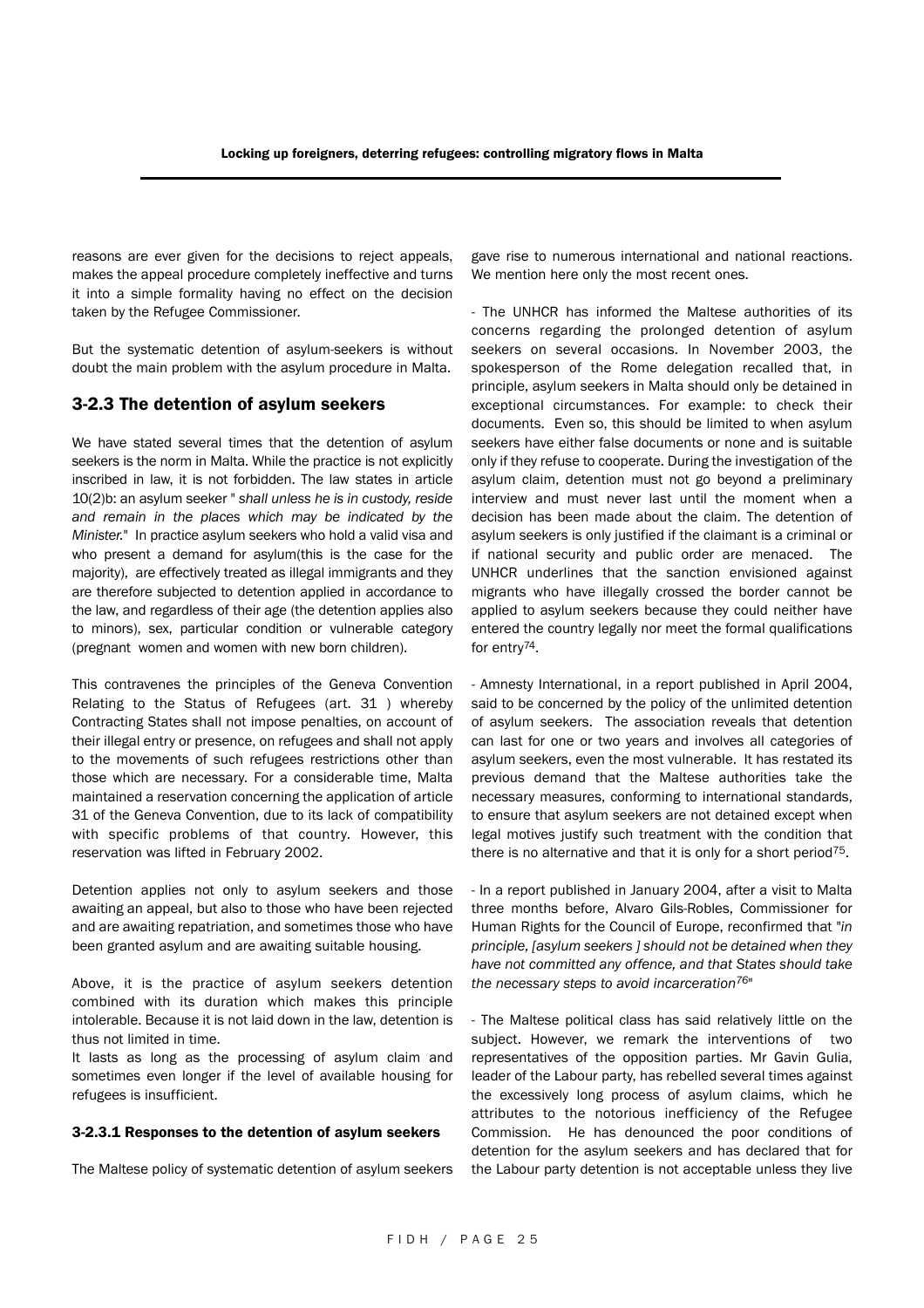in decent condition and their claims are dealt within a reasonable time limit<sup>77</sup>. For the Alternattiva Demokratika (Maltese Green Party), asylum seekers should not be locked up in detention centres but housed in open centres which would allow them to mix with the local population, to send their children to school and to live as normal a life as possible78.

- It is without doubt the work of the association JRS Malta that has provided the most complete argument against the systematic detention of asylum seekers, about which it has produced several publications (see Bibliography in Appendix 1). JRS analyses other international and national texts concerned with the respect of human rights and the rights of refugees to reinforce its own position. The association pleads the case for freeing asylum seekers incarcerated in Malta, and it proposes some recommendations linked to this position:

1) The authorities must urgently look for and put into place alternatives to the detention of asylum seekers, including the installation of open centres.

2) The detention of asylum seekers can only be considered if there are clear rules to define the circumstances when it will be used and must include the following guarantees;

- There must be precise presumptions against the asylum seeker

- Detention can only be applied in individual cases where the authorities can demonstrate the inefficiency of alternative measures

- The detention must not go beyond the time strictly necessary

- A maximum period of detention must be fixed by law

- Special measures must be taken for those judged to be vulnerable

- Detained asylum seekers must be heard by a judge or another competent authority to demand their liberty if prolonged detention is not considered to be necessary

- The European Union institutions, have pronounced on the question of the detention of asylum seekers in Malta during its adhesion to the Union. Contrary to other analyses, they have been most understanding in their analysis of the situation, stressing the inherent difficulties given the size of the country and the length of the asylum process.

- 18th September 2003 a Member of the European Parliament raised the question of the arrangements that had been made to ensure that Malta, only a few months away from adhesion, conformed to its international obligations and the aquis communautaire of the EU in this matter. In its response of 4th April 2004, the Council of European Union said it was aware of the situation but also of the fact that Malta has only a limited capacity to welcome illegal immigrants and asylum seekers, which lead to overpopulation. It underlined that the Maltese authorities have yet to find an adequate solution but endeavored to provide the best possible conditions given the circumstances and the large number for the illegal immigrants and asylum seekers. In this context, it considered it necessary to assess the conditions of detention for asylum seekers with respect to the limited capacity of Malta to host them79.

- The European Commission is in charge of following the progress of candidate States to the EU in their compliance to communitarian norms. Since 1999, it has made several reports about each candidate country. In its report of November 2003 on Malta, the commission congratulated Malta for the progress made in 2003. Nevertheless it encourages the country to make an effort with regard to asylum. It considers that Malta in particular must reduce the length of the asylum process and improve the conditions of the detention of claimants. In March 2004 it observed that, with regards to the asylum legislation, Malta must make more efforts to speed up the procedure, legal assistance and the integration of those granted asylum. Taking into account the length of the process, the asylum seekers are detained for several months80.

#### 3-2.3.2 The position of the Maltese authorities

#### Confusion between asylum and immigration

The government has had several occasions to express itself about the policy of the systematic detention of those arriving in Malta in an irregular situation, through the Minister of Justice and Home Affairs. Normally this serves to justify it, citing the specificities of the country (small size, geographical position), the migratory context (huge increase in the number of arrivals during the last 5 years) and the protection of the public order. In this explication there is never any distinction between asylum seekers and other foreigners. On the contrary the confusion is perpetuated in official declarations by the usage of the expression illegal immigrants, even when the subject refers to the process of asylum seekers or the recognition of refugee status. The Home Affairs Minister confirms this practice, he is quoted as saying - against all evidence. "*the Immigration Act made it illegal for asylum seekers to be set free*81" All this leads us to think that the systematic detention of asylum seekers is in fact a choice. Representatives of JRS, with whom we have met, consider it as the will of the Maltese government to discourage people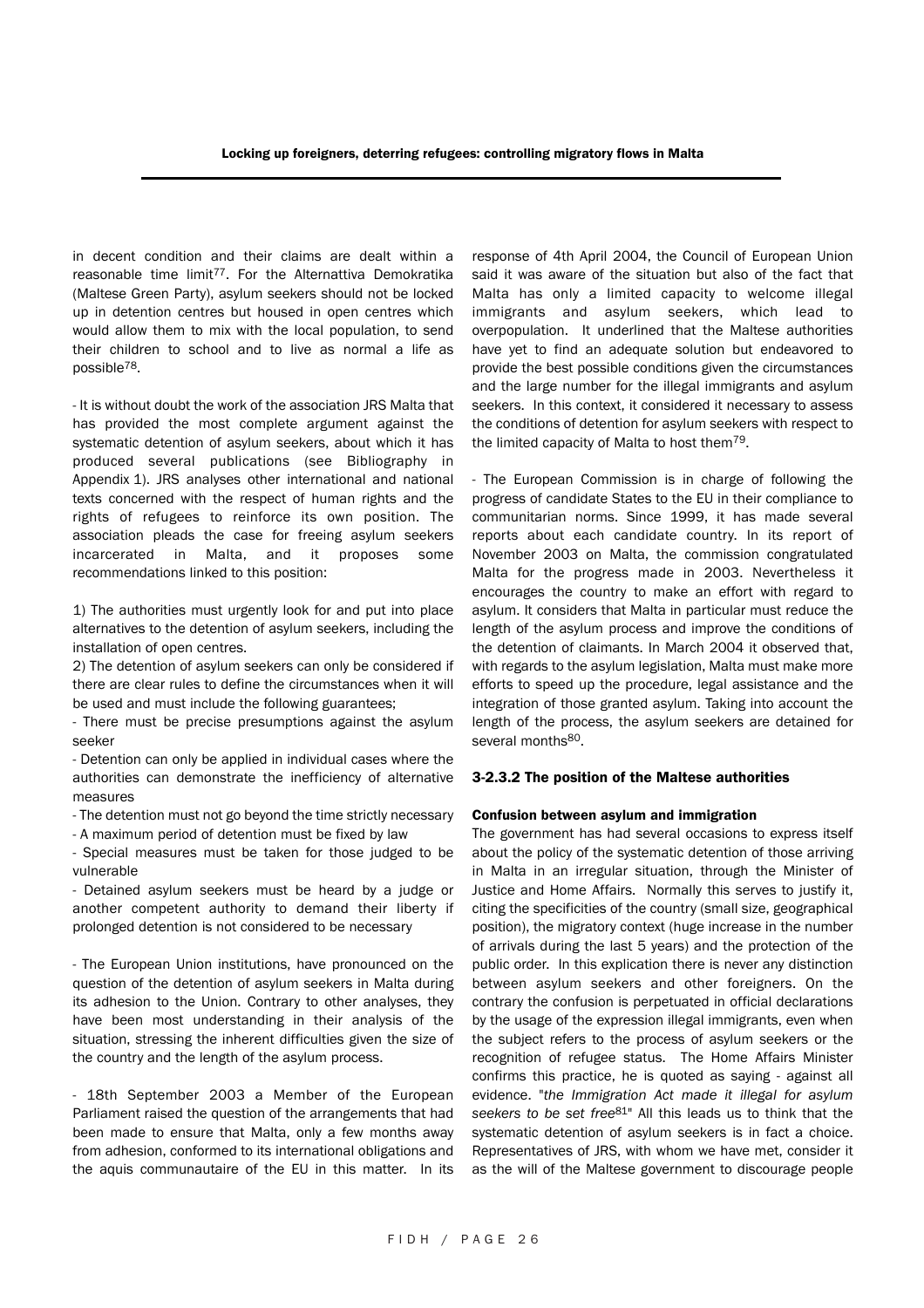from trying to use Malta as an entry point into Europe by making Malta an unattractive destination, or to dissuade fraudulent or unfounded asylum seekers. The association considers anyway this will as ineffective.

Speeding up the asylum process seems to be an objective of the Maltese authorities, to this end the proposed law that was deposed in January 2004 will increase the number of staff who are capable to make a decision about refugee or humanitarian status( see p.24). However, there is no sign that the authorities plan to put an end to the system of detention of refugees. On the contrary:

#### The detention of asylum seekers: a deliberate choice

During a press conference held with his visiting Italian homologue in July 2003, the Home Affairs Minister, Tonio Borg, declared his intention to speed up the asylum or humanitarian process by enlarging the number of personnel in the Refugee Commission. With the aim of reducing the time that claimants spend in detention. However he equally insisted: "*the government is set to continue with it's policy to detain illegal immigrants who land in Malta*82," without any indication of the particular regime that will be applied to those "illegal immigrants" who claim asylum.

Some months after the visit of the Commissioner for Human Rights of the Council of Europe in October 2003, the Home Affairs Minister announced that they would be a reform of the law to speed up the asylum process ( N.B. This was presented in January 2004), and that "*the government is planning to […] set free illegal immigrants whose detention drags on beyond a reasonable time83*". Effectively, the government has, from time to time and without a set of criteria, occasionally freed some asylum seekers, who had usually been detained for more than a year. At Christmas 2003 a group of Eritreans were the subjects of such "kindness". In the opinion of those familiar with the camps, this action, although welcomed, caused bitterness amongst other detainees, notably Sudanese, who had been locked up for longer than the freed Eritreans.

The position of the Maltese government was not shaken by the report of the visit of the Commissioner for Human Rights of the Council of Europe. In response to the observations made by the Commissioner, it observed: "*The Maltese government appreciates the Commissioner's comments but it does not consider that it would be in Malta's national interest to do away with the policy of detention. If the 2000 persons who entered Malta illegally in the last two years had been immediately released, they would have caused upheavals on the labour market and major problems regarding their accommodation.84*" When in February 2004 the Home Affairs Minister declared that the law project, designed to allow cases where the detention had been excessively long to be brought before the courts, would soon be presented before Parliament, he added that detention would not be put into question; "*Minister Borg said that it is against the national interest to have illegal immigrants free*85". Once again for the Maltese authorities the fact that the large majority of these "illegal immigrants" are in fact asylum seekers was not taking into account.

To the best of our knowledge, the question of the detention of asylum seekers has not been the subject of in depth debate by the Maltese Parliament. In January 2004, when the President of the Social Affairs Committee was questioned by a Labour MP, he announced that the question would be put on the agenda of the Commission as soon as possible. By the end of the mission (end of February 2004), it had not yet been discussed.

#### 3-2.4 The asylum process

#### 3-2.4.1 Granting refugee status

Between 1st January 2002 and 24 February 2004, 926 claims were made for asylum, involving 1 162 persons. The table below outlines the responses to these claims.

| <b>Status</b>                          | <b>Number of claims</b> | <b>Numbers of persons involved</b> |
|----------------------------------------|-------------------------|------------------------------------|
| Granted refugee status                 | 53                      | 76                                 |
| Granted Humanitarian protection        | 384                     | 522                                |
| Rejected                               | 434                     | 496                                |
| Claim withdrawn                        | 18                      | 31                                 |
| Claim Pending                          | 36                      | 36                                 |
| <b>Total number of claims</b>          | 925                     | 1161                               |
| (treated or pending)                   |                         |                                    |
| Treatment (+1 waiting first Interview) | $+1)$                   | (+1)                               |

(source Refugee Commission, February 2004)

N.B. This table covers the entire period from the date of the application of the Asylum Law in Malta and the date of the FIDH mission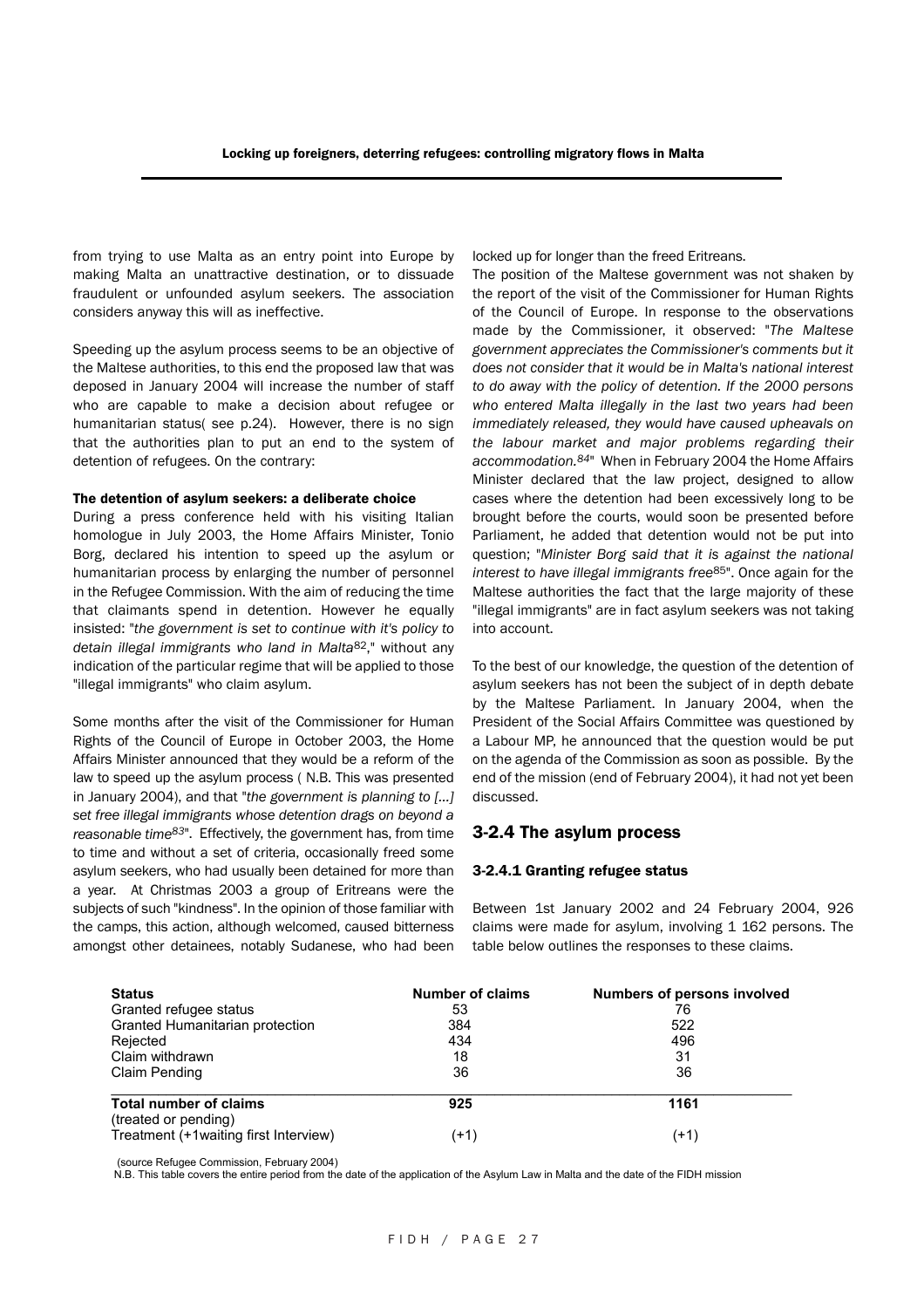By adding together the two types of status they can be accorded there is a total of 598, as opposed to 496 rejected claims, or roughly half receive a positive response. Many commentators have remarked, like the Commissioner for Human Rights of the Council of Europe, that " *the proportion of asylum status and humanitarian protection granted is significantly superior to most of the European countries*"86.

This interpretation combines the refugee status with the humanitarian one. However, there are six times more humanitarian status granted than refugee status (6.5% of claims treated), and it does not take into account that only refugee status gives the legal rights of permanent residency and the right to work which make possible permanent integration in Malta.

#### Humanitarian Protection: a precarious status

On the contrary, the humanitarian status granted to 45% of claimants is based upon a limited right of residency and it is precarious: they have neither the right to work nor the right to live outside of open centres and the food they receive. Taking into account this position of complete dependence on the authorities, those who receive humanitarian status have a only relative freedom. With no possibility of integration and no future in Malta, it leads us to believe that this humanitarian status is a "safe conduct" that prepares the person, on leaving the camp, to go to another country, rather than a recognition of his or her right to stay in Malta. This is confirmed by the absence of a policy of integration and the activities of the Emigrants Commission with regard to those "leaving".

Official statistics do not show the nationality of those who have been granted status. For those working in the domain humanitarian protection (not defined by the law) is granted to those fleeing civil war. But it is not applied to those fearing cruel or degrading treatment, torture or other serious violation of their fundamental rights. Since 2002 this status has been mainly granted to Somalians, Ivorians, Liberians and, until March 2003, Iraqis<sup>87</sup>.

#### The case of the Eritreans

From March 2002 onwards, more than 400 Eritreans have arrived in Malta in several waves. Not all of them have claimed asylum hoping to go to another country. Others have only taken the decision to claim asylum after a decision of expulsion has been made, without it being taken into account. Between 30th September and 3rd October 2002, 223 had been sent back by force to Eritrea. Amnesty International protested against this decision, and made its concerns known

to the Maltese authorities about the "*disturbing human rights situation in Eritrea*". In its report of 18th September 2002 they evoke "*the numerous arbitrary and secret detentions without charge or trial of prominent government critics, journalists, civil servants, and objectors to military service (…)Hundreds of people are reported to have fled Eritrea in recent months to avoid or escape from military service. Those caught are reportedly arrested; tortured (…) They are detained without any judicial process for months with hard labour; then sent back to the army. Under national service regulations, the punishment for evading conscription is up to three years imprisonment, but the penalty for desertion in time of war could be the death".88*" In May 2004, Amnesty reported that some of the Eritreans sent back to Eritrea were tortured and imprisoned upon their return to Eritrea. The controversy provoked by this affair lead the opposition to call for an independent inquiry into the matter. The Home Affairs Minister, who had expressed his doubts about the allegations of torture, reaffirmed his confidence in the refugee Commissioner and maintained that the government had nothing to hide. Commenting on the speech of a UNHCR representative, who had said the government had been too hasty in sending back the Eritreans, he attacked those who "wash their hands of it" by judging in 2004 what they had not condemned in 200289.

#### 3-2.4.2 Denied asylum seekers

Around half of the people asking for asylum in Malta are denied their claim. Those who are not freed, generally for humanitarian reasons as a result of an excessive detention time, are removed, in the framework of either voluntary returns or forced returns (voir infra).

#### The case of Sudanese victims of legislative transition

A group of Sudanese arrived in November 200; their asylum claim, perfectly plausible according to a lawyer who defends several of them. was rejected just before the law passed in 2000 was in effect (but it was enforced only in January 2002) in the framework of the determination, at that time managed UNHCR Roma delegation representatives. Denied asylum before the applicability of the disposition relative to the humanitarian status, which they could have claimed, they were not authorized to ask for the reexamination of their situation in this perspective. During the February 2004 mission, they were still in detention, more than two years after their arrival. The lawyer, who informed us of this situation, mentioned that representatives of Sudanese authorities (Sudanese ambassadors in Libya and in Italy) had twice, during visits to Malta, wanted to meet the detainees, who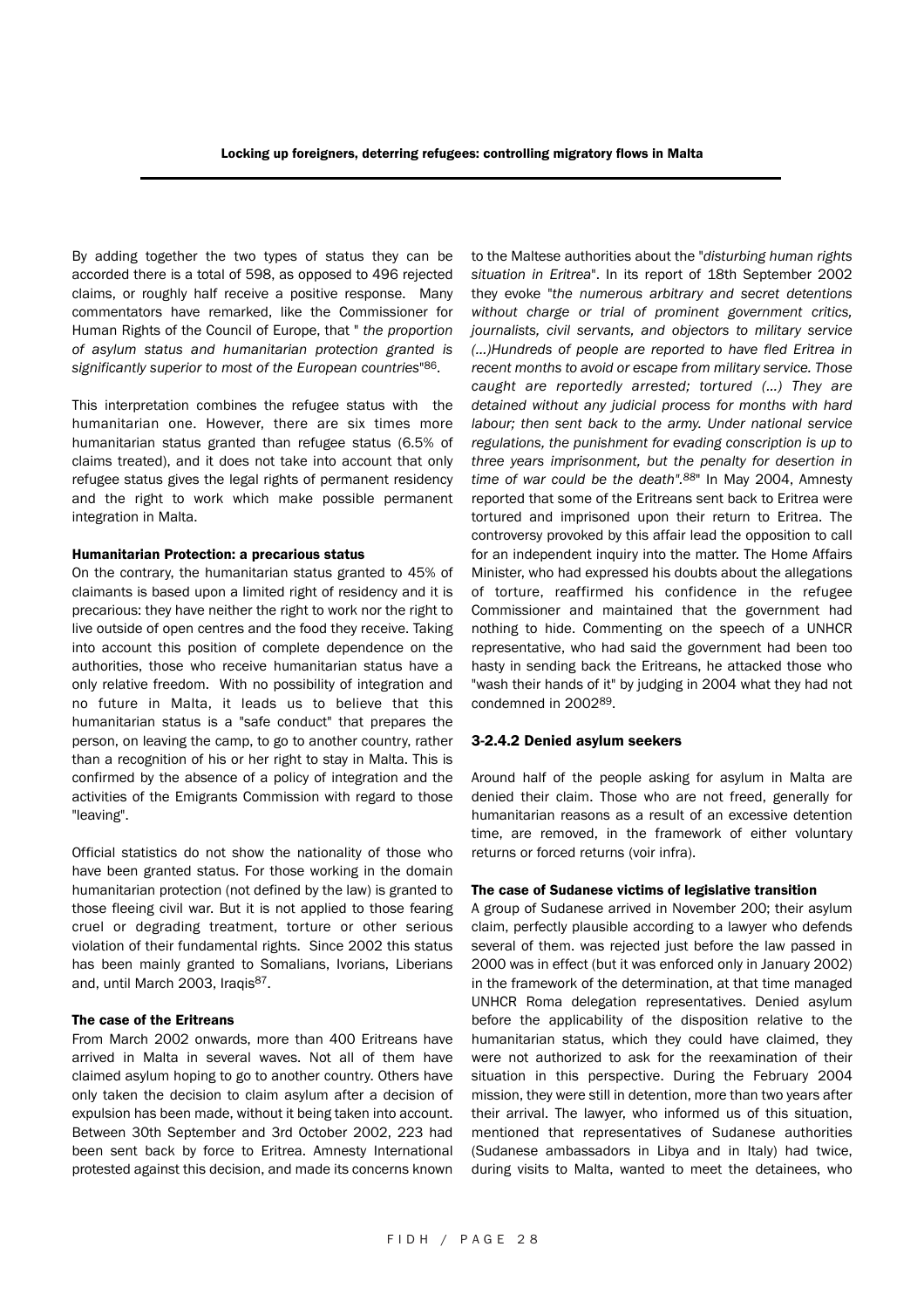refused to see them. In spite of this refusal, it seems that Maltese authorities have accepted to give their Sudanese homologues all the informations necessary to identify the detainees.

#### 3-2.4.3 Leaving the camp

Placing asylum seekers in camps does not correspond to the application of the law but rather to a policy of systematic administrative incarceration. Their departure from the camps is not legally defined and this process is vague, erratic and improvised. In principle those asylum seekers who have been rejected, as well as those who have been refused the right to remain in Malta, should leave Malta of their free will, or be ejected from the territory. Those who have been granted asylum status should be freed. However, a careful consideration of the practices followed reveals some surprises:

Freedom does not just happen to those who have been granted a status: when detention has lasted for too long, decision can be taken on discretionary basis to end the incarceration of certain asylum seekers, even if they had been rejected or before a decision has been made in their case. This was the case at Christmas 2003 when the government decided to free a group of Eritreans. This decision was made without consulting either the associations or the lawyers of these persons. One of the lawyers, who regularly spend time in the camps, reported that he had been aware, in an informal manner, several days beforehand of the government's decision. In order to prevent violent reactions to it, he had tried to prepare those who were not going to be released for the decision.

M.B., Mauritanian, had been incarcerated for more than eighteen months. The Commission had refused his claim for asylum at the end of 2002. He had appealed in 2003, and was waiting the decision of the Appeal Court when he was freed in the first trimester of 2004. Housed in an open centre, he had not received any document pertaining to his right to reside in Malta. After several weeks, he received a Maltese "travel document" valid for three months( see Appendix 3) which authorised him to travel outside of Malta and to come back during this period. In his own words, by granting him this document the authorities were inciting him to leave the territory and never to come back.

On the other hand, being granted a status doesn't mean freedom. The reception services for refugees is well below the demand. It has been the case, notably in the first semester of 2003, that those granted refugee or humanitarian status were kept in the camps while waiting for a solution to be found.

JRS has mentioned that, at this time, some 256 persons were kept under detention, without knowing that they had been granted refugee status, because there were no places in the reception centres. It was only when the government decided to transform some building that had previously served as detention centres into an open centre that they were finally freed.

At the same time, the Iraqis who had had their asylum claims suspended following the changes in the context in Iraq were kept in detention. The UNHCR has advised that they be granted a temporary residency permit while waiting for an evolution of the situation in Iraq.

#### 3-2.4.4 The return

The official statistics show that a thousand foreigners either not allowed into the territory or rejected asylum seekers have left Malta between 2002-2003. The number of voluntary or forced returns is not known. JRS believes that the majority are voluntary departures. They esteem that those who have been kept in detention after being rejected and those who have not applied for asylum but who do not have the right to enter the territory end-up preferring to leave rather than to continue in such unsupportable conditions. In this case, detention plays a dissuasive role. However, the will to leave voluntarily does not guarantee that the departure will be rapid. We have heard of cases where people were ready to go back to their country, but were kept in detention for a further six months owing to problems with the necessary travel or civil documents. Foreigners have also been asked to pay for their own return journey. Normally, the authorities look to gather together groups of people from the same country to reduce the cost. This can equally prolong the detention.

#### Forced returns

Information about forced returns is rare. Nevertheless, Amnesty International has been made aware of several occasions when excessive force was used to send back several groups of Eritreans during September-October 2002( see p.32 The Eritrean Case). At this time the organization demanded that the Maltese government made sure that the police received clear instructions to not use excessive force beyond that which was necessary to send back these persons.90

The majority of forced returns from Malta occur to those who arrive by airplane and who are forced to go back without having left the airport and before placement in camps. Formally the law allows them to claim asylum at this stage, but it is difficult to have precise information about the procedure applied. To our knowledge, no NGO, lawyer or social worker is planned for the airport and the asylum process is entirely in the hands of the airport police and the immigration officials.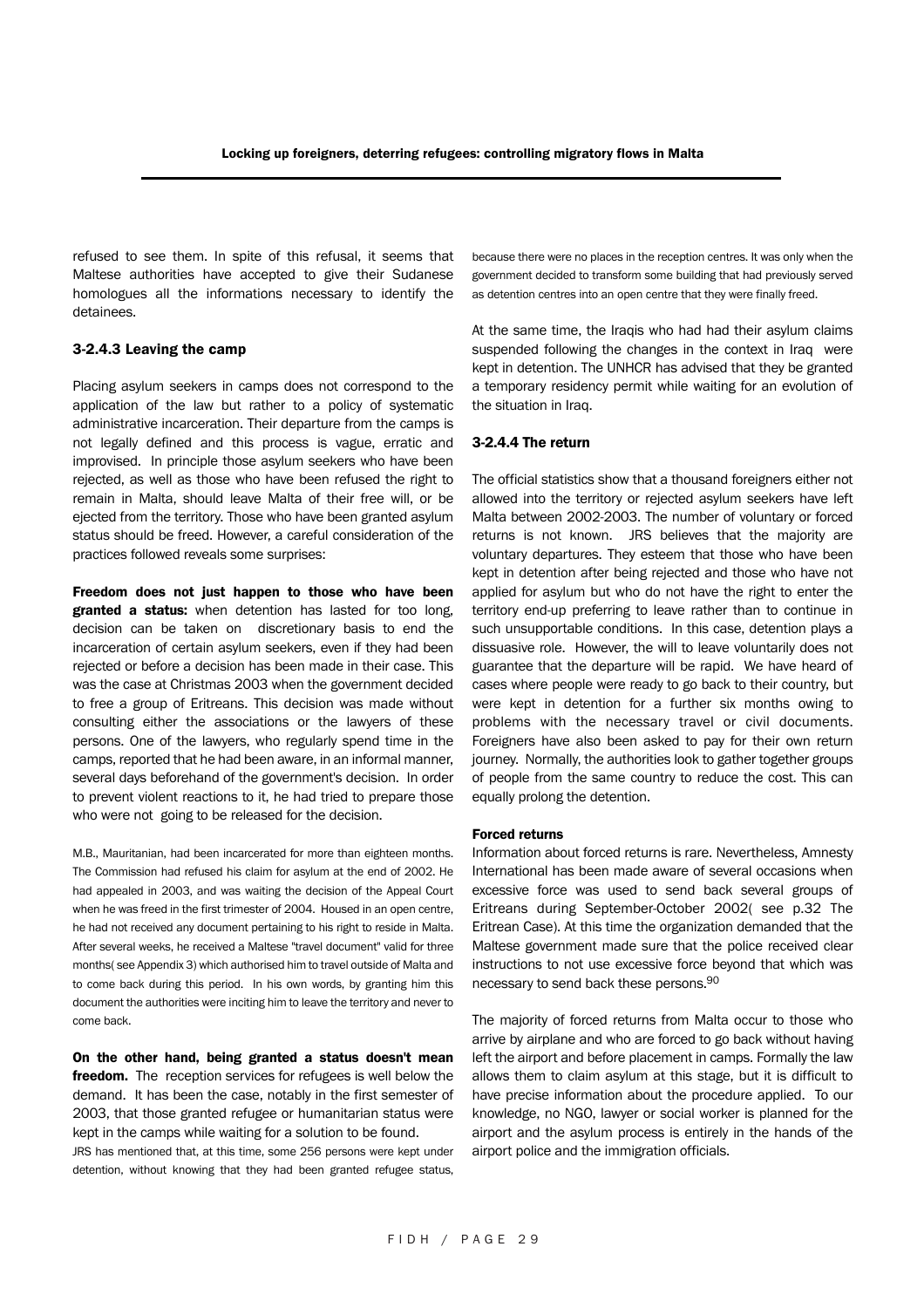#### 3-2.4.5 The freedom… to leave Malta

We have seen that immigrants with different status and even those with no status can be freed after having claimed asylum and having been detained for several months or years a camp. As to the fate of those who leave, there is no need to distinguish between those who have been granted refugee status, humanitarian status for those who do not qualify as refugees following the Geneva Convention, an ad hoc temporary residency permit ( like the Iraqis see p.34) or indeed those who have been rejected but who benefit form a favourable measure that has put an end to their detention. Because finally, despite the different nuances their situation is relatively comparable.

#### Lack of an integration policy

Effectively, there is no policy of integration of refugees in Malta. The Emigrants Commission, a local NGO charity looks after migrants and refugees arriving in Malta, previously it looked after Maltese migrants abroad. Prior to the Asylum Law of 2002, non-Europeans could not obtain refugee status, the Commission helped those whom the UNHCR had given their protection to emigrate to a third country, notably to be reinstalled in Canada, Australia or the USA. It helped almost 3 000 people until 2002. The objective of reinstallation outside of Malta does not seem to be called into question despite the Maltese law that plans the reception of refugees.

The Commission is able to deliver documents necessary to help refugees to rejoin their families abroad. It is the opinion of Mr Philipp Calleja, director of the Commission, that the majority do not wish to stay in Malta. The Emigrants Commission does not encourage it either. Rather than the installation of refugees in Malta, its chief objective seems to be the departure of refugees from Malta. This is an opinion he share with the authorities and explains the deficiency of reception services for those who have been recognized as refugees and the maladjustment to those who rest.

#### Dissuasive reception conditions

The same sort of buildings, like Hal Far, are used for the detention of immigrants and the reception of those who have been freed, the only difference is the latter has the possibility to go out. Refugees receive a small financial allowance and everyone has the right to three meals per day (ex-prisoners have reported that these are "*the same as in the camps*"). The freedom to circulate is relative, because in reality the camp are far from urban centres and poorly served by public transport that stop working in the early evening. People are therefore obliged to spend the whole day in the reception centre or to come back by foot for several miles. In such conditions it is difficult to imagine social insertion - this is very limited for the majority of those who have humanitarian status or no status as they are not allowed to work. Several testimonies suggest that certain persons are able to find undeclared work in certain sectors.

The precarious administrative, legal and social positions of the foreigners allowed to leave the camps adds to a climate of xenophobia. Several refugees have described this, as has the report by the ECRI91. A Palestinian, X, who had been granted refugee status and who was freed after ten months of detention said that he was "never at ease when he went far from the centre where he was housed".

The open housing center at Hal Far is anything but attractive. The FIDH mission met X in "his" room which he shared with five others. This contains three bunk beds, a small table and four chairs, between which bags and suitcases are kept, there is no spare place. The bags and suitcases hold all of their personal belongings, and boxes serve as cupboards to hold toiletries and food.

The director of the Emigrants Commission insisted that the foreigners don't want to stay in Malta, and numerous testimonies show that they are encouraged and even financially aided to leave the country to go elsewhere, often to Italy. This indicates an absence of integration measures for the refugees is choice, to discourage from staying in Malta by making living conditions unpleasant.

M.J., an Ivorian was detained for a year and his asylum claim had been rejected. He was freed and given a three month travel document. First of all, he went to Sweden where he did not manage to establish himself, his return to Malta was poorly received and the authorities to whom he turned to for help, reproached him to have come back.

#### Conclusion

Reform to the Asylum Law was presented 12 May 2004 to Parliament by the Minister of Justice and Home Affairs, Tonio Borg. It seeks to speed up the asylum process by reinforcing the institutions and personnel of the decision process. In this way detention will be shorter. It includes clauses that will allow those placed in detention to contest this decision if their detention goes beyond reasonable limits. The notion "reasonable" is already strictly defined by law, the right to context detention is only possible after one year of detention and can be rejected for several reasons, including menace to the public order or the nonestablishment of the identity of the claimant.

These improvements are the response of the authorities to the different criticisms that have been levelled against it during the last few months, notably to those of the Commissioner for Human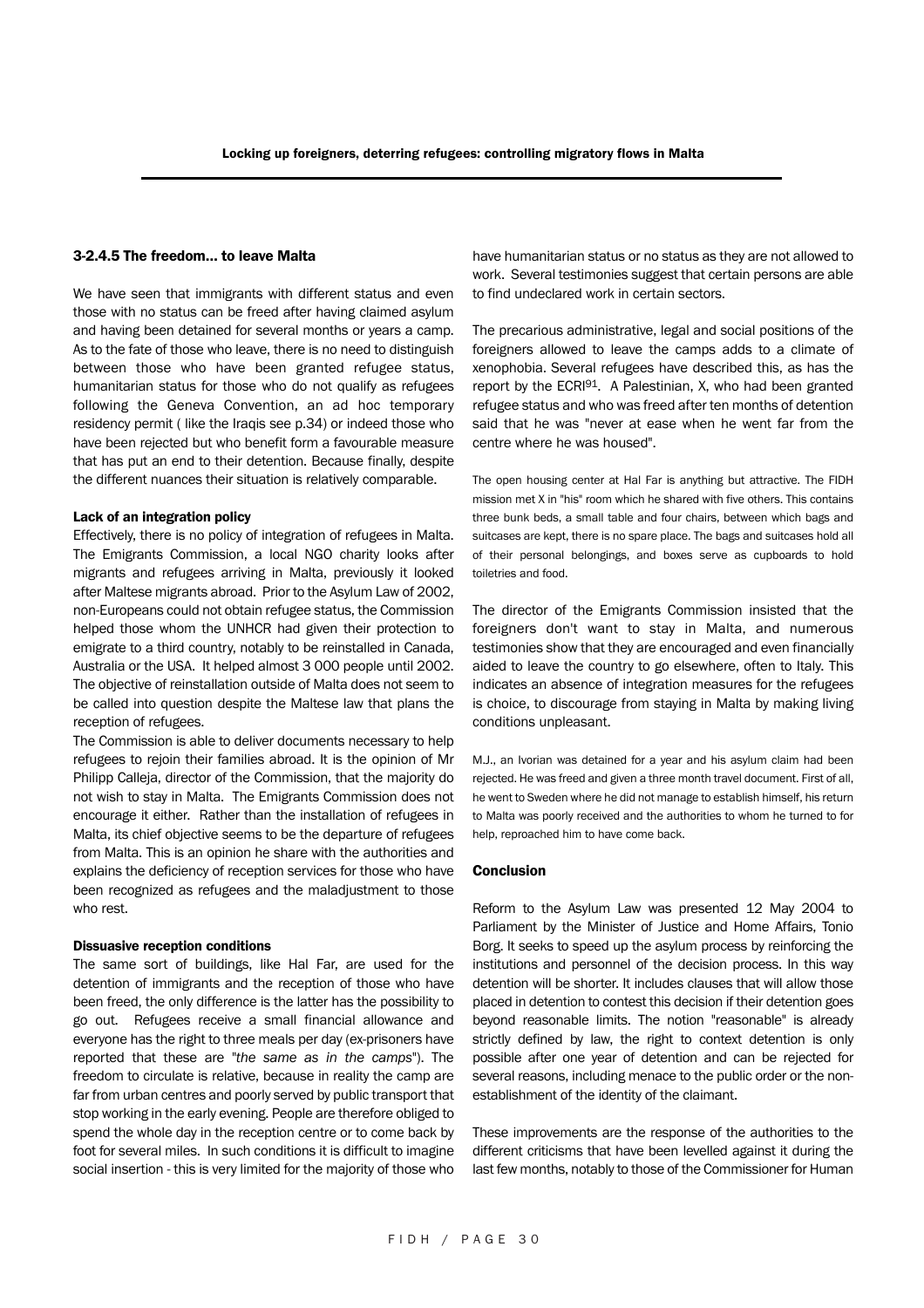Rights of the Council of Europe concerned with the length of detention. They haven't improved the real problems that exist in the application of the "trompe-l'oeil" asylum laws in Malta.

Firstly, in his speech before MPs, the Home Affairs Minister once again justified the systematic detention of asylum seekers: " it was not possible to allow migrants to roam freely, even when they sought refugee status ".92

Secondly, and most importantly, irrespective of the material conditions given to asylum seekers, the asylum process and its results do not respect the rights due to asylum seekers or refugees, as laid out in the international texts applicable.

Asylum seekers: despite the uncontested attention brought by the Refugee Commissioner to each of the cases submitted, the process is marked by a number of malfunctions that can only reduce the reliability of the responses. Moreover, the lack of suitable appeals mechanisms gives an arbitrary nature to the initial decisions.

Refugees: The Maltese government is pleased that the Commissioner for Human Rights of the Council of Europe recognises that Malta attributes a higher proportion of refugee and humanitarian status than in most other European countries. This was reproduced before the delegation of the FIDH by the representative of the UNHCR in Malta. However, it is largely unfounded. refugee status is granted to only 6.5% of cases. The majority of positive responses, almost half, are given the precarious humanitarian status that does not allow for a prolonged stay in Malta and implies that in the short term the claimants will go somewhere else. For those who are given refugee status, a small percentage, the lack of integration policies means it is not improbable that they will seek to leave Malta. Such projects are strongly or even actively encouraged by the Emigrants Commission.

Yet within the interior of Europe, which Malta has become part of, the refugees and others with a protected status don't have the freedom to install themselves in another country other than that which granted them the status. Therefore, most of those who leave Malta either by choice or by invitation by the Maltese authorities, have every chance of becoming illegal immigrants when they install themselves in another country where being granted immigrant status is rare and refugee status is impossible since the entry of Malta into the EU.

Asylum does not consist in 'non-turning back' principle. While Malta continues to satisfy itself by granting protected status but without assuring lasting integration and by turning a blind eye on the departures of these persons to other European countries, it is only partially responding to the problems posed. It has taken quick fix measures to remedy the worst aspects of its treatment of those granted protection. However, it is only by a real European policy towards asylum that a lasting solution can be found.

- 12. Tonio Borg, Minister of Justice and Home Affairs, at the *Conference on human rigths and the treatment of asylum seekers* ; Malta dive-news, 20 Nov. 2003.
- 13. Declaration of Tonio Borg, Minister of Home Affairs, on the occasion of the visit to Malta, on 27 July 2003, of the Italian Minister of Home Affairs.
- 14. *Comments and observations of the Maltese authorities regarding the report of the Commissioner for Human Rights on his visit to Malta* ; Council of Europe, AGR report, 12 February 2004
- 15. Statement by Tonio Borg, Minister of the Interior, reported in Malta dive-news, 20 Nov. 2003
- 16. Egypt, Morocco, Tunisia, Algeria. Malta also signed cooperation agreements with 11 countries in 2003: : Albania, Algeria, Cyprus, Egypt, Spain, France, Greece, Israel, Italy, Libya, Tunisia, Turkey. An agreement of this type is expected to be reached with Morocco in 2004.
- 17. Information provided by the Maltese government in response to the report by the Commissioner for Human Rights ; 12 February 2004. Op. cit.
- 18. Annual report of the Ombudsman : *The detention of illegal immigrants by the Police an own motion investigation by the Ombudsman* ; 24 May 2002 (hereinafter referred to as the Omb. report)
- 19. " *[…] It must be pointed out at this stage that there seems to be no short term solution to this problem. A coordinated long term plan is therefore necessary that will cater for the problems that such a situation creates.* " Omb. 2002 report

20. The figures quoted are not official (since there is no official source that can be consulted). They reflect a cross-comparison of information collected from a variety of persons interviewed during the mission. In fact, the size of the detained population fluctuates widely at times, increasing during the "good season" (August to November); it was clearly larger than in 2002 according to the Ombudsman's report

21. *Report to the Maltese Government on the visit to Malta carried out by the European Committee for the Prevention of Torture and Inhuman or Degrading Treatment or Punishment (CPT)* from 13 to 18 May 2001

22. *Follow-up response of the Maltese Government to the report on the visit to Malta carried out by the European Committee for the Prevention of Torture and Inhuman or Degrading Treatment or Punishment (CPT)* from 13 to 18 May 2001 ; Strasbourg, 17 July 2003

23. Fax from the Ministry of Justice Home Affairs to FIDH dated 23 February 2004

24. Testimony of Sharon Spiteri on Floriana, The Times of Malta (21 juillet 2003). At the time of that article, 121 persons were detained in the center, but it sometimes received up to 400 people. The testimony of S. Spiteri are confirmed by the observations of JRS.

25. The investments for the renovation of Corradino amount to 5,5 millions ML. For a population of 275 detainees, the running costs are evaluated at 2 millions ML. Datas quoted by Tonio Borg,Minister of Home Affairs (20 Nov. 2003)

26. *Comments and observations of the Maltese authorities regarding the report of the Commissioner for Human Rights on his visit to Malta* ; Council of Europe, AGR report, 12 February 2004

27. *Malta-dive-news* ; 20 nov . 2003

28. AGR report

29. AGR report

<sup>9.</sup> Council of Europe: Report by Mr. Alvaro Gil-Robles (AGR), Commissioner for Human Rights on his visit to Malta; 12 February 2004 [CommDH(2004)4] (hereinafter referred to as the AGR report).

<sup>10.</sup> Jesuit Refugee Service, which drafted two very well-argued reports on detention conditions of asylum -seekers (1999 and 2003)

<sup>11.</sup> AGR report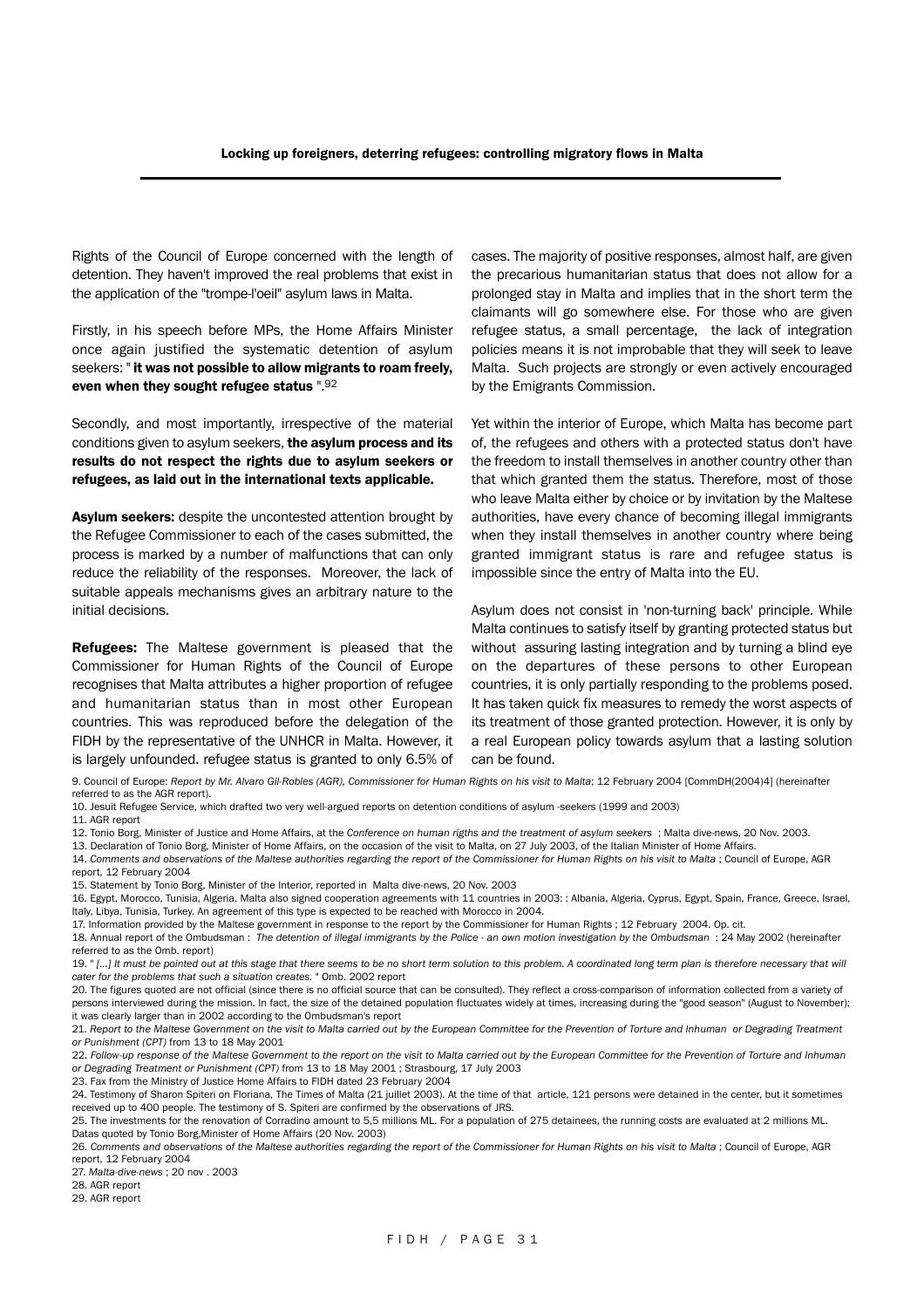#### Locking up foreigners, deterring refugees: controlling migratory flows in Malta

- 30. Omb report
- 31. Sharon Spiteri *; id*

32. Declaration of Gavin Giulia, speaker of the 'opposition for Home Affairs, reported bu Sunday Times of Malta (11 January 2004). That "oppotion" to the government remains moderateand does not concern the principle of detention itself : " The Labour Party is not against detention of illegal immigrants but the conditions [...] at Ta'Kandja and Hal Far definitely need to be improved " (G. Giulia) 33. AGR report 34. Eritreans released in December 2003, after a campaign of Amnesty international denouncing the return of their compatriots a year before. 35. AGR report 36. Sharon Spiteri*, id*

37. Omb report

38. Jesuite Refugee Service : " *Detention of asylum seekers in Malta : a human rights perspective* " ; jul. 2003.

39. " *Their timetable allows enough time for rest and for some light work that may be necessary* ". Omb report

- 40. Omb report
- 41. Sharon Spiteri, *id*.
- 42. Omb report
- 43. Sharon Spiteri, *id*
- 44. AGR report
- 45. AGR report
- 46. AGR report

47. In Ta'Kandja, the guards changing too often, they cannot ensure this and the detainees have to deal with it.

- 48. AGR Press release, 22 oct. 2003
- 49. Omb report
- 50. AGR report

51. The Ombudsman, after a visit he paid at psychiatric Mount Carmel Hospital ; *Times of Malta* ; 17 February 2004

- 52. *Comments and observations of the Maltese authorities* ; AGR report, id
- 53. This number of personal identification is preceded by two letters corresponding to the codification of the boats in which the migrants arrived in Malta.
- 54. *The Times of Malta* ; 21July 2003
- 55. " *The main reason behind their depression was being left in dark about their status and being detained indefinitely* " ; Omb report
- 56. Omb report
- 57. JRS ; *id*
- 58. Like non-weaned children and women in the final months of pregnancy. JRS, id
- 59. Omb report
- 60. *Times of Malta* ; 17 February 2004
- 61. P. Grech Margerat, in The *Times of Malta* ; 4 nov. 2003
- 62. In 2002, there were 176 children (90 boys and 86 girls) among 1,686 arrivals by boat; in 2003, there were 13 (from a total of 497 arrivals)
- 63. 2003 Amnesty International report
- 64. United Nations Economic and social council: E/CN.4/2003/85; 30 December 2002
- 65. The HCR delegation in Rome
- 66. A Maltese NGO.

67. Geneva Convention, Art. 1 : (any person who has a) "well-founded fear of being persecuted for reasons of race, religion, nationality, membership of a particular social group or political opinion"

68. These concepts are contained in the draft version of the European Directive on "minimal standards on procedures for granting and withdrawing refugee status", which was to be adopted by the EU Council before the end of 2004

69. At the end of 2002, the High Commissioner for Refugees (HCR) organized training in Malta for a team of twelve or so people likely to be given a job at the Refugee Commission

70. JRS calculation, *Detention of asylum-seekers in Malta* : a human rights perspective, July 2003

71. In his mission report, Alvaro Gil-Roblès said he was "*astonished to see that most of its 'decisions' consisted of a simple letter with no legal explanation, sometimes even limited to one sentence*". Council of Europe, Report by Mr Alvaro Gil-Roblès, Commissioner for Human Rights, on his visit to Malta, 12 February 2004, item 23. 72. The JRS association reported on the case of twenty-five asylum-seekers who, more than four months after having made a request for legal aid, which was not an easy matter for them, had still not been able to contact the lawyers appointed to assist them. The lawyers for their part did not consider that they had been officially contacted by their clients.

73. AGR report, item 23.

74. Taken from a speech by Laura Boldrini, spokesperson for the UNHCR Rome Delegation, and reported by the *Malta Independent*, 16/11/03.

75. See Amnesty International Europe and Central Asia June-December 2003, and *Malta*, April 2004 76. AGR report, item 9

77. Taken from a speech by Mr Gulia that was reproduced by *Malta Independent*, 16/11/03

78. Taken from a speech by Mr Arnold Cassola, General Secretary of the European Green Party and spokesperson for Alternattiva Demokratika, that was reproduced by Malta Media News, 06/10/03

79. Written question p-2875/03 posed by Hélène Flautre (Green/ALE) to the Council of EU, reply

80. See the reports of the European Commission to the Council with regard to the adhesion of Malta, 05/11/03 and 24/03/04

81. *Times of Malta*, 10/05/03

82. *Malta Independent Online*, 29/07/03

83. *Times of Malta*, 21/11/03

84. Commentary of the Maltese government given in the appendix of the Report by Mr Alvaro Gils-Robles on his visit to Malta. Office of the Commissioner for Human rights, CommDH(2004)4. Strasbourg, 12/02/04

85. *MaltaMedia.* Com, 09/02/04

86. AGR report

87. >From March 2003, with the American military intervention in Iraq, the examinations of claims by Iraqis has been suspended. Following the recommendations of the UNHCR, they have been granted a temporary residency permit while awaiting an evolution of the situation in Iraq

88. Amnesty International : *The Government must stop the expulsions of Eritreans*, 10/10/02

89. *Times of Malta,* 26/05/04

90. Amnesty International : The Government must stop the expulsions of Eritreans, 10/10/02

91. European Council against Racism and Intolerance, Second report on Malta, 23/07/03

92. *Times of Malta*, 13/05/04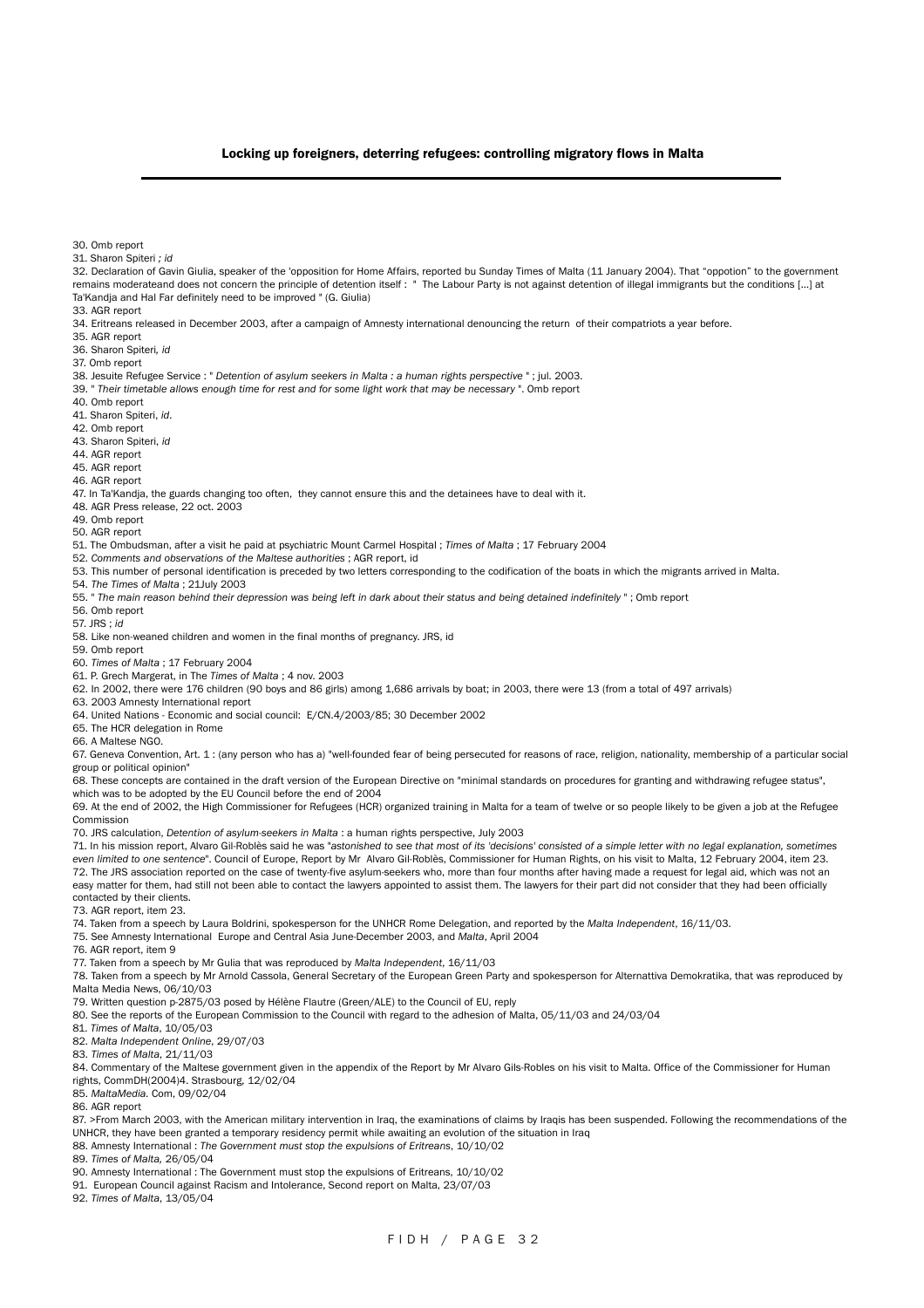## 4- CONCLUSIONS AND RECOMMENDATIONS

The mission was carried out at the end of February 2004, a moment of transition because of the integration of Malta into the European Union, which came into effect from 1st May 2004. The application of European norms made necessary to adapt Malta's asylum practices-.

The most recent declarations by the Maltese authorities do not leave much cause for hope of a fundamental change in orientations from which stems one of the two major criticisms by the mission: the use of systematic detention of illegal migrants in the territory as a way to manage the flow of migrants. There are several measures to be undertaken immediately.

Furthermore, the announcement by the Maltese government, at the beginning of 2004, of a reform of some of points of the asylum law does not seem fit to correct neither the dysfunctions of the asylum procedure nor the lack of reception mechanisms and the absence of integration for those recognised as refugees, which are the second major problem identified by the mission. In both of these respects, practices, more than legislation, need to be changed.

The Maltese authorities have invoked arguments dealing with the geopolitical and topographical character of the country to justify its exceptional treatment of migrants and asylum seekers. This is in direct contradiction with the international and regional texts and with the interpretations given by the bodies responsible for their enforcement.

However, the members of the mission are aware of Malrese specificities. Due to its geographical position, it is and will remain a passage on the routes of migrants and of those seeking protection in Europe, from Africa or the Middle East.

The entry of Malta into the EU can only reinforce its role as a transit zone and may lead to an increase in the number of claims that it will have to process. The application of the European rules on the determination of which country must deal with an asylum claim<sup>93</sup> will obligr Malta to readmit those who have passed by Malta before going elsewhere in the Union. For the same reasons, it will be impossible to enforce a practice of encouraging foreigners to leave rather than a policy of insertion of foreigners, whether humanitary and statutory refugees, or refugees denied asylum but freed from detention centres.

These data must be apprehended by taking into account the very small size and high population density of the country. This context means that solutions to Malta problems must be seeked beyond its national boundaries.

Yet, the evidence is far from being fully understood: in April 2004 the European Commission did not bother about Malta going on with its detention policy of asylum seekers and migrants. The Commissioner for Human Rights of the Council of Europe, while severely criticising the procedures and recommending changes, made neither the dysfunctions nor his recommendations within a European perspective. UNHCR has issued some reserves about the detention policy, but said nothing about the application of the asylum law.

This is why FIDH proposes two series of recommendations.

The first is directed to the Maltese authorities and aims put procedures for the reception of those in irregular situation as well as those for asylum seekers and refugees, in conformity with the principles and the obligations of the various international and regional conventions Malta has ratified:

- International Convention against torture and other cruel, inhumane and degrading treatment.

- International Convention of Children's Rights
- Geneva Convention for Refugees
- European Convention for the Protection of Human Rights

The second is addressed to the institutions of the European Union. It invites the Union to adopt adapted measures to anticipate and foresee the accentuation of imbalances which, if not corrected, will in the next years weigh heavy on Malta. This will have negative effects on the fate of migrants or those seeking protection.

#### 4-1- Recommendations to the authorities

#### 4-1.1 General recommendations for the reception of immigrants

Since the systematic detention of migrants in an irregular position or of asylum seekers cannot be used as border control,

Put in place an alternative reception system to detention, by enlarging the system of open centresas it has been done in two Hal Far buildings.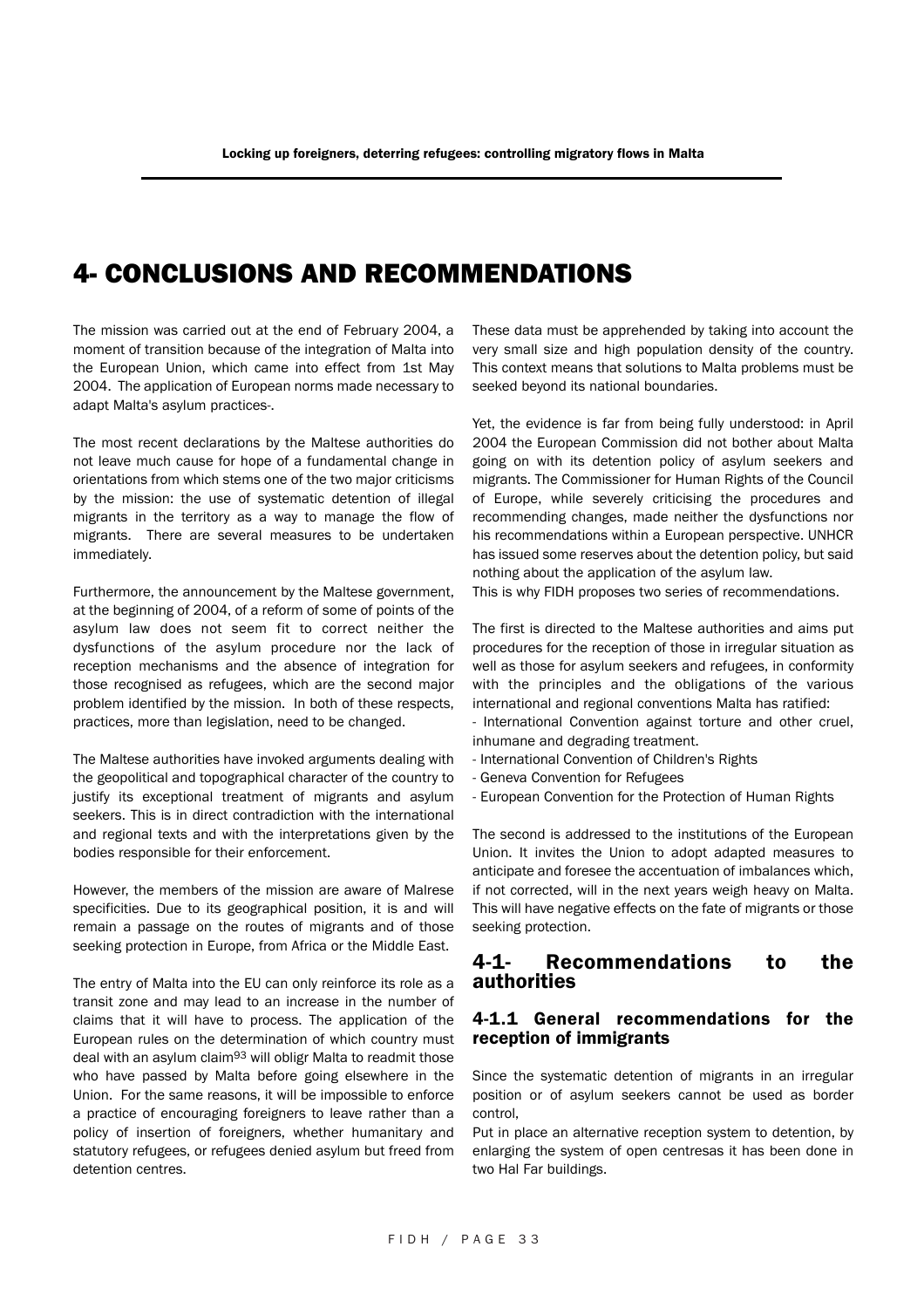#### 4-1.2 Urgent recommendations about the detention of foreigners

In parallel to an alternative to detention, the following measures are necessary:

#### 4-1.2-a) Legal framework of administrative detention

- define the criteria for placing foreigners in detention

- the possibility to detain asylum seekers is to be used only for short periods in exceptional cases that have been laid down by law

- ban the detention of all recognised as refugees

- put detention centres under the control of a single authority and establish common internal rules

- fix a maximum detention duration

- plan to explain to foreigners, in a language they understand, why they are deprived of liberty and what are their rights to appeal

- to this end, foreigners should benefit from free legal and interpreter assistance

- automatic control mechanisms for administrative detention

#### 4-1.2-b) Detention regime

- organise detention in appropriate places which meet international hygiene and security norms, notably those defined by CPT

- foresee that detainees have unrestricted access to social and medical services, including psychiatric, by the installation in detention centers of a medical antenna and a social workers office

- enable communication between the foreigners detained and the different personnel (guards, care staff, social workers) by the presence of interpreters

- guarantee access to NGOs who aim to support and help the detained foreigners

- guarantee that the detainees can communicate with the outside world; free and easy access to phones and visits

#### 4-1.2-c) Foreign Minors

- revise legislation so it forbids detention of isolated minors, unless, and in accordance with the CIDE, it is as a last resort, for as short a period as possible and if it is in the child's own best interests

- in cases where the age of the immigrant is in question, assume that he/she is a minor until proved otherwise

- from their arrival, place all minors under the care of social services to assure their protection and to respect their rights, under the same conditions as nationals

- ensure that family units are respected when minors are in the company of their parents

- guarantees that minors have access to education, recreation and medical and social care adapted to their needs

#### 4-1.2-d) Training

- give training on foreigner and refugees rights to immigration officers in charge of the first contacts, and to interpreters

- heighten the awareness of lawyers and judges to these rights - train the guards who keep watch over foreigners and refugees to respect fundamental rights and foreigners' and refugees' rights

- train the medical personnel dealing with foreigners to recognise and treat physical and psychological traumas

- organise public awareness campaigns bout cultural diversity and the struggle against racism and discrimination

#### 4-1.3 Recommendations relating to the asylum procedure

The asylum procedure must be evident and fair. To this end, it should;

- provide asylum seekers, from the submission of their application and for the whole duration of its determination, with clear and regular informations on the procedure that is being applied to them and on the implications of decisions taken against them;

- at all stages of the asylum procedure, guarantee asylum seekers the opportunity to receive assistance from an interpreter, and legal counsel, whose expenses will be paid for in the form of legal aid;

- for this assistance to be effective; guarantee asylum seekers access to their counsel, and ensure that they are informed about asylum procedures;

- recruit and train to asylum rights a sufficient number of social workers

- enable the intervention of specialised NGOs - especially in situations, which must remain exceptional, of administrative detention.

#### 4-1.4 Recommendations relating to the definition of "humanitarian" protection and other forms of protection

- do not grant humanitarian protection to people who actually come under the 1951 Geneva Convention and could, in this respect, be awarded refugee status.

- do grant humanitarian protection as a minimum, for people who do not come under the 1951 Geneva Convention, in situations justifying the right to "subsidiary protection" in the sense of art. 15 of the EU directive of 28 April 2004, *concerning the minimum standards relating to the conditions*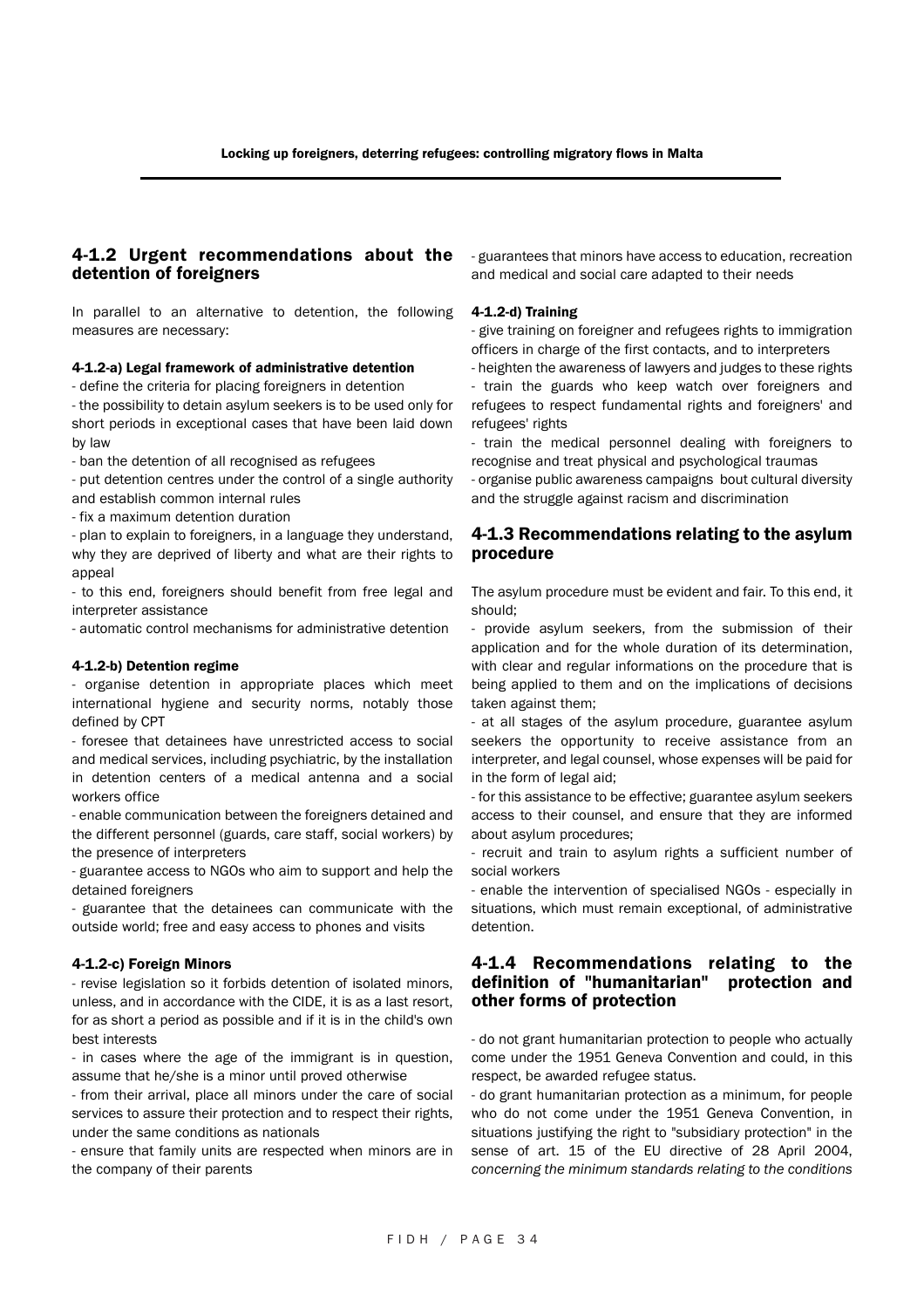*that third country nationals or stateless people must satisfy in order to claim refugee status, or those who, for other reasons, require international protection*, i.e., people reporting risks such as:

- death or execution; or

- torture or inhumane or degrading treatments inflicted on an asylum seeker in his country of origin; or

- serious and personal threats against the life or the person of a civilian resulting from indiscriminate violence or in the event of internal or international armed conflict.

prescribe forms of complementary protection of a humanitarian nature to take into account the situation of:

- sick people whose health prognosis will be jeopardised if they return

- victims of human trafficking, unaccompanied minors, or all vulnerable people.

- people the authorities decide not to send back to their country of origin or provenance.

The terms of recognition for these forms of protection must be clearly stated by the law and implemented.

#### 4-1.5 Recommendations relating to the status granted by the recognition of humanitarian protection, and to the integration of refugees and those granted other forms of protection

- to grant foreigners, whose right to humanitarian protection, as prescribed by law, is recognized, the benefits awarded to those under subsidiary protection, by the 28 April 2004directive cited previously, namely:

- the right to a residence permit, valid for at least one year,

- the right to work,

- the right to professional training.

- ensure the conditions for the successful integration of the people whose refugee status is recognized, or who are granted humanitarian status or another form of protection, while enforcing active mechanisms to help them in their search for a job and for accommodation, guaranteeing their independence, and enabling family reunification.

#### 4.2 Recommendations to the European Union

seekers having transited on its territory before going elsewhere, would have the following consequences;

1 - taking account of the size of the country and its geographical situation, lead to a serious imbalance, detrimental to the quality of the reception for asylum seekers and of the handling of their cases;

2 - by a knock on effect, lead the Maltese authorities to an increased turning back policy towards future asylum applicants, to the detriment of the protection principles.

Consequently the European Union should take urgent ad hoc measures. They can be of two orders:

- *either*, to provide a special dispensation to the application of the "Dublin" regulation by discharging Malta of the responsibility of handling an asylum application from a foreigner who would have left Malta territory after submitting the application, and transferring the handling of this application to the authorities of the country where the seeker wishes to present<sup>94</sup>

- *or* to allow people recognized as refugees or whose humanitarian status is recognized in Malta, to settle freely and legally in another member state.

In any case, the European Union - in this instance the Commission through its management of ERF ll (European Fund for Refugees), established by the Council in its decision of 8 June 2004 - is urged to decide expressly on the allocation of specific credits, so that Malta can receive refugees and displaced people in conditions conforming to the respect for people's dignity, and with fairness, and so that it can withstand the consequences of this reception.

- These financial measures should privilege two of the sectors that the ERF provides for: reception and asylum procedure; and integration. On this last goal, Malta's resources should be equally abundant as part of the EQUAL programme to support the effort for the professional integration of refugees.

- Finally, it is especially urged that "Community programmes" are created, to evaluate the pertinence and the impact of Malta's initiatives, as much in regards to quantity as to quality; these evaluations could be conducted by the NGOs.

A "mechanical" application of the "Dublin" regulation, and the subsequent obligation for Malta to readmit lost of the asylum

93. Dublin rules no. 343/2003, 18/02/03. Which make the country that allowed the initial illegal penetration of her territory, and of the Union, responsible for treating the asylum claim even if it has been made later in another country.

94. See, on this point, Recommendation 1327 of the Parliamentary Assembly of the Council of Europe (1997), which urges (pt 8-vi) member states to alter [the "Dublin" mechanism] "with a view to allowing asylum seekers to express a choice as to the country where they want to apply for asylum, if they can demonstrate an association with that country."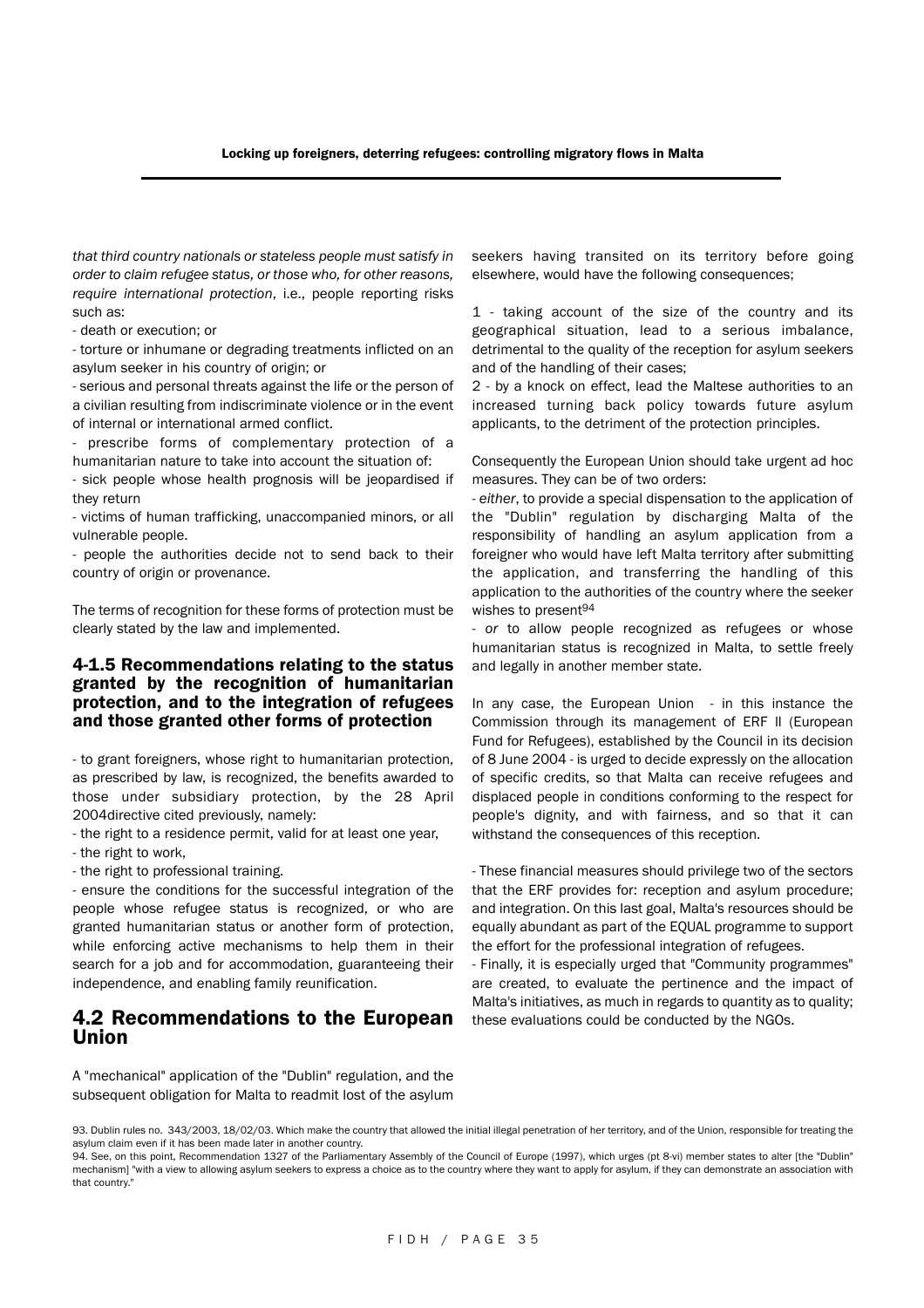## Appendix 1- Bibliography

#### On Malta

Jesuit Refugee Service Malta

*- Refugees: recognition and protection, policy recommendations, 1999. - Recommendations for improved protection of asylum*

*seekers in Malta, November 2002.*

*- Detention of asylum seekers in Malta: a human rights perspective, July 2003.*

*- Report on the living conditions in Floriana Centre, July 2003.*

Amnesty International

*- Concerns in Europe and Central Asia, Malta, July - December 2003*

#### European Commission

*- Comprehensive monitoring report on Malta´s preparations for membership November 2003 and March 2004.*

United Nations High Commissioner for Refugees (HCR-UNHCR)

*- Background Note on the Protection of Asylum Seekers and Refugees in Malta, June 2003*

#### Council of Europe

*- Report by Mr Alvaro Gil-Robles, Commissioner for Human Rights, on his visit to Malta, 20 - 21 October 2003.*

EU network of independent experts in fundamental rights (CFR-CDF)

*- Report on the situation of fundamental rights in Malta in 2003, January 2004.*

#### Ombudsman of Malta

*- Report fuq Kaz Nru D0589.Zjara tqa'l-Ombudsman lillimmigranti rregolari detenuti fl-lsptar Monte Carmeli, January 2004.*

US Department of State *- Country Reports on Human Rights Practices - 2003, Malta, February 2004*

#### On the detention of migrants and asylum seekers

#### *United Nations*

UN Economic and Social Council (ECOSOC), Commission for

Human Rights,

Working group on arbitrary detention

*- Report 2000, annex ll, Deliberation no. 5: Situation of immigrants and asylum seekers.*

*- Report on civil and political rights including the question of torture and detention, December 2002.*

UN Economic and Social Council (ECOSOC), Commission for Human Rights,

Specific groups and individuals

*- Report of the Special Rapporteur, Gabriela Rodriguez Pizarro, in compliance with resolution 2002/62 of the Human Rights Commission, December 2002.*

United Nations High Commissioner for Human Rights

*- Resolution 2000/21 on the detention of asylum seekers of the Sub-Commission on the Promotion and Protection of Human Rights, August 2000.*

United Nations High Commissioner for Refugees (HCR-UNHCR)

*- Note on the accession to international instruments and the detention of refugees and asylum seekers, August 1986, EC/SCP/44.*

*- UNHCR revised guidelines on applicable criteria and standards relating to the detention of asylum seekers, February 1999.*

#### *Council of Europe*

CoE - European Committee for the Prevention of Torture (CPT) *- Foreign nationals detained under alien legislation, Extract from the 7th General Report [CPT/Inf (97) 10}, 1997.*

#### CoE - Parliamentary Assembly

*- Recommendation 1327 relating to the protection and reinforcement of the human rights of refugees and asylum seekers in Europe, 1997.*

CoE -Committee of Ministers

*- Recommendation Rec(2003)5 to member states on measures of detention of asylum seekers, 2003.*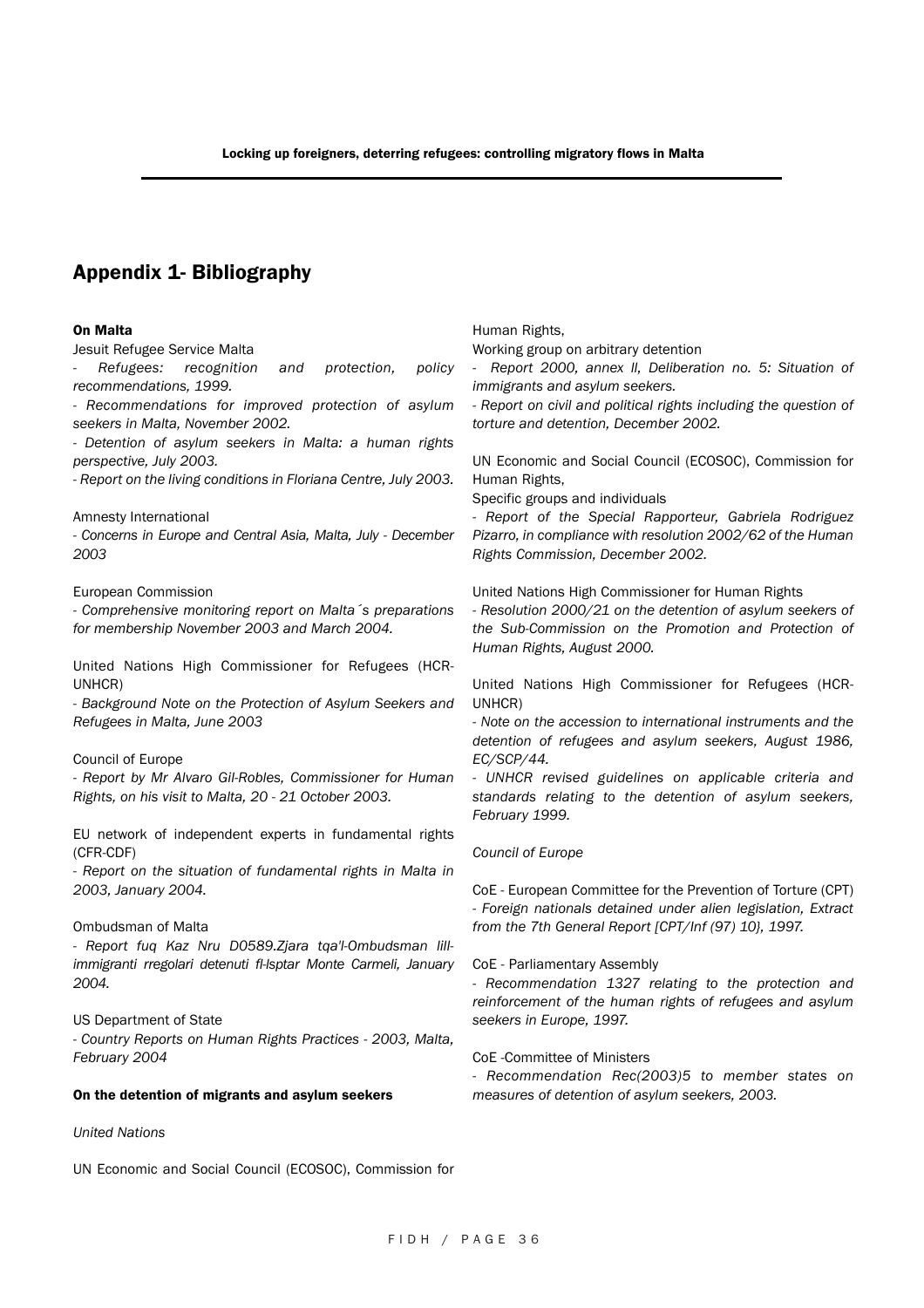## Appendix 2- Note on the principles relating to the detention of Asylum Seekers in international legal instruments

Administrative internment as a method of managing the situation of foreigners who submit an asylum application is contrary to the principles laid down by the international legal instruments relevant to this matter. At the very most it can be allowed for a very short duration, on the arrival of the asylum seeker to a country's territory, for the purpose of identification, if they arrive there without travel documents, until they have drawn up their application. The fact that a national law permits the detention of foreigners who have entered or are staying in the country illegally is not sufficient to justify its implementation in regard to asylum seekers.

In its *Guidelines on applicable criteria to the detention of asylum seekers* (1999), the Executive Committee (ExCom) of the United Nations High Commission for Refugees (HCR) states that, so as not to be arbitrary, the detention applied to asylum seekers must comply not only with the national law of the states, but also with art. 31 of the Geneva Convention of 1951, concerning refugees (GC), and to the international law on human rights.

#### Article 31 of the GC prescribes that:

- 31(1) "The Contracting States shall not impose penalties, on account of their illegal entry or presence, on refugees who, coming directly from a territory where their life or freedom was threatened […], enter or are present in their territory without authorisation, provided they present themselves without delay to the authorities and show good cause for their illegal entry or presence.

- 31(2) The Contracting States shall not apply to the movements of such refugees restrictions other than those which are necessary and such restrictions shall only be applied until their status in the country is regularised or they obtain admission into another country. The Contracting States shall allow such refugees a reasonable period and all the necessary facilities to obtain admission into another country.

NB. the expression "refugees" in the sense of art.31 applies not only to recognised refugees, but also to asylum seekers awaiting determination of their status, in accordance with the recognised nature of refugee status.

Drawing on art.14 of the Universal Declaration of Human Rights (UDHR), according to which the right to seek asylum is a human right, the Guidelines lay down as a principle that asylum seekers must not be detained. The exceptions to this principle must be prescribed by law, if they come within the field of "necessary" restrictions in the sense of art. 31 - 2 GGC. According to Conclusion No. 44 (XXXVll) ExCom of the HCR relating to the detention of asylum seekers and refugees (1986), detention, which must never assume an automatic character, that can be qualified as a "necessary restriction" are: - the time to determine the identity of the asylum seeker;

- in the context of a preliminary interview, in order to identify the foundation of the asylum application (but under no circumstances for the whole duration of the determination procedure);

- in the case where the asylum seeker has voluntarily sought to withhold their travel or identity documents with the intention of misleading the authorities;

- to protect national security and public order (this refers to circumstances where the asylum seeker has a criminal history or when there is evidence to show that their admission to the territory would be liable to pose a problem for national security or public order).

*Conclusion No. 44 ExCom* specifies that a detention policy whose aim is to deter future asylum seekers, or to incite asylum seekers to withdraw their applications, does not come within the field of "necessary restrictions". Neither does the invocation of an emergency, for example in the case of the simultaneous arrival of a large number of asylum seekers, justify their placement in "closed camps", if this placement is not accompanied by an immediate search for solutions.

In its *Resolution 2000/01 on the detention of asylum seekers* (2000), the United Nations Sub-Commission for the Promotion and Protection of Human Rights, protecting against certain detention practices and policies likely to contravene the international principles, norms and regulations concerning human rights, or dissuade people from seeking refuge from persecution, strongly urges the States to honour their respective international obligations concerning detention practices and policies in regard of asylum seekers (…) and encourages [them] to adopt methods alternative to detention.

*Deliberation No. 5 on the situation of immigrants and asylum seekers* by the United Nations Working Group on Arbitrary Detention (2000) considers for its part that every asylum seeker or immigrant placed in detention must be introduced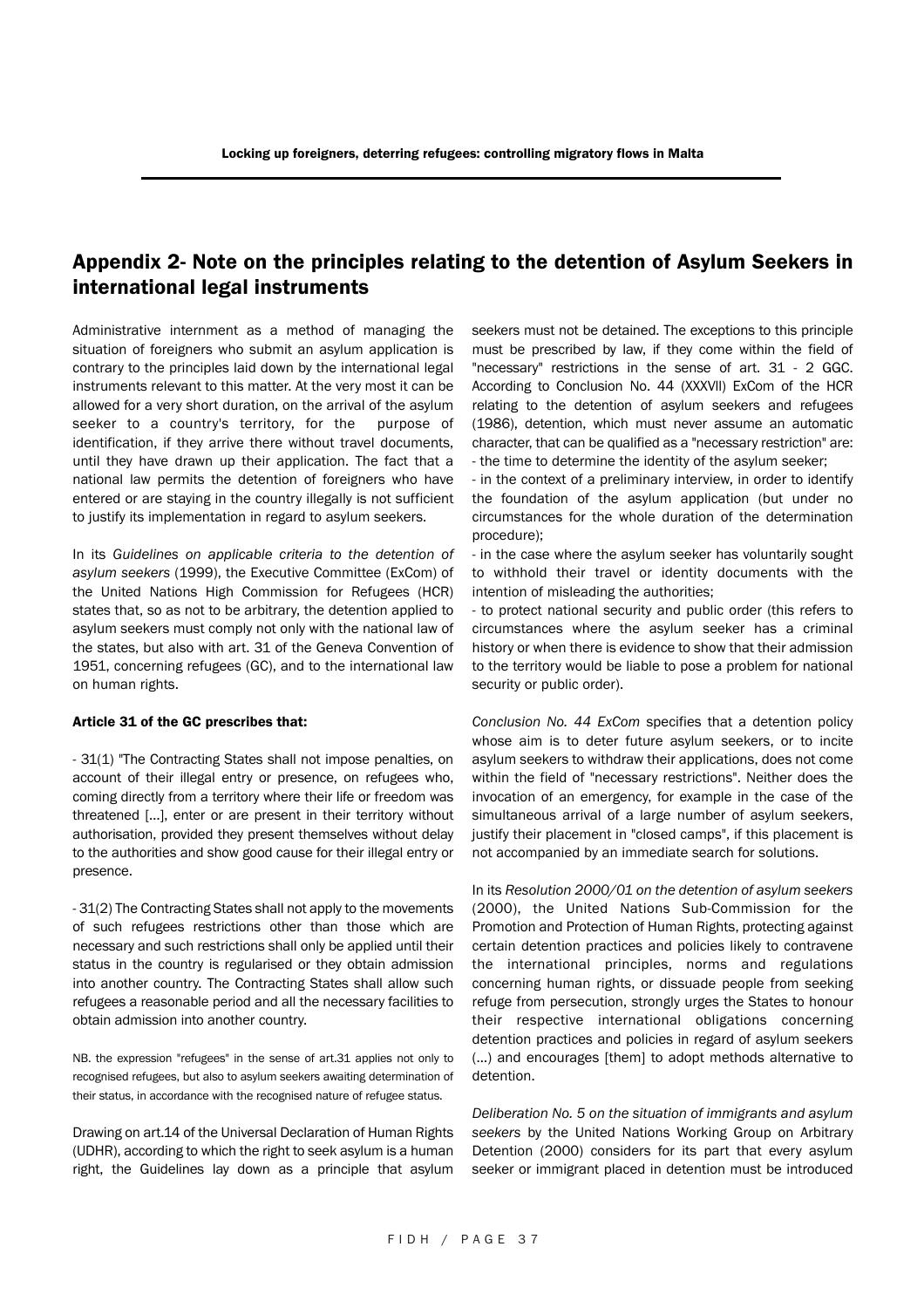in a short time to a legal authority or other (…) and that a time limit must be prescribed by law, detention under no circumstances being indefinite or of an excessive duration (…)

In the *Recommendation on the detention measures of asylum seekers* (Rec(2003)5, 16 April 2003), the Committee of Ministers of the Council of Europe refers to art. 5 of the European Convention of Human Rights and Fundamental Freedoms (ECHR) of 1950 and sets out a certain number of principles, with a view to strictly restricting the terms under which an asylum seeker can be placed in detention. For the most part these principles *repeat Conclusion No 44 ExCom* of the HCR, cited previously.

#### Article 5 ECHR

- Everyonehas the right to liberty and security of person. No one shall be deprived of this right, save in the following cases and in accordance with a procedure prescribed by law (…):

*f) … the lawful arrest or detention of a person to prevent his effecting an unauthorized entry into the country or of a person against whom action is being taken with a view to deportation or extradition.*

- Everyone who is arrested shall be informed promptly, in a language which he understand, of the reasons for their arrest (…)

- Everyone arrested or detained (…) shall be brought promptly before a judge our other officer authorized by law to exercise judicial power and shall be entitled to trial within a reasonable time or to release pending trial. Release may be conditioned by guarantees to appear for trial.

#### Art. 2 Additional Protocol No. 4 to the ECHR

1. Everybody lawfully within the territory of a State shall, within that territory, have the right to liberty of movement and freedom to choose his residence (…)

No restrictions shall be placed on the exercise of these rights other than, such as are in accordance with law, are necessary in a democratic society in the interests of national security and public safety, for the maintenance of ordre public, for the prevention of crime, for the protection of health and morals, or of the protection of the rights or freedoms of others.

In its judgement *Amuur v. France*, the EHR Court ruled that the detainment of asylum seekers in an airport zone passes from the status of "restriction" of the freedom of movement, in the sense of art. 2 of Protocol no. 4, to that of "deprivation of freedom", as prohibited by art. 5 ECHR, if it is prolonged beyond a certain period.

*Recommendation 1327 concerning the protection and reinforcement of the human rights of refugees and asylum seekers in Europe, by the Parliamentary Assembly of the Council of Europe* (1997), "urges the member states (vii) :

- to give priority to non-custodial measures such as supervision systems, the requirement to report regularly to the authorities, bail or other guarantee systems;

- to develop and disseminate clear criteria for the identification of asylum-seekers to be detained, in compliance with Conclusion No. 44 (XXXVII) "Detention of Refugees and Asylum-Seekers" adopted by the Executive Committee of UNHCR in 1986, specifying that unaccompanied children may not be detained;

- to introduce into their asylum laws rules on a maximum allowed period of detention of asylum-seekers, if they have not already done so ;"

#### Minors

Most of the texts mentioned exclude a priori the detention of minors who are asylum seekers, especially when they are unaccompanied. *The United Nations Convention on the Right of the Child, of 1990, which urges the signatory states to provide special treatment to refugee children or those seeking asylum in accordance with the principles that it sets out (art.22), asks them to ensure that "No child shall be deprived of his or her liberty unlawfully or arbitrarily. The arrest, detention or imprisonment of a child shall be in conformity with the law and shall be used only as a measure of last resort and for the shortest appropriate period of time"* (art. 37.b).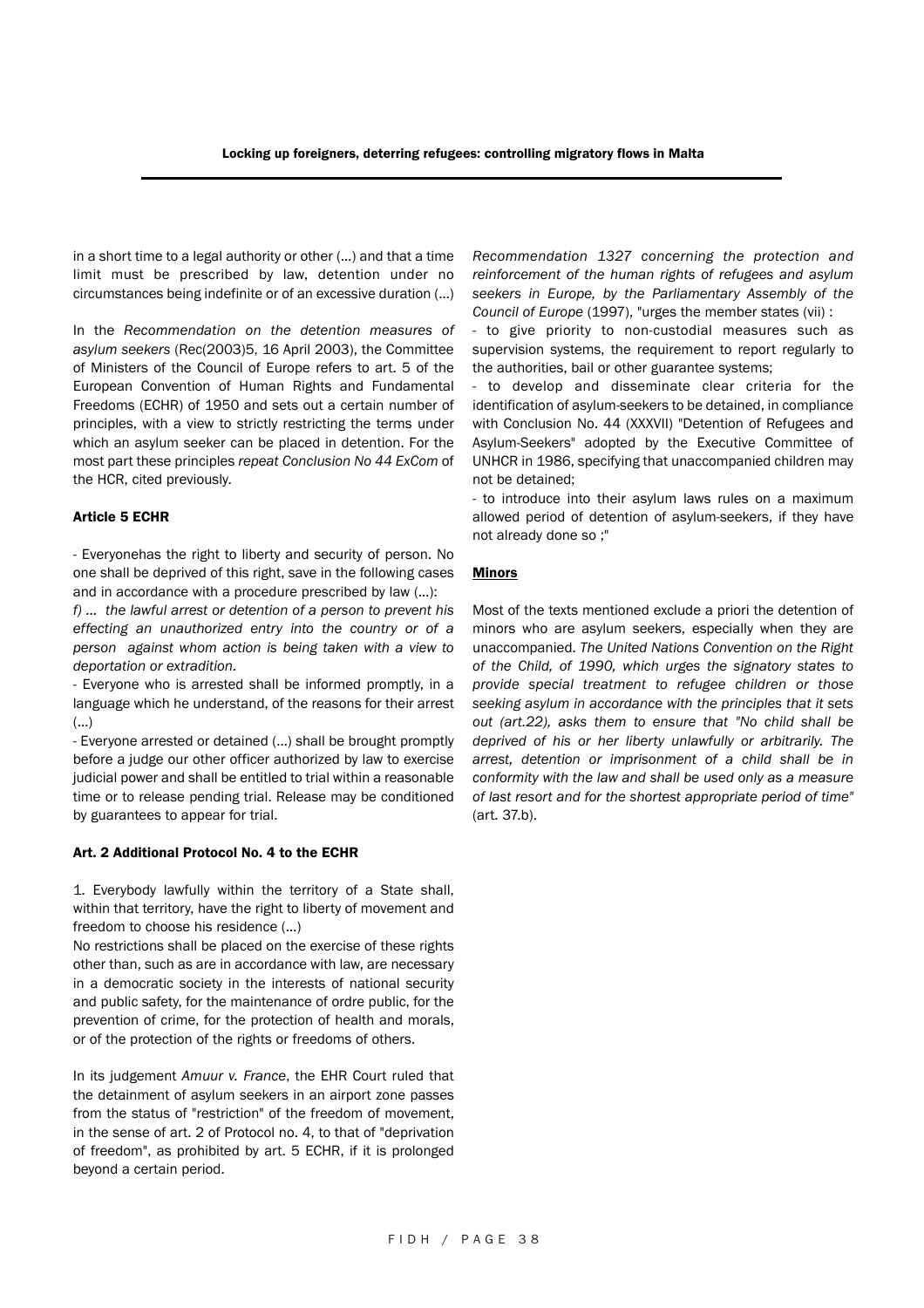## Appendix 3- Documents Given to the Asylum Seekers

#### Information to Asylum Seekers As per L.N. 253 of 2001, Refugees Act XX of 2000, Asylum Procedures (Application for a Declaration) Regulations, 2001

A person, seeking asylum in Malta, may apply for a declaration for refugee status. Moreover:

(i) All information provided by applicant shall remain confidential;

(ii) Applicant is entitled to the assistance of a lawyer throughout the asylum procedures;

(iii) Applicant is entitled to contact the United Nations High Commissioner for Refugees (UNHCR)1;

(iv) Applicant is entitled to present his case fully and to make any submissions to the Refugee Commissioner;

(v) Applicant has an obligation to fully co-operate with the authorities, in particular with the Refugee Commissioner, and to furnish any information relevant to his application; and

(vi) Refusal on the part of the applicant, without valid reasons, to furnish any information requested by the Refugee Commissioner or to cooperate fully with the authorities may lead to the suspension or termination of the asylum procedures with regards to both his application and, where applicable, to that of any dependent member of his family.

1. UNHCR's agency in Malta is at `Dar 1-Emigrant', Castill Place, Valletta, Tel: 232545, 222644

MINISTERU TAL-GUSTIZZJA MINISTRY FOR JUSTICE U L-INTERN AND HOME AFFAIRS



MALTA

KUMMISSJONI REFUGJATI REFUGEE COMMISSION SANT' IERMU ST. ELMO VALLETTA VALLETTA

#### Eligibility Memo to the applicant for refugee status

#### NAME AND SURNAME

Sir/ Madam,

Reference is made to your application for refugee status under Act XX of 2000.

Attached please find (a) a copy of the eligibility recommendation regarding your application that is being forwarded to the Minister for Justice and Home Affairs according to law and (b) a confidential memo with the motivation of this recommendation. I realise that this recommendation will be a disappointment to you and regret that it could not be favourable.

Please be informed that you have the right to enter an appeal against this recommendation to the Refugee Appeals Board.

Should you decide to appeal, Act XX of 2000 lays down that appeals to the Refugee Appeals Board shall be made within two weeks from the notification on the applicant of the recommendation of the Refugee Commissioner. An appeal should be addressed to the Chairman of the Refugee Appeals Board, St. Elmo, Valletta. It is recommended that such appeals be sent by registered mail.

The law requires that when an appeal is entered by the applicant, a copy of the appeal shall be served on the Minister for Justice and Home Affairs, and the Refugee Commissioner.

The right to consult the United Nations High Commissioner for Refugees (UNHCR) and to have legal assistance subsists throughout the appeal procedure.

An appellant also has the right to free legal aid. Applicants at accommodation centres can contact the centre's administration in case of difficulty.

Refugee Commissioner **DATE:**